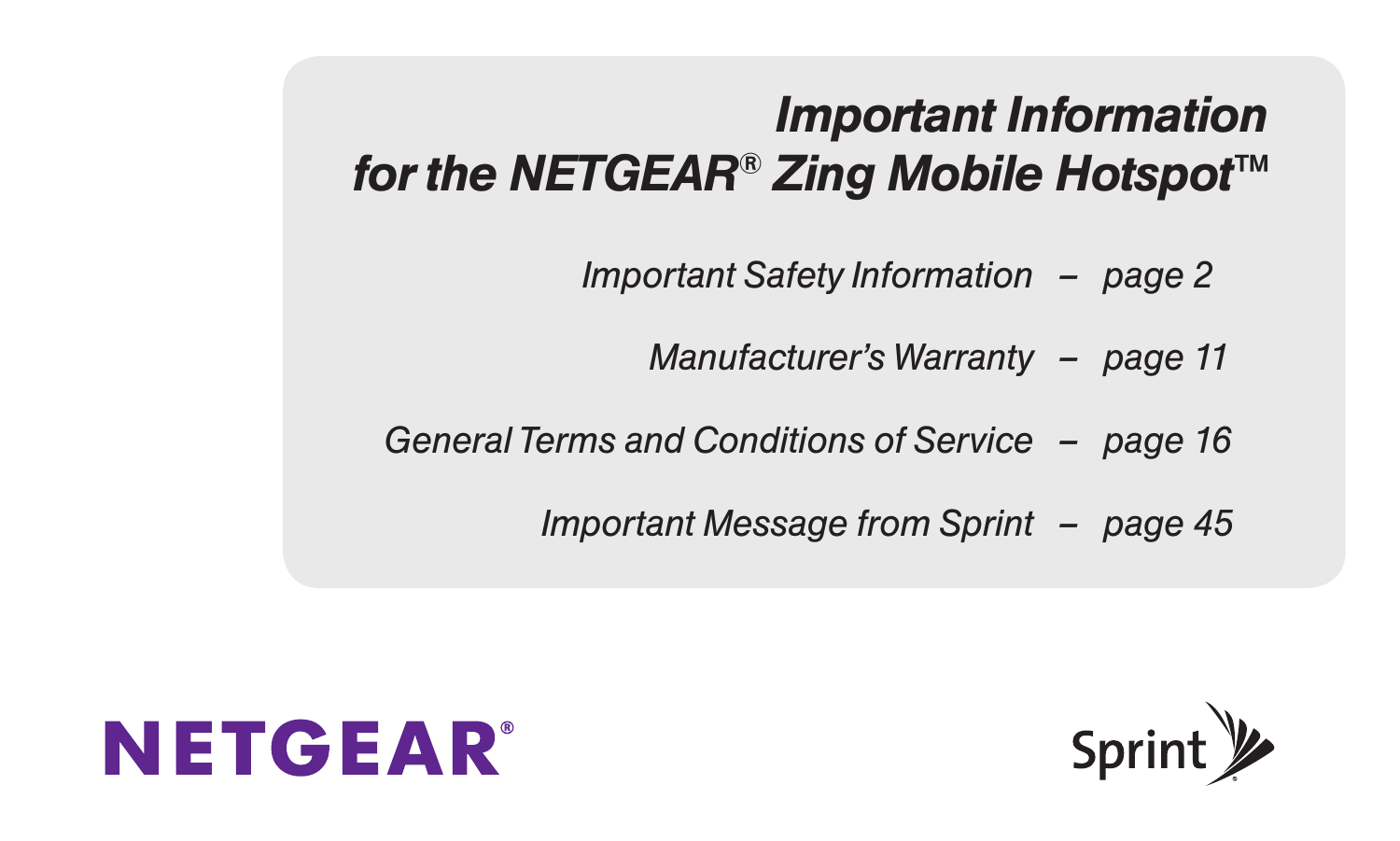# *Important Safety Information*

- General Precautions (page 2)
- Maintaining Safe Use of and Access to Your NETGEAR Zing Mobile Hotspot (page 3)
- Caring for the Battery (page 5)
- ♦ Radio Frequency (RF) Energy (page 6)
- Owner's Record (page 9)
- Limitation of Liability (page 9)
- Important Notice (page 10)

This booklet contains important operational and safety information that will help you safely use your NETGEAR® Zing Mobile Hotspot™. Failure to read and follow the information provided in this booklet may result in serious bodily injury, death, or property damage.

#### General Precautions

There are several simple guidelines to operating your NETGEAR Zing Mobile Hotspot properly and maintaining safe, satisfactory service.

- Avoid exposing your device to rain or liquid spills. If your device does get wet, immediately turn the power off and remove the battery.
- • Do not expose your device to direct sunlight for extended periods of time (such as on the dashboard of a car).
- Although your device is quite sturdy, it is a complex piece of equipment and can be broken. Avoid dropping, hitting, bending, or sitting on it.
- • Any changes or modifications to your device not expressly approved in this document could void your warranty for this equipment and void your authority to operate this equipment.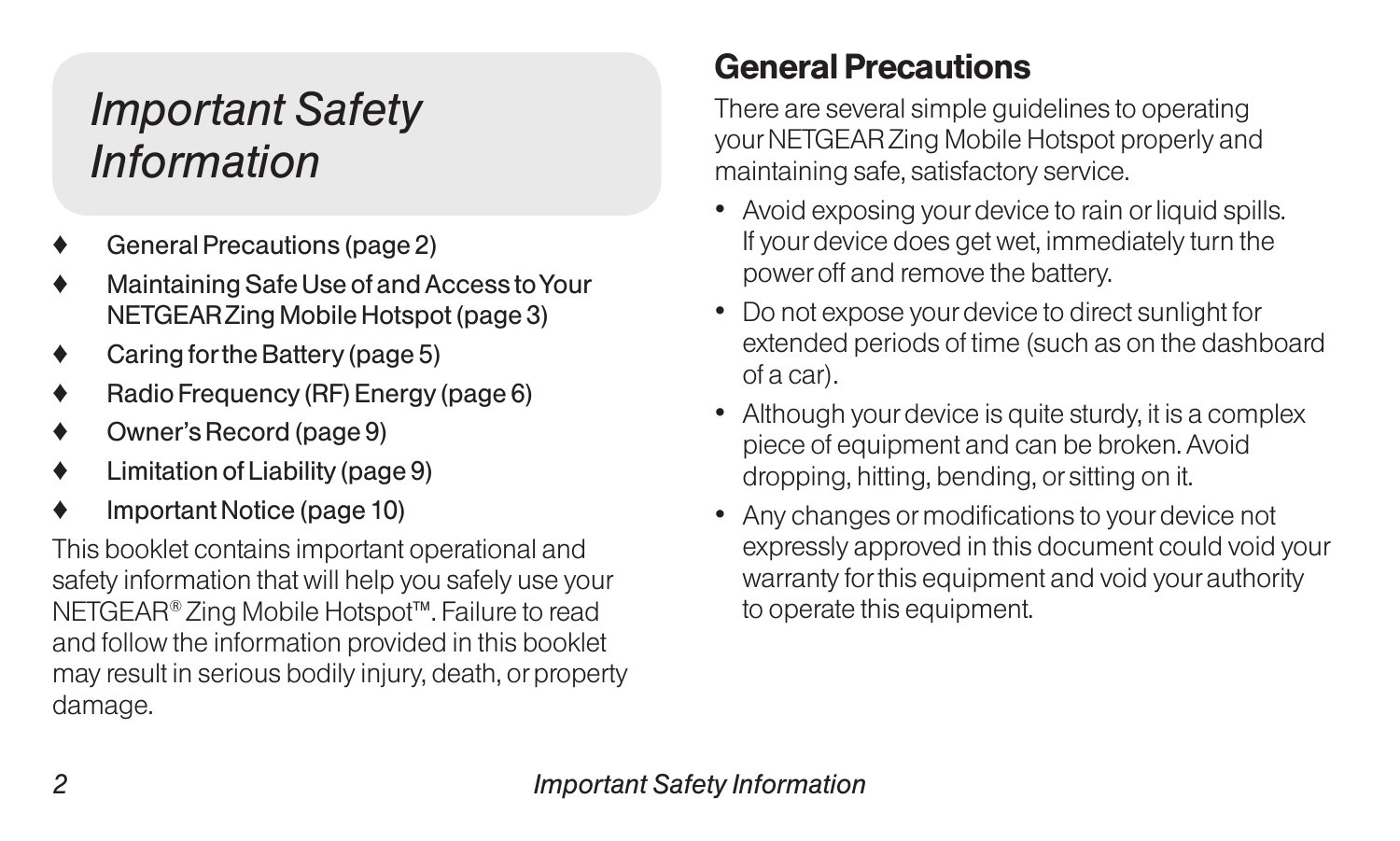*Note:* For the best care of your device, only Sprintauthorized personnel should service your device and accessories. Failure to do so may be dangerous and void your warranty.

#### Maintaining Safe Use of and Access to Your NETGEAR Zing Mobile Hotspot

#### Following Safety Guidelines

To operate your NETGEAR Zing Mobile Hotspot safely and efficiently, always follow any special regulations in a given area. Turn your device off in areas where use is forbidden or when it may cause interference or danger.

#### Using Your NETGEAR Zing Mobile Hotspot Near Other Electronic Devices

Most modern electronic equipment is shielded from radio frequency (RF) signals. However, RF signals from wireless devices may affect inadequately shielded electronic equipment.

RF signals may affect improperly installed or inadequately shielded electronic operating systems or entertainment systems in motor vehicles. Check with the manufacturer or their representative to determine if these systems are adequately shielded from external RF signals. Also check with the manufacturer regarding any equipment that has been added to your vehicle.

Consult the manufacturer of any personal medical devices, such as pacemakers and hearing aids, to determine if they are adequately shielded from external RF signals.

*Note:* Always turn off the NETGEAR Zing Mobile Hotspot in healthcare facilities, and request permission before using the device near medical equipment.

#### Turning Off Your NETGEAR Zing Mobile Hotspot Before Flying

Turn off your device before boarding any aircraft. To prevent possible interference with aircraft systems, the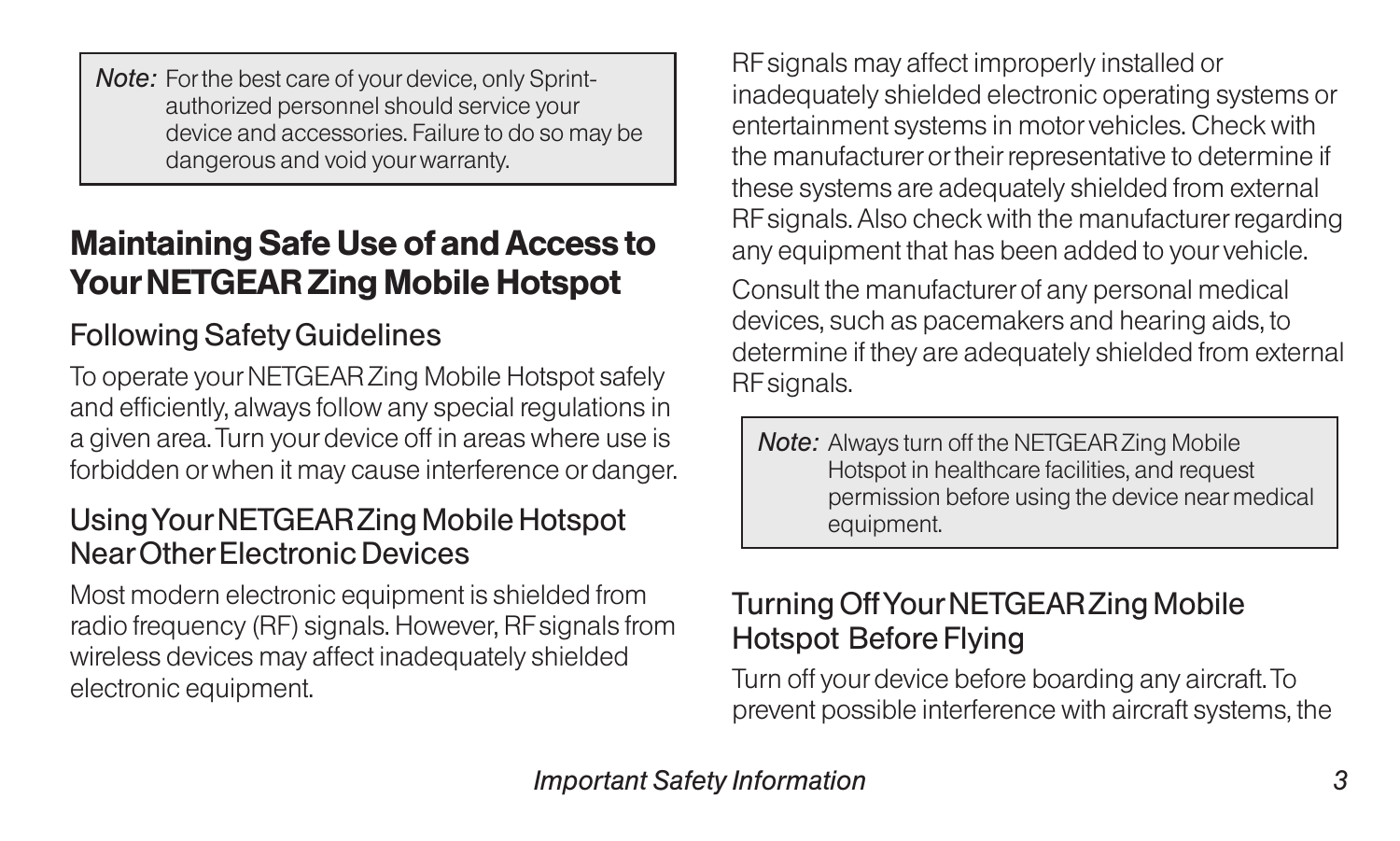U.S. Federal Aviation Administration (FAA) regulations require you to have permission from a crew member to use your device while the plane is on the ground. To prevent any risk of interference, FCC regulations prohibit using your device while the plane is in the air.

#### Turning Off Your NETGEAR Zing Mobile Hotspot in Dangerous Areas

To avoid interfering with blasting operations, turn your device off when in a blasting area or in other areas with signs indicating two-way radios should be turned off. Construction crews often use remote-control RF devices to set off explosives.

Turn your device off when you're in any area that has a potentially explosive atmosphere. Although it's rare, your device and accessories could generate sparks. Sparks can cause an explosion or fire, resulting in bodily injury or even death. These areas are often, but not always, clearly marked. They include:

- Fueling areas such as gas stations.
- Below deck on boats.
- Fuel or chemical transfer or storage facilities.
- • Areas where the air contains chemicals or particles such as grain, dust, or metal powders.
- Any other area where you would normally be advised to turn off your vehicle's engine.

**Note:** Never transport or store flammable gas, flammable liquids, or explosives in the compartment of your vehicle that contains your device or accessories.

#### Restricting Children's Access to Your NETGEAR Zing Mobile Hotspot

Your device is not a toy. Do not allow children to play with it as they could hurt themselves and others, damage the device or enable unauthorized users to use your data service and increase your Sprint invoice.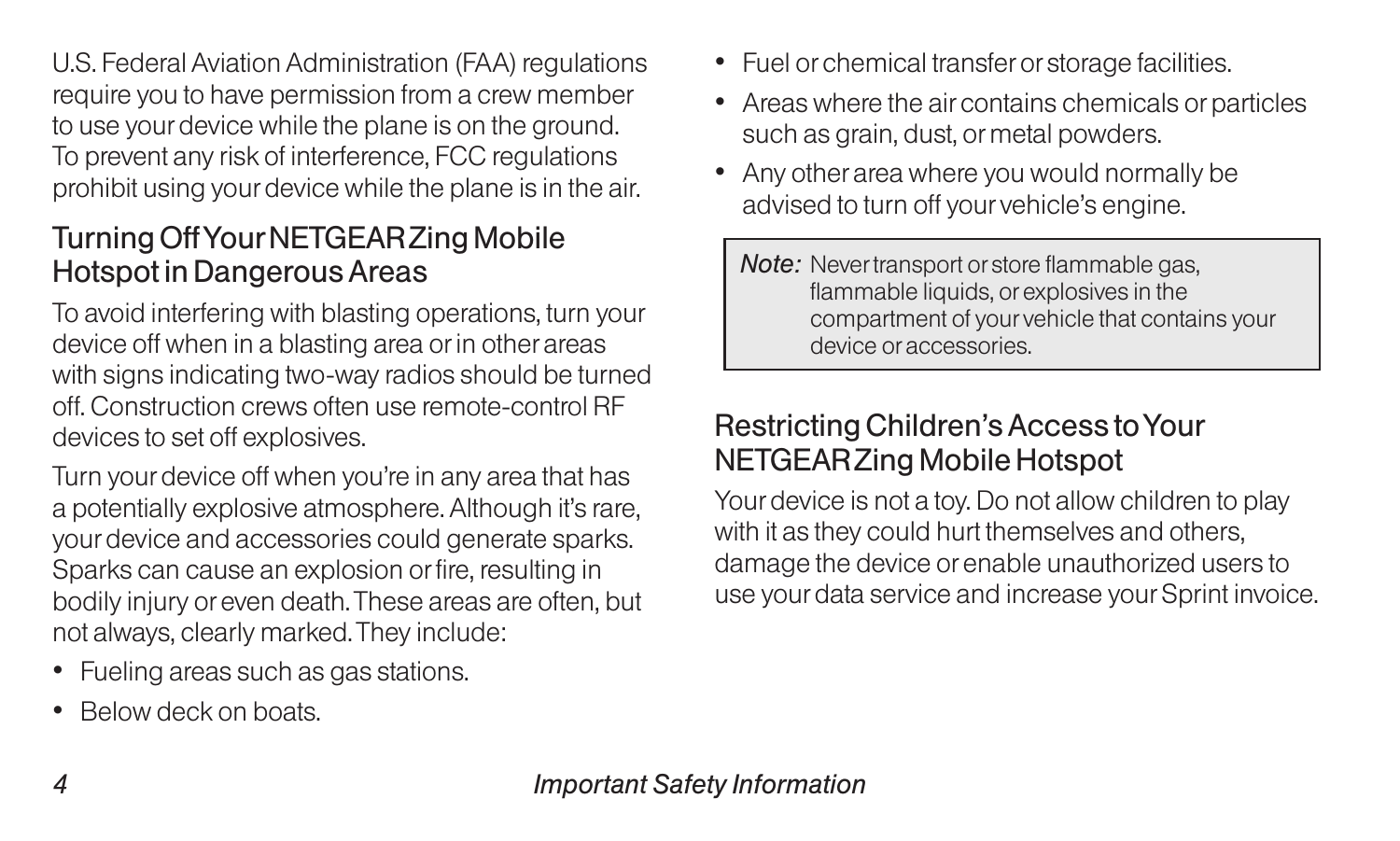# Caring for the Battery

#### Protecting Your Battery

The guidelines listed below help you get the most out of your battery's performance.

• Recently there have been some public reports of wireless device batteries overheating, catching fire, or exploding. It appears that many, if not all, of these reports involve counterfeit or inexpensive, aftermarket-brand batteries with unknown or questionable manufacturing standards. Sprint is not aware of similar problems with Sprint devices resulting from the proper use of batteries and accessories approved by Sprint or the manufacturer of your device. Use only Sprint-approved or manufacturer-approved batteries and accessories found at Sprint Stores or through your device's manufacturer, or call 1-866-866-7509 to order. They're also available at sprint.com/accessories. Buying the right batteries and accessories is the best way to ensure they're genuine and safe.

- In order to avoid damage, charge the battery only in temperatures that range from 32° F to 113° F (0° C to 45° C).
- Don't use the battery charger in direct sunlight or in high humidity areas, such as the bathroom.
- Never dispose of the battery by incineration.
- Keep the metal contacts on top of the battery clean.
- • Don't attempt to disassemble or short-circuit the battery.
- The battery may need recharging if it has not been used for a long period of time.
- It's best to replace the battery when it no longer provides acceptable performance. It can be recharged hundreds of times before it needs replacing.
- Don't store the battery in high temperature areas for long periods of time. It's best to follow these storage rules: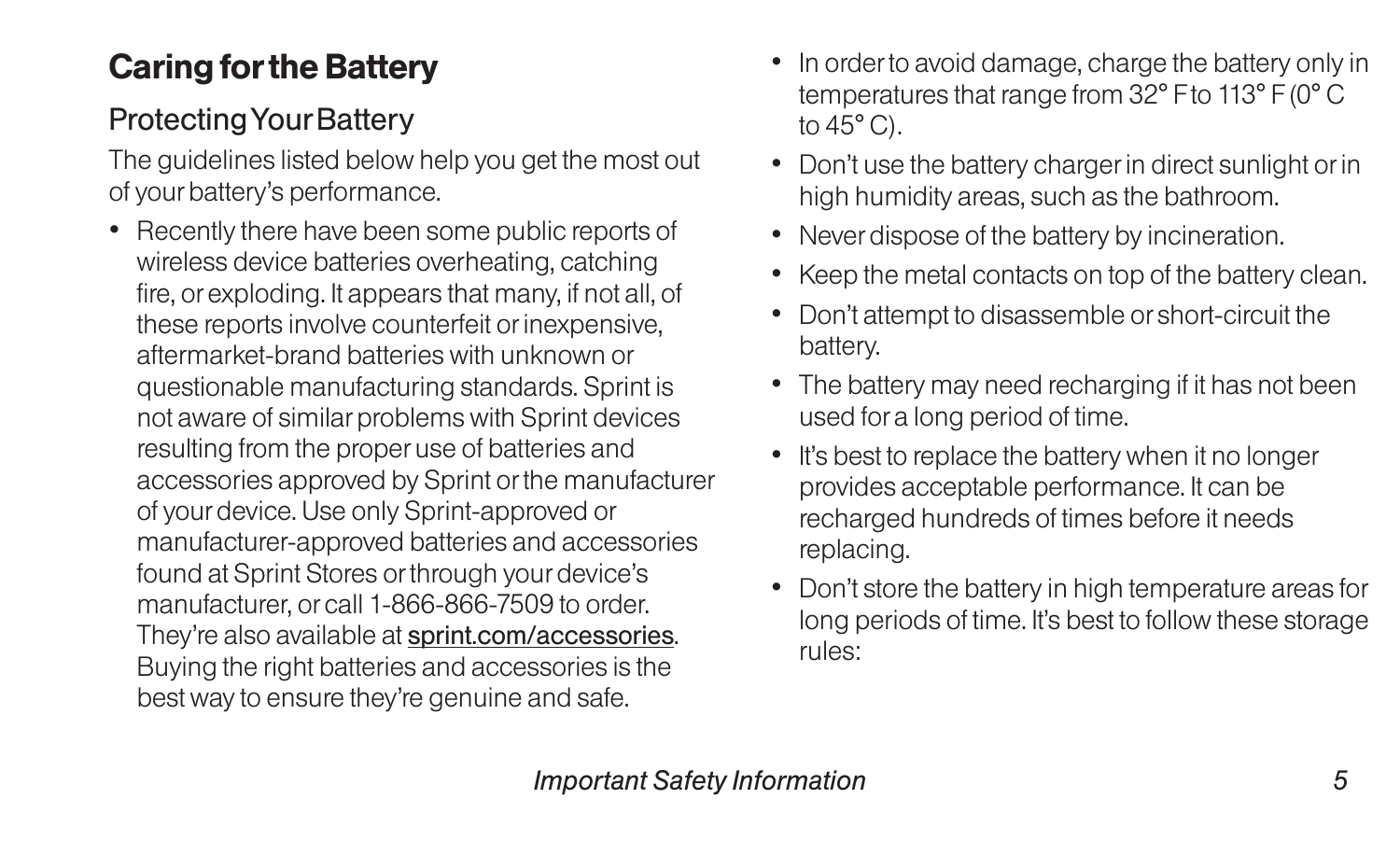- Less than one month: -4° F to 140° F (-20° C to 60° C)
- More than one month: -4° F to 113° F (-20° C to 45° C)

#### Disposal of Lithium Ion (Li-Ion) Batteries

Do not handle a damaged or leaking Li-Ion battery as you can be burned.

For safe disposal options of your Li-Ion batteries, contact your nearest Sprint authorized service center.

Special Note: Be sure to dispose of your battery properly. In some areas, the disposal of batteries in household or business trash may be prohibited.

# Radio Frequency (RF) Energy

#### Understanding How Your NETGEAR Zing Mobile Hotspot Operates

Your device is basically a radio transmitter and receiver. When it's turned on, it receives and transmits radio frequency (RF) signals. When you use your device, the

system handling your call controls the power level. This power can range from 1x10-8 watt to 0.2 watt in digital mode].

#### Knowing Radio Frequency Safety

The design of your device complies with updated NCRP standards described below.

In 1991–92, the Institute of Electrical and Electronics Engineers (IEEE) and the American National Standards Institute (ANSI) joined in updating ANSI's 1982 standard for safety levels with respect to human exposure to RF signals. More than 120 scientists, engineers and physicians from universities, government health agencies and industries developed this updated standard after reviewing the available body of research. In 1993, the Federal Communications Commission (FCC) adopted this updated standard in a regulation. In August 1996, the FCC adopted hybrid standard consisting of the existing ANSI/IEEE standard and the guidelines published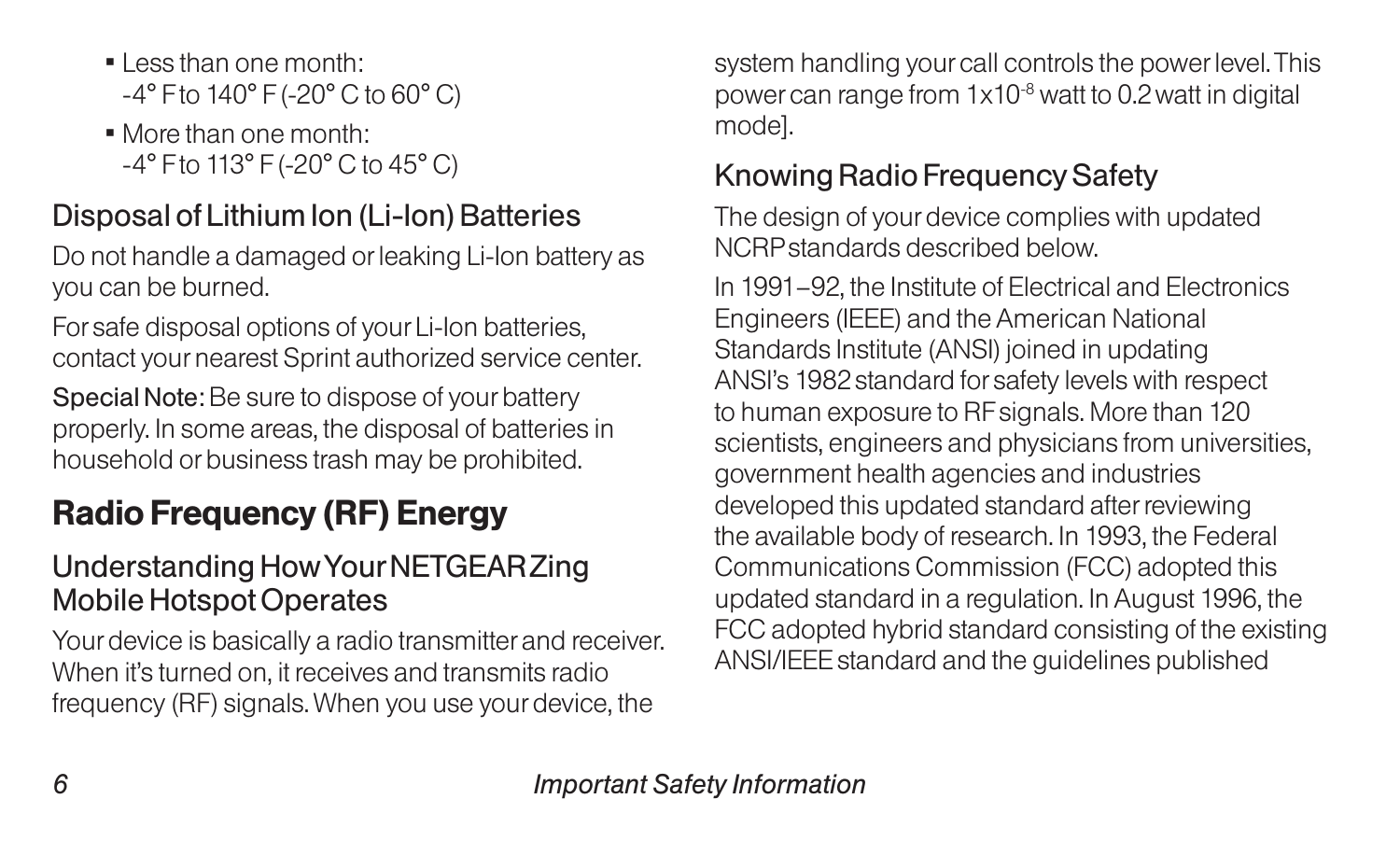by the National Council of Radiation Protection and Measurements (NCRP).

#### **RF** Exposure

To maintain compliance with FCC RF exposure guidelines, ensure the device is at least 0.4 inches (1.0 centimeters) from your body at all times. Use of non-Sprint-approved accessories may violate FCC RF exposure guidelines.

For more information about RF exposure, visit the FCC website at fcc.gov.

#### Specific Absorption Rates (SAR) for Wireless Devices

The SAR value corresponds to the relative amount of RF energy absorbed into the body of a user of a wireless device.

The SAR value of a device is the result of an extensive testing, measuring and calculation process. It does not represent how much RF the device emits. All device models are tested at their highest value in strict laboratory settings. But when in operation, the SAR of a device can be substantially less than the level reported to the FCC. This is because of a variety of factors including its proximity to a base station antenna, device design and other factors. What is important to remember is that each device meets strict federal guidelines. Variations in SARs do not represent a variation in safety.

All devices must meet the federal standard, which incorporates a substantial margin of safety. As stated above, variations in SAR values between different model devices do not mean variations in safety. SAR values at or below the federal standard of 1.6 W/kg are considered safe for use by the public.

The highest reported SAR values of the NETGEAR Zing Mobile Hotspot are:

Body: 1.438 W/kg (1g)

#### FCC Radio Frequency Emission

This device meets the FCC Radio Frequency Emission Guidelines.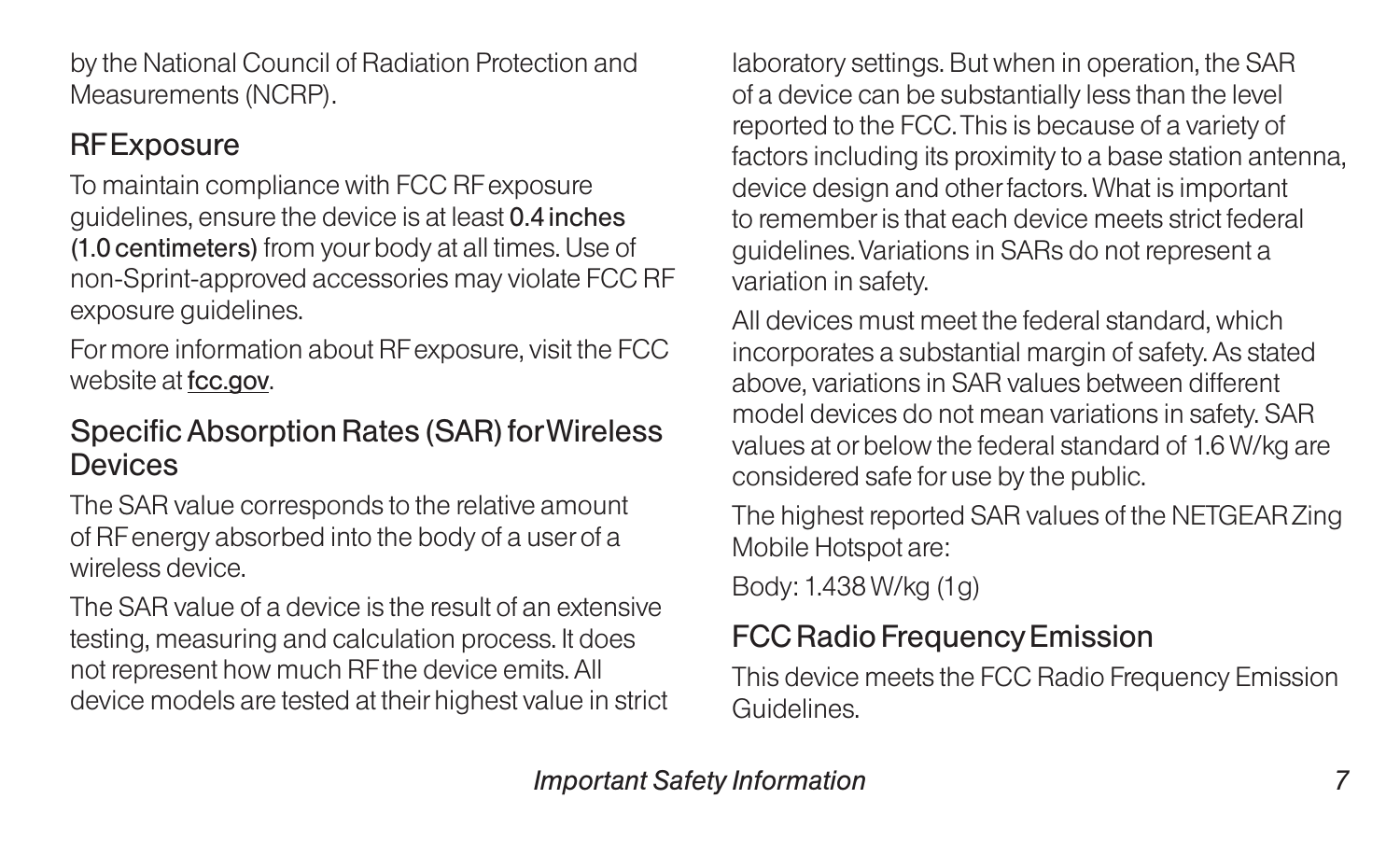#### FCC ID number: PY3AC771S

More information on the device's SAR can be found from the following FCC website: http://fcc.gov/oet/ea/fccid.

#### FCC Notice

This device complies with Part 15 of the FCC Rules. Operation is subject to the following two conditions: (1) this device may not cause harmful interference, and (2) this device must accept any interference received, including interference that may cause undesired operation.

Changes or modifications not expressly approved by the party responsible for compliance could void the user's authority to operate the equipment.

*Note:* This equipment has been tested and found to comply with the limits for a Class B digital device, pursuant to Part 15 of the FCC Rules.

These limits are designed to provide reasonable protection against harmful interference in a residential installation. This equipment generates, uses and can radiate radio frequency energy and, if not installed and used in accordance with the instructions, may cause harmful interference to radio communications.

However, there is no guarantee that interference will not occur in a particular installation.

If this equipment does cause harmful interference to radio or television reception, which can be determined by turning the equipment off and on, the user is encouraged to try to correct the interference by one or more of the following measures:

- • Reorient the direction of the internal antenna.
- Increase the separation between the equipment and receiver.
- Connect the equipment into an outlet on a circuit different from that to which the receiver is connected.
- • Consult the dealer or an experienced radio/TV technician for help.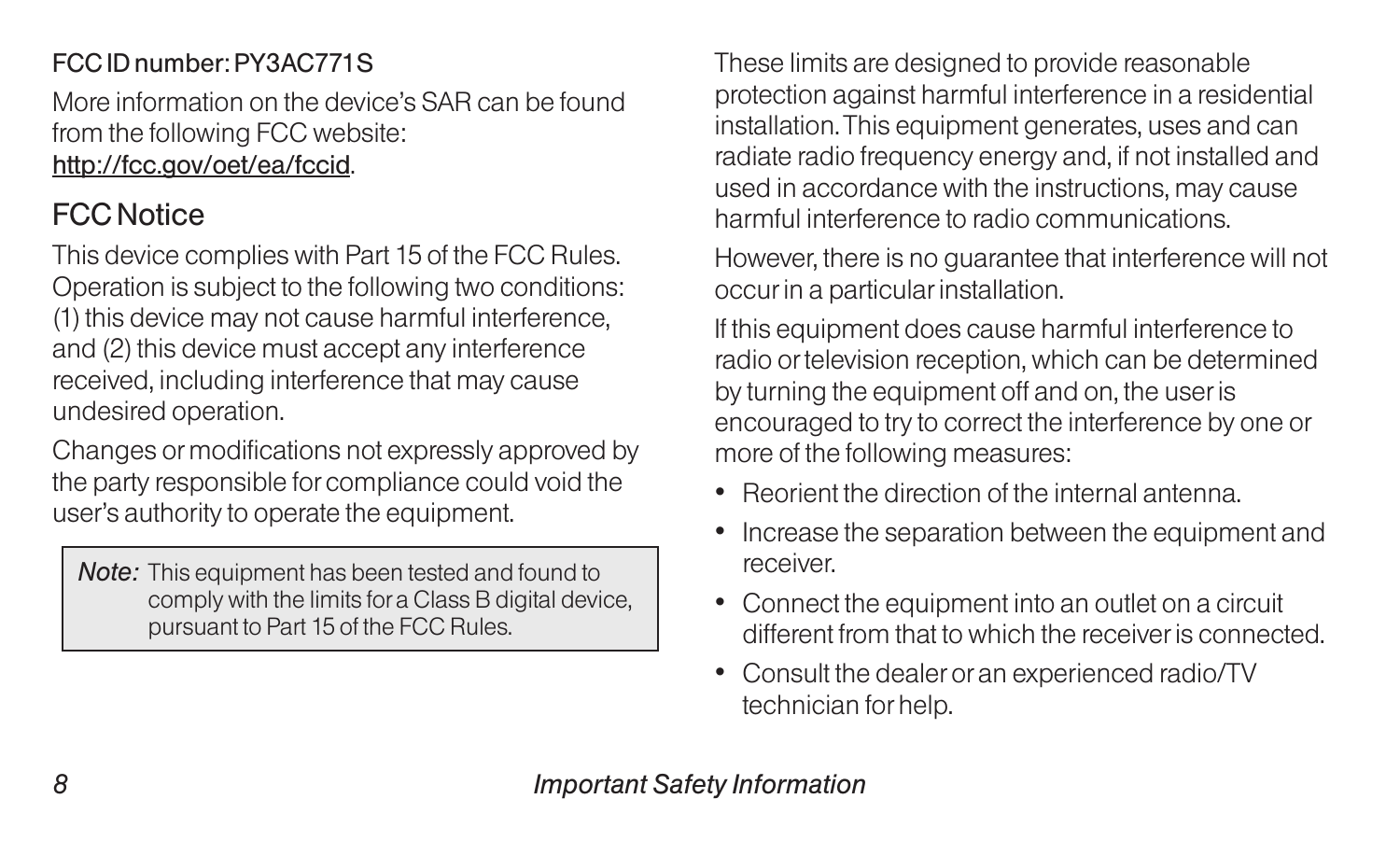## Owner's Record

The model number and other device identifiers are located on a nameplate inside the battery compartment. Record these numbers in the spaces provided below. This will be helpful if you need to contact us about your device in the future.

Model:

FSN:

IMEI:

MEID:

# Limitation of Liability

The information in this manual is subject to change without notice and does not represent a commitment on the part of NETGEAR. NETGEAR AND ITS AFFILIATES SPECIFICALLY DISCLAIM LIABILITY FOR ANY AND ALL DIRECT, INDIRECT, SPECIAL, GENERAL, INCIDENTAL, CONSEQUENTIAL, PUNITIVE OR EXEMPLARY DAMAGES INCLUDING, BUT NOT LIMITED TO, LOSS OF PROFITS OR REVENUE OR ANTICIPATED PROFITS OR REVENUE ARISING OUT OF THE USE OR INABILITY TO USE ANY NETGEAR PRODUCT, EVEN IF NETGEAR AND/OR ITS AFFILIATES HAS BEEN ADVISED OF THE POSSIBILITY OF SUCH DAMAGES OR THEY ARE FORESEEABLE OR FOR CLAIMS BY ANY THIRD PARTY.

Notwithstanding the foregoing, in no event shall NETGEAR and/or its affiliates aggregate liability arising under or in connection with the NETGEAR product, regardless of the number of events, occurrences, or claims giving rise to liability, be in excess of the price paid by the purchaser for the NETGEAR product.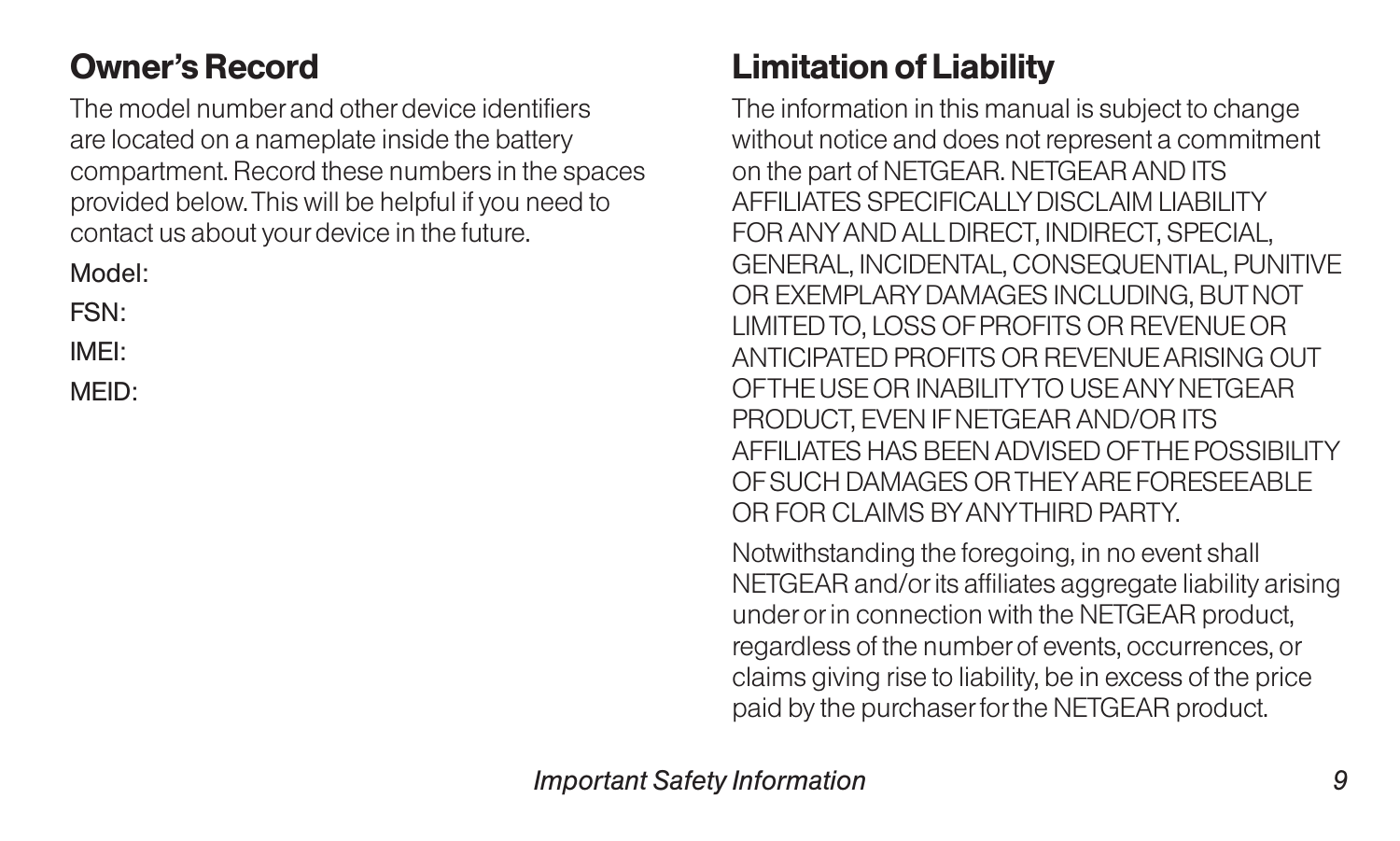### Important Notice

Because of the nature of wireless communications, transmission and reception of data can never be guaranteed. Data may be delayed, corrupted (i.e., have errors) or be totally lost. Although significant delays or losses of data are rare when wireless devices such as the NETGEAR Zing Mobile Hotspot are used in a normal manner with a well-constructed network, they should not be used in situations where failure to transmit or receive data could result in damage of any kind to the user or any other party, including but not limited to personal injury, death, or loss of property. NETGEAR accepts no responsibility for damages of any kind resulting from delays or errors in data transmitted or received using the NETGEAR Zing Mobile Hotspot, or for failure of the NETGEAR Zing Mobile Hotspot to transmit or receive such data.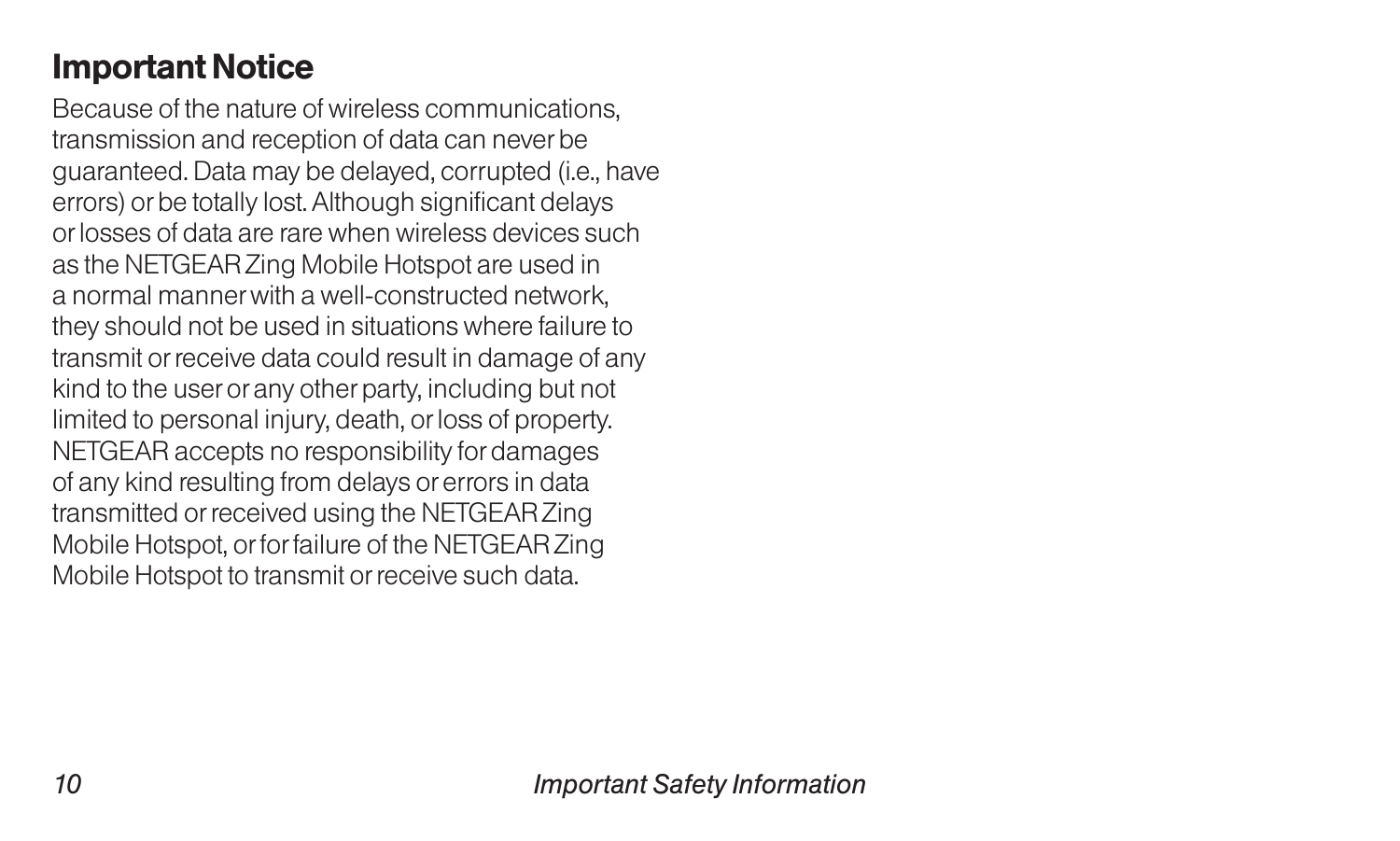# *Manufacturer's Warranty*

Your device has been designed to provide you with reliable, worry-free service. If for any reason you have a problem with your equipment, please refer to the manufacturer's warranty in this section.

For information regarding the terms and conditions of service for your device, please visit sprint.com or call Sprint Customer Service at 1-888-211-4727.

#### Manufacturer's Warranty

THIS PRODUCT IS PROVIDED TO YOU UNDER THE FOLLOWING TERMS AND CONDITIONS THAT CONTAIN LIMITATIONS ON WARRANTIES AND LIABILITIES AND YOUR REMEDIES. BY USING THIS PRODUCT YOU AGREE TO THE TERMS AND CONDITIONS BELOW.

The original end-user purchaser of the enclosed wireless personal computer modem card (the

"Product") from NETGEAR (the "Vendor") or one of its authorized suppliers, is offered a personal, nontransferable, limited warranty that: (a) the Product will be of good quality and free from defects in design, materials, workmanship, and manufacture under normal use and service; (b) all materials, parts, components, and other items incorporated in the Product will be new; and (c) the Product will be compliant with, and perform in accordance with, its specifications, for a period that expires one year from the original purchase date of the Product (the "Warranty Period").

During the Warranty Period, if Vendor determines that a Product is defective under a proper warranty claim, then Vendor will, at its sole discretion, either (a) pay parts and labor charges for the repair of the Product, or (b) replace the Product with a new or rebuilt unit (which unit may use refurbished parts of similar quality and functionality), provided that the defective Product is returned to a Vendor-authorized service center for the Product, transportation charges prepaid, and is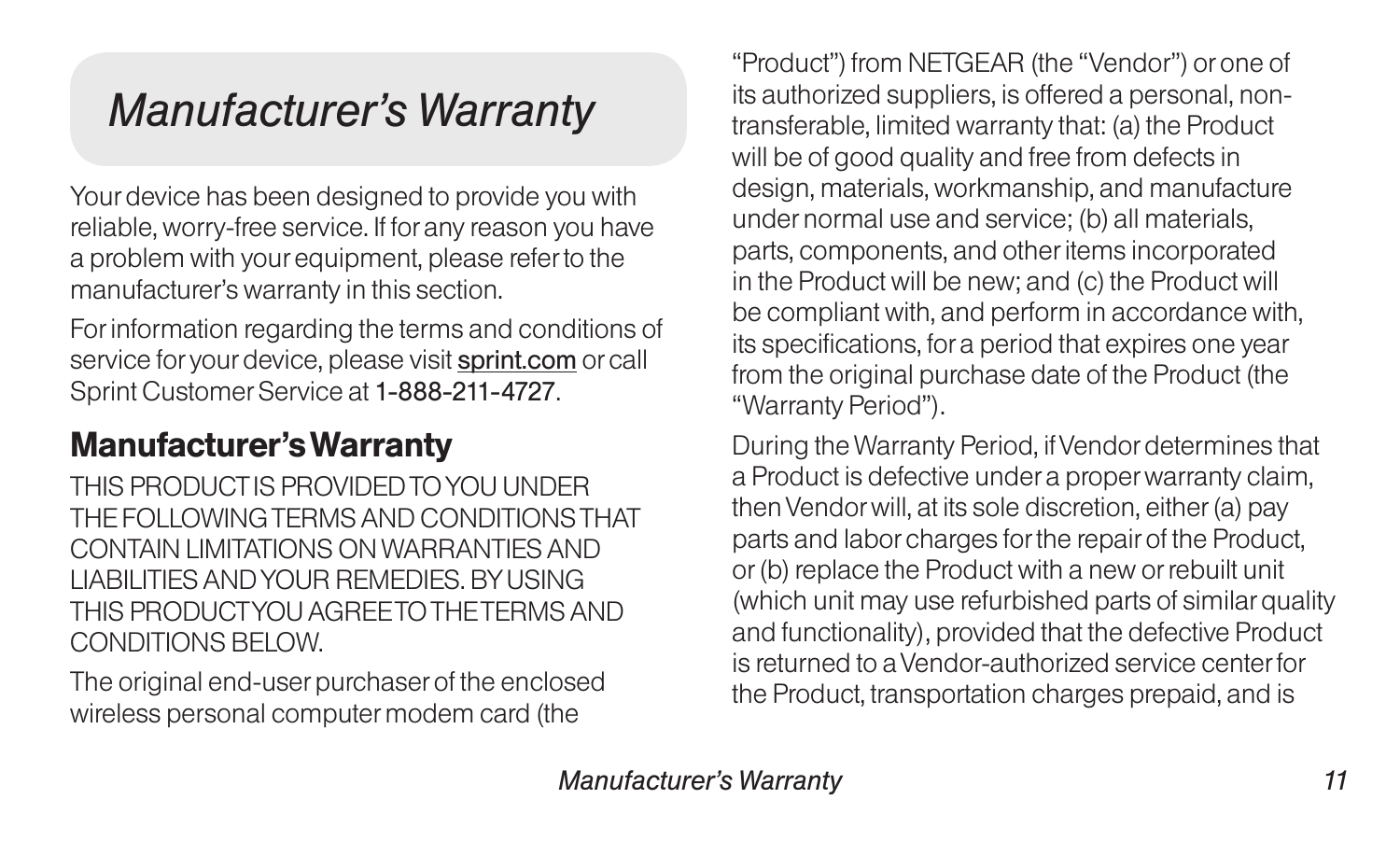accompanied by written proof of purchase in the form of a bill of sale or receipted invoice indicating that the Product was purchased by you and is within the Warranty Period. After the Warranty Period, you are responsible for paying all parts, labor, and shipping charges.

The warranty described above shall apply to all repaired or replaced Product for a period of 90 days from the date of return to you, or the balance of the Warranty Period, whichever is greater.

This limited warranty does not cover and is void with respect to: (a) Products which have been improperly installed, repaired, maintained, or modified; (b) Products which have been subjected to misuse (including using the Products with hardware which is electrically or mechanically incompatible with the Products), abuse, accident, physical damage, abnormal operation, improper handling or storage, neglect, exposure to fire, water, or excessive moisture or dampness, or extreme changes in climate or temperature; (c) Products which have been opened,

repaired, modified, or altered by anyone other than Vendor or a Vendor-authorized service center; (d) Products which have been damaged due to fire, flood, acts of God, or other acts which are not Vendor's fault and which the Product is not specified to tolerate; (e) cosmetic damage; (f) Products which have been operated outside of published maximum ratings; (g) cost of installation, removal, or reinstallation of the Product; (h) signal reception problems (unless caused by a defect in material(s) or workmanship); or (i) Products on which warranty stickers or serial numbers have been removed, altered, or rendered illegible.

This limited warranty is not transferable to any third party including, but not limited to, any subsequent purchaser or owner of the Products. Any transfer or resale of any of the Products will automatically terminate Vendor's warranty coverage of such **Products** 

This limited warranty is only valid in the United States of America, and does not cover customer education,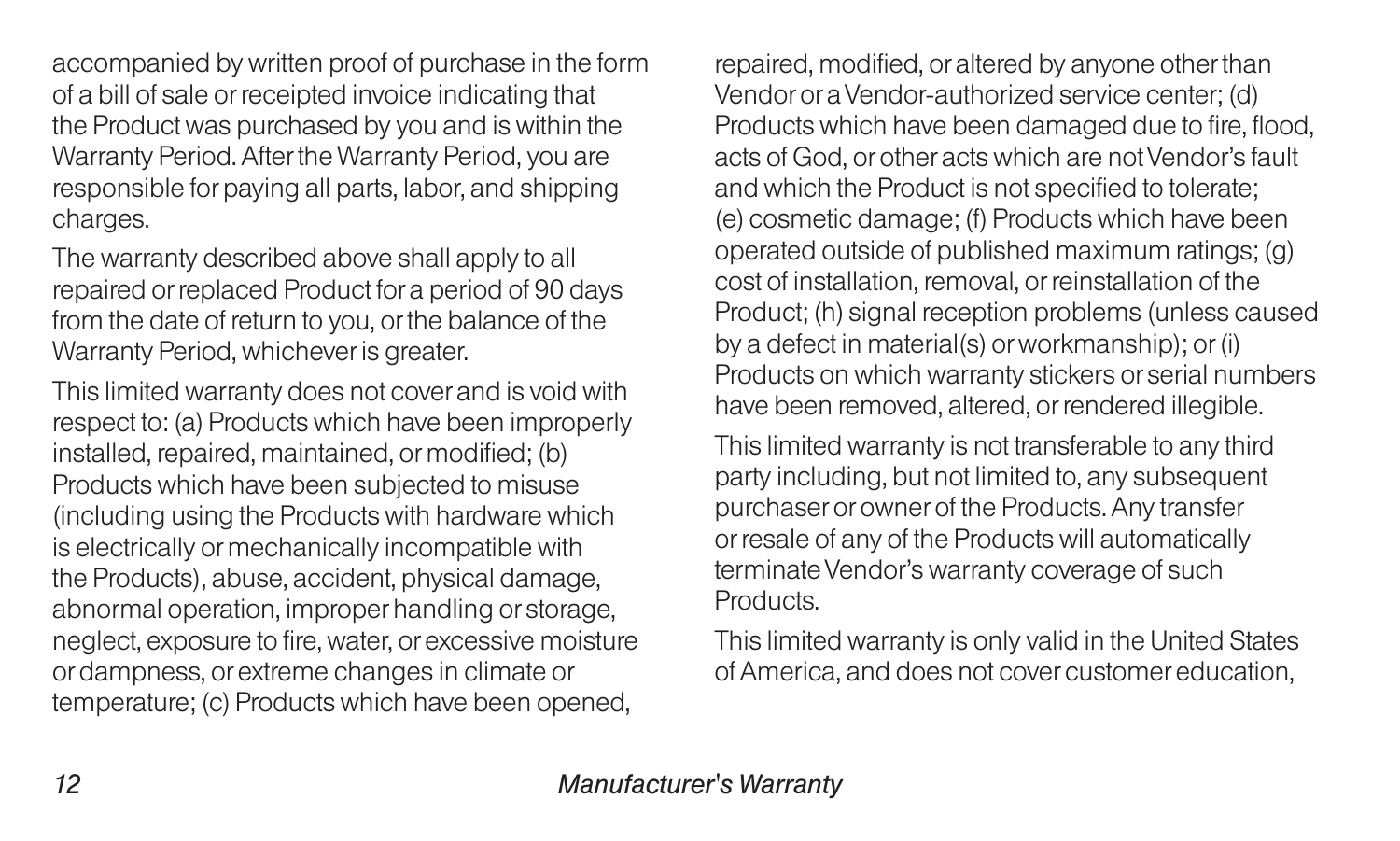instruction, installation, setup adjustments, or signal reception problems.

REPAIR OR REPLACEMENT, AS PROVIDED FOR UNDER THIS LIMITED WARRANTY, IS YOUR SOLE AND EXCLUSIVE REMEDY FOR BREACH OFTHIS LIMITED WARRANTY. TO THE EXTENT PERMITTED BY APPLICABLE LAW, NEITHER VENDOR NOR THE ORIGINAL OWNER OF THE PRODUCT MAKE ANY OTHER REPRESENTATIONS, WARRANTIES, OR CONDITIONS OF ANY KIND, EXPRESS OR IMPLIED OR STATUTORY, WITH RESPECT TO THE PRODUCT INCLUDING, BUT NOT LIMITED TO, ANY WARRANTY OF MERCHANTABLE QUALITY, OR FITNESS FOR A PARTICULAR PURPOSE. This warranty gives you specific rights and you may also have other rights, which vary from jurisdiction to jurisdiction. Some jurisdictions do not allow the exclusion of implied warranties and conditions and do not permit the exclusion or limitation of certain damages. Therefore, the foregoing exclusions may not apply to you.

THE ENTIRE RISK AS TO THE RESULTS AND PERFORMANCE OF THIS PRODUCT IS ASSUMED BY YOU. NEITHER THE ORIGINAL OWNER OF THE PRODUCT NOR THE VENDOR NOR VENDOR'S DISTRIBUTORS, RESELLERS, SUPPLIERS, AGENTS, OFFICERS, AND DIRECTORS SHALL HAVE ANY LIABILITY TO YOU OR TO ANY OTHER PERSON OR ENTITY FOR ANY DAMAGES HOWSOEVER CAUSED INCLUDING, BUT NOT LIMITED TO, DIRECT, INDIRECT, INCIDENTAL, SPECIAL, GENERAL, CONSEQUENTIAL, PUNITIVE, OR EXEMPLARY DAMAGES WHATSOEVER INCLUDING, BUT NOT LIMITED TO, LOSS OF REVENUE OR PROFIT, DAMAGES TO PROPERTY OR PERSONS, LOST OR DAMAGED DATA, OR OTHER COMMERCIAL OR ECONOMIC LOSS, EVEN IF ANY SUCH AFOREMENTIONED PERSON HAS BEEN ADVISED OF THE POSSIBILITY OF SUCH DAMAGES OR THEY ARE FORESEEABLE, OR FOR CLAIMS BY ANY THIRD PARTY MAXIMUM AGGREGATE LIABILITY OF THE AFOREMENTIONED PERSONS SHALL NOT EXCEED THE AMOUNT PAID BY YOU FOR THE PRODUCT. THE LIMITATIONS IN THIS SECTION SHALL APPLY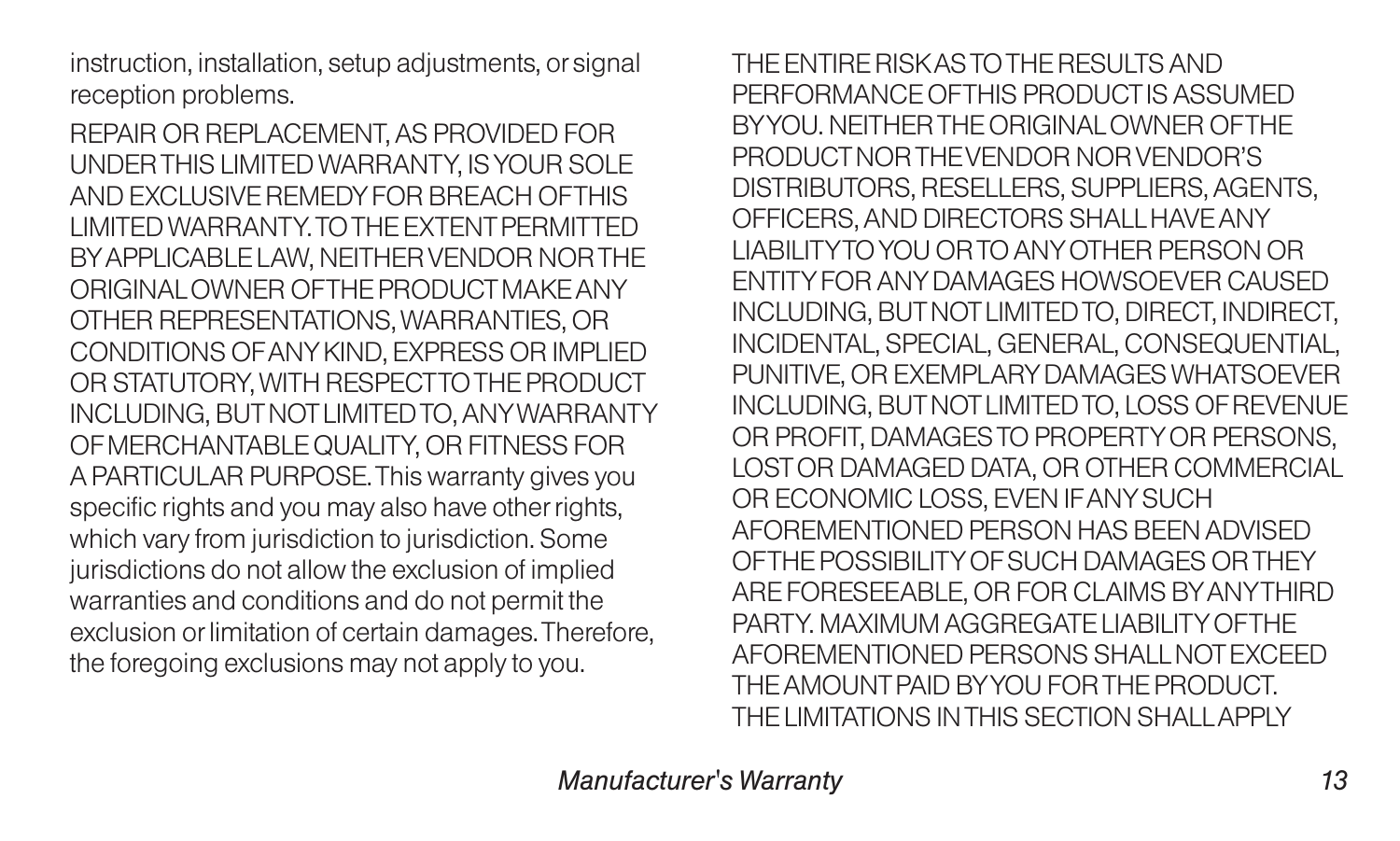WHETHER OR NOTTHE ALLEGED BREACH, DEFAULT, NON-PERFORMANCE, OR FAILURE IS A BREACH OF FUNDAMENTAL CONDITION OR TERM, OR A FUNDAMENTAL BREACH.

ANY REPRESENTATIONS OR WARRANTIES, EXPRESS OR IMPLIED, OF NONINFRINGEMENT OF INTELLECTUAL PROPERTY RIGHTS ARE HEREBY DISCLAIMED TO THE EXTENT PERMITTED BY LAW.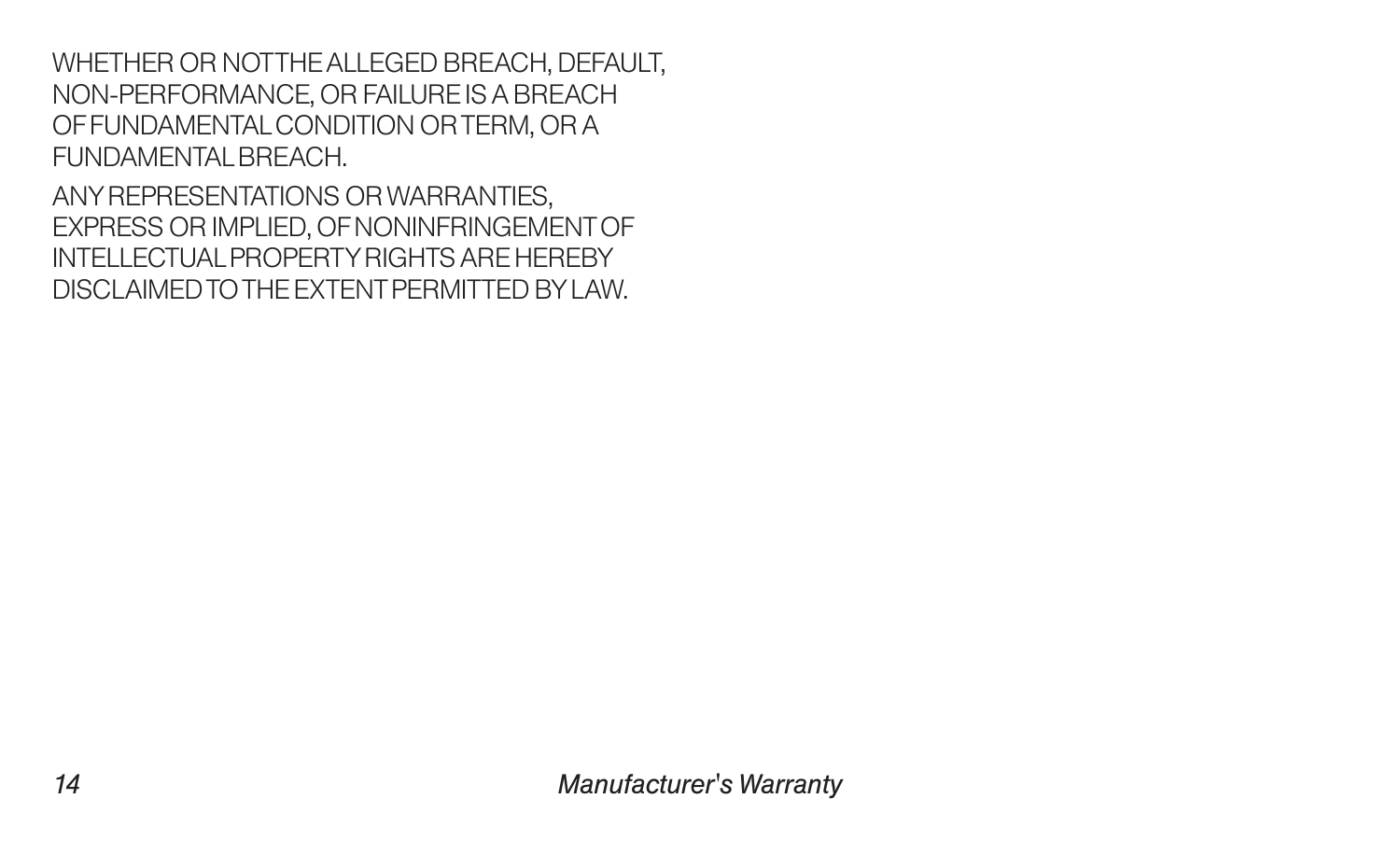[Page intentionally left blank.]

 *14 Manufacturer's Warranty Manufacturer's Warranty 15*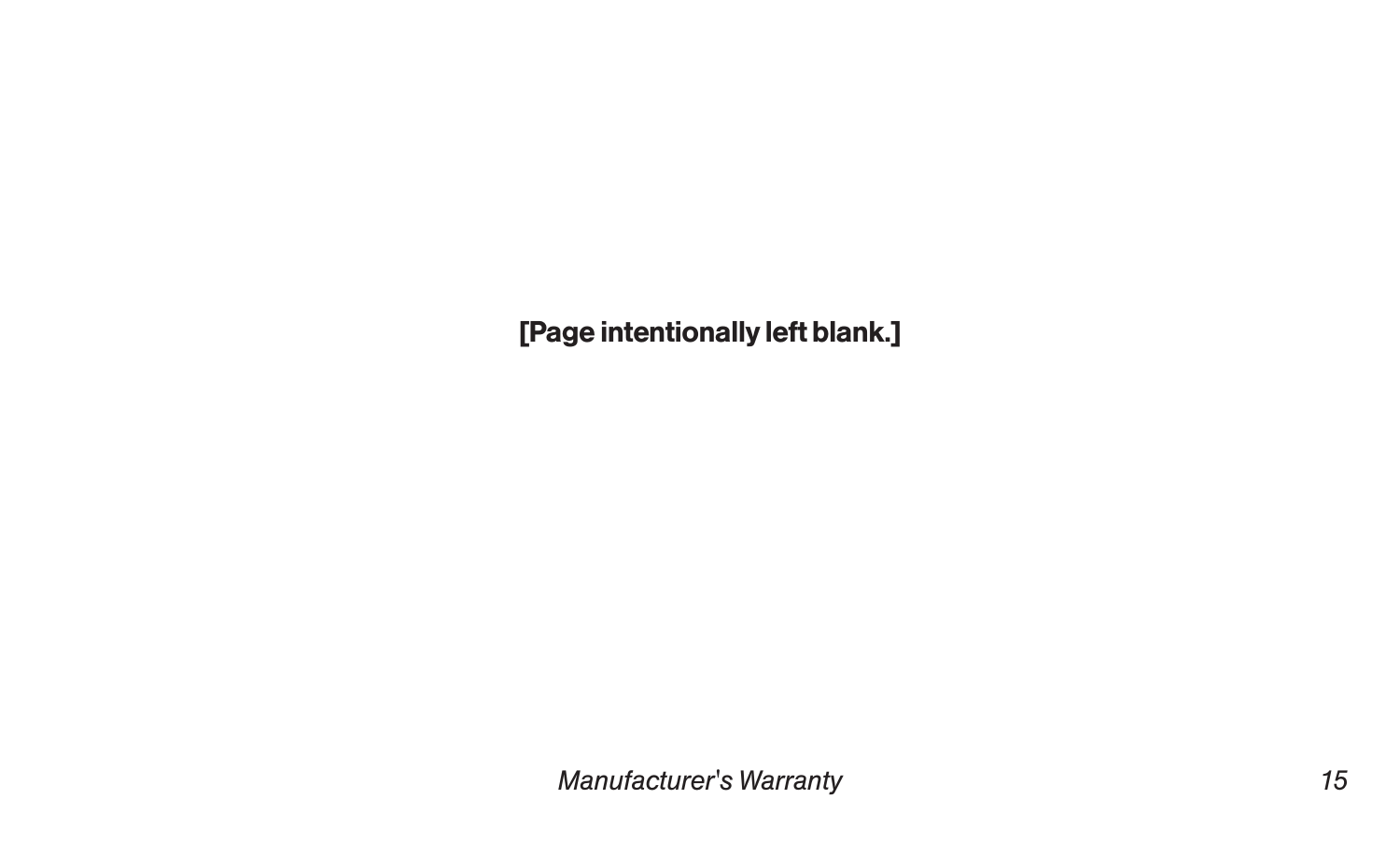# *General Terms and Conditions of Service*

Please note that these terms may not be the most current version. A current version of the terms is available at our website at sprint.com/ termsandconditions or upon request.

Para solicitar esta literatura en español, por favor contactar a 1-800-777-4681 o visitar a sprint.com/espanol.

### Basic Definitions

In this document: (1) "we," "us," "our," and "Sprint" mean Sprint Solutions, Inc., as contracting agent on behalf of the applicable Sprint affiliated entities providing the products and Services; (2) "you," "your," "customer," and "user" mean an account holder with us or any user of our Devices or Services; (3) "Device" means any

phone, aircard, mobile broadband device, any other device, accessory, or other product that we provide you, we sell to you, or is active on your account with us; and (4) "Service" means Sprint-branded offers, rate plans, options, wireless services, billing services, applications, programs, products, software, or Devices on your account with us. "Service(s)" also includes any other product or service that we offer or provide to you that references these General Terms and Conditions of Service ("Ts&Cs").

#### The Service Agreement

These Ts&Cs are part of your service agreement with us (the "Agreement") and constitute a contract under which we provide you Services under terms and conditions that you accept. THIS AGREEMENT CONTAINS A MANDATORY ARBITRATION PROVISION WITH A CLASS WAIVER, A REPRESENTATIVE ACTION WAIVER, AND A JURY WAIVER PROVISION. In addition to these Ts&Cs, there are several parts of the Agreement, which includes but is not limited to the following: (i) the subscriber agreement and transaction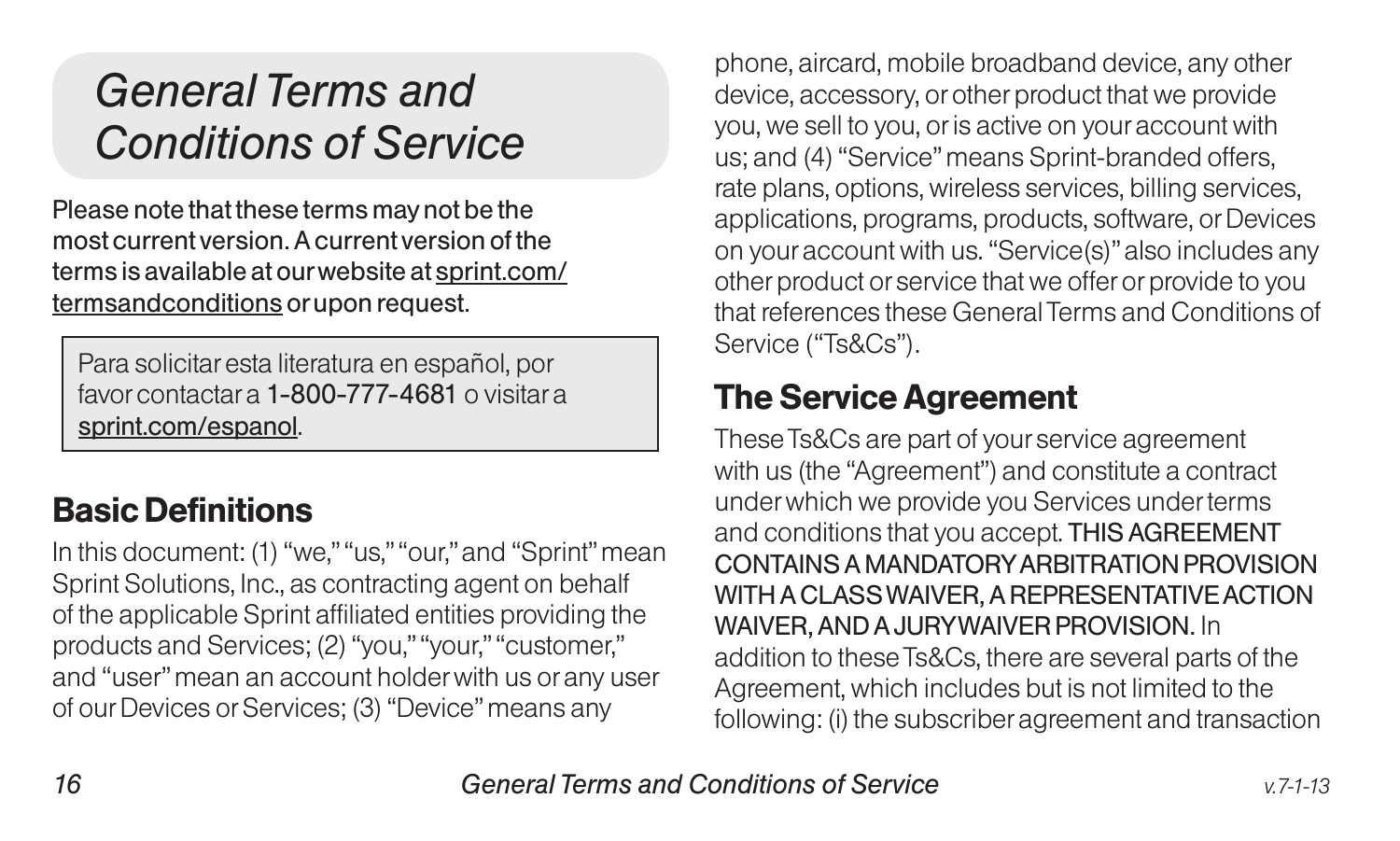materials that you receive and accept; (ii) the plan(s) that you chose as set forth in our written services and transaction materials that we provide or refer you to during the sales transaction, including on-line and telephone transactions (if your service plan is not specifically set forth in any in-store brochure or printed materials, the requirements and terms set forth in the current written Agreement and transaction materials apply); (iii) any confirmation materials and invoices that we may provide to you; and (iv) the terms set forth in the coverage map brochures. It is important that you carefully read all of the terms of the Agreement.

#### Additional Terms

Additional terms will apply when you use certain applications, programs, Devices, and services, and these terms will be provided to you prior to your use of the items. Depending on who provides the items, the terms may come from Sprint or a third party. You are subject to any terms provided by the third party, and the terms are directly between you and that third party. Sprint is not responsible for these third-party items and

associated terms. Additional terms will also apply if you activate Services as part of a bundle with another company's services (for example, cable services, home phone services, etc.). The additional terms for bundled Services may either modify or replace certain provisions in these Ts&Cs, including terms relating to activation, invoicing, payment, and disputing charges. Also, a different dispute resolution provision may apply to services provided by another company (the dispute resolution provisions in this Agreement will still apply to our Services). You will be provided details on any additional terms with your selection of any bundled Service. For employee and organization discounts, the discount percentage may vary from month-tomonth based on the terms of the agreement between your employer, association, or organization and Sprint. The discount will be zero after your agreement or your organization's agreement with Sprint ends. Additional terms and eligibility requirements regarding organization discounts will be provided to you.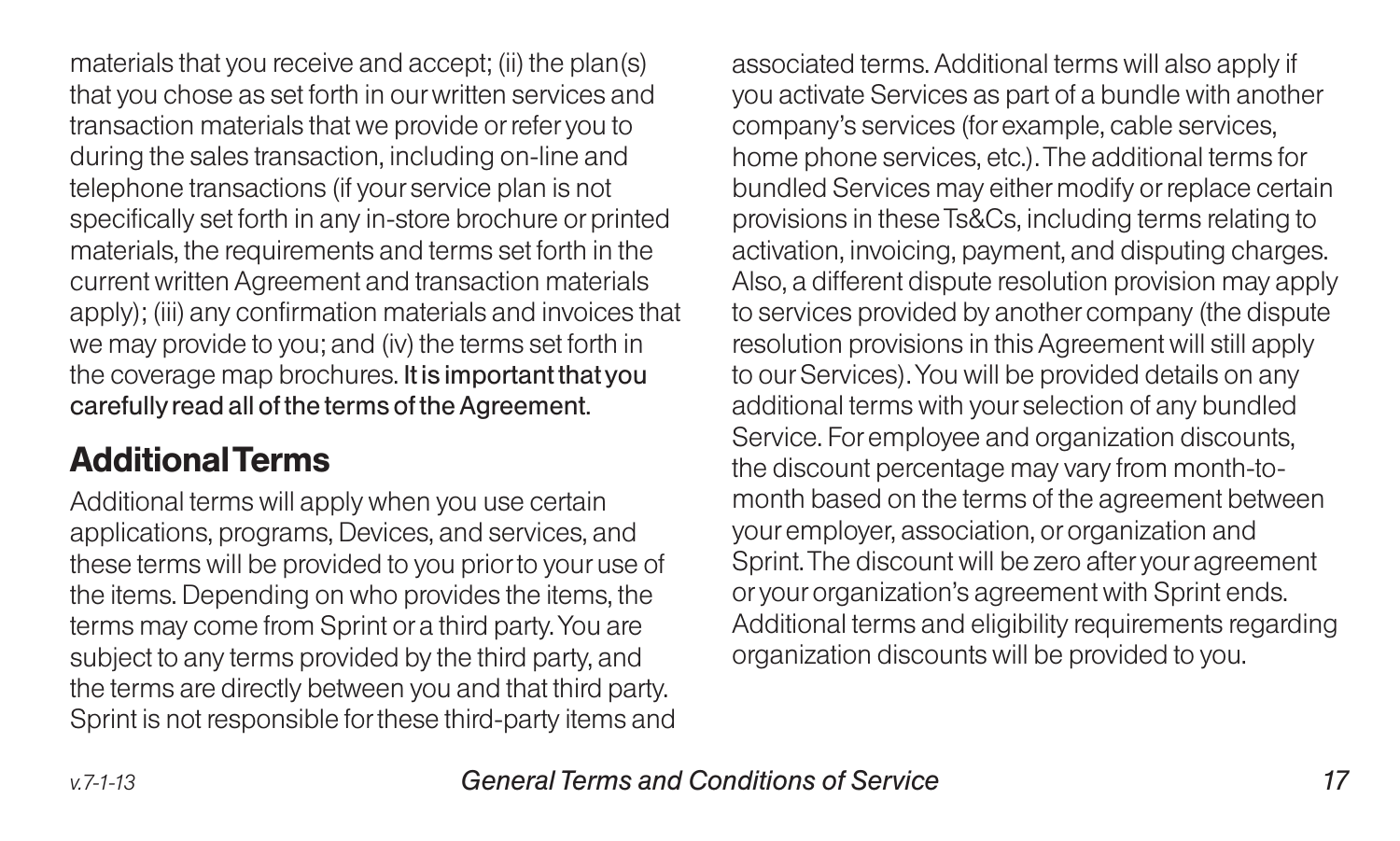### Our Policies

Services are subject to our business policies, practices, and procedures ("Policies"). You agree to adhere to all of our Policies when you use our Services. Our Policies are subject to change at anytime with or without notice.

#### When You Accept The Agreement

You must have the legal capacity to accept the Agreement. You accept the Agreement when you do any of the following: (a) accept the Agreement through any printed, oral, or electronic statement, including on the Web by electronically marking that you have reviewed and accepted; (b) attempt to or in any way use the Services; (c) pay for the Services; or (d) open any package or start any program that says you are accepting the Agreement when doing so. If you don't want to accept the Agreement, don't do any of these things.

#### Term Commitments & Early Termination Fees

Sprint provides a variety of Services, some of which require you to maintain Your Services on a month to month basis or for a minimum term, usually 1 or 2 years ("Term Commitment"). If your Agreement contains a Term Commitment, you will be charged a fee ("Early Termination Fee") for each line of Service that you terminate early (i.e., prior to satisfying the Term Commitment) or for each line of Service that we terminate early for good reason (for example, violating the payment or other terms of the Agreement) but such Early Termination Fee will be prorated based on your remaining Term Commitment. Early Termination Fees are a part of our rates. Any Term Commitment, the length of the Term Commitment, and the applicable Early Termination Fee amounts and proration will be disclosed to you during the sales transaction. Carefully review any Term Commitment and Early Termination Fee requirements prior to selecting Services. After you have satisfied your Term Commitment, your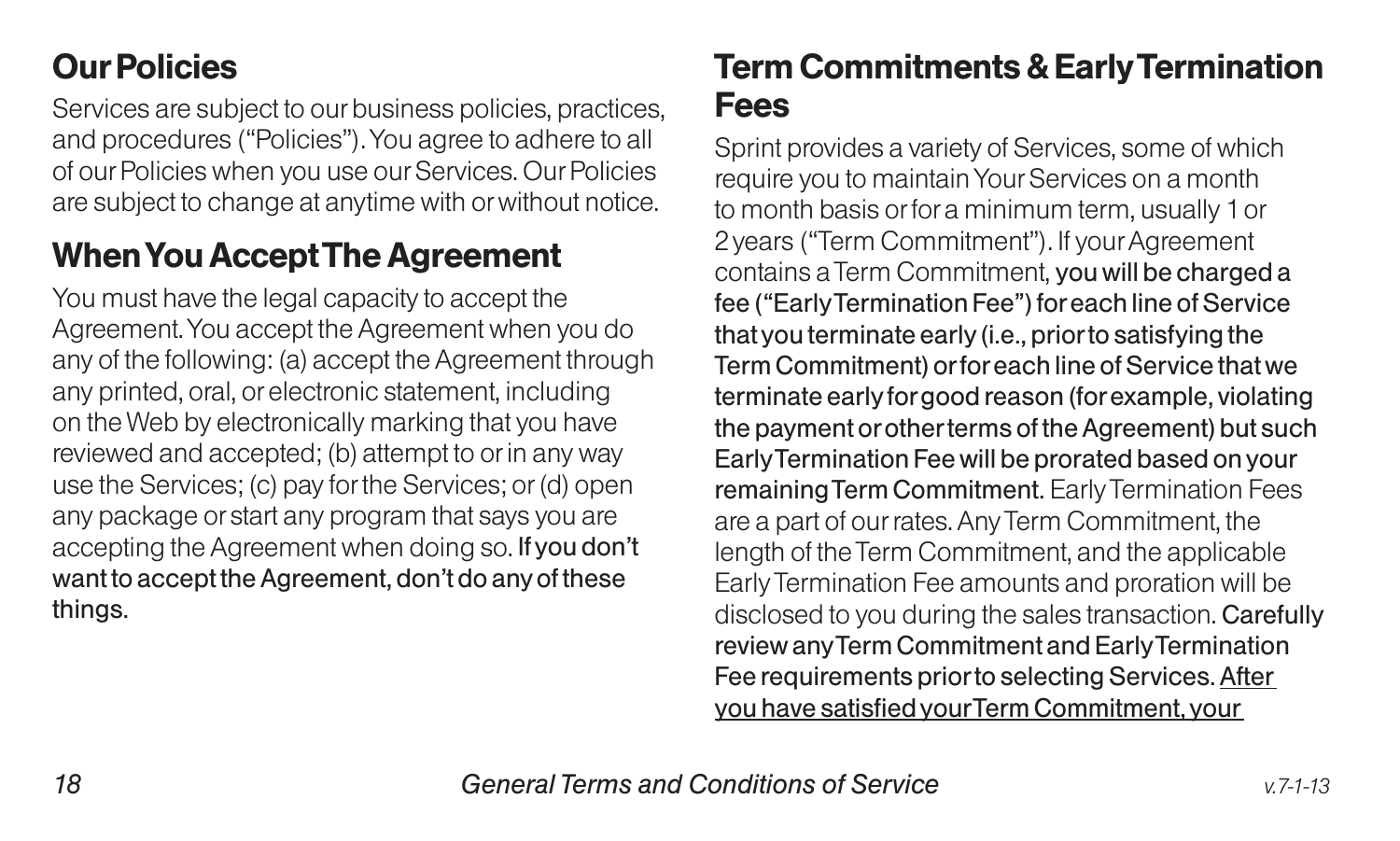Services continue on a month-to-month basis under the then-current Terms and Conditions and Service policies. Services offered on a subscription basis, as described in the "Account & Service Charges" section, may not require a Term Commitment and may not automatically renew. As explained directly below, there are instances when you will not be responsible for an Early Termination Fee for terminating Services early.

#### When You Don't Have To Pay An Early Termination Fee

You aren't responsible for paying an Early Termination Fee when terminating Services: (a) provided on a month-to-month basis; (b) provided on a subscription basis that do not include a Term Commitment; (c) consistent with our published trial period return policy; or (d) in response to a materially adverse change that we make to the Agreement as described directly below.

#### Our Right To Change The Agreement & Your Related Rights

We may change any part of the Agreement at any time, including, but not limited to, rates, charges. how we calculate charges, discounts, coverage, technologies used to provide services, or your terms of Service. If you lose your eligibility for a particular rate plan or if a particular rate plan is no longer supported or available, we may change your rate plan to one for which you qualify. We will provide you notice of material changes—and we may provide you notice of non-material changes—in a manner consistent with this Agreement (see "Providing Notice To Each Other Under The Agreement" section). If a change we make to the Agreement is material and has a material adverse effect on Services under your Term Commitment, you may terminate each line of Service materially adversely affected without incurring an Early Termination Fee only if: (a) you call us within 30 days after the effective date of the change; (b) you specifically advise us that you wish to cancel Services because of a material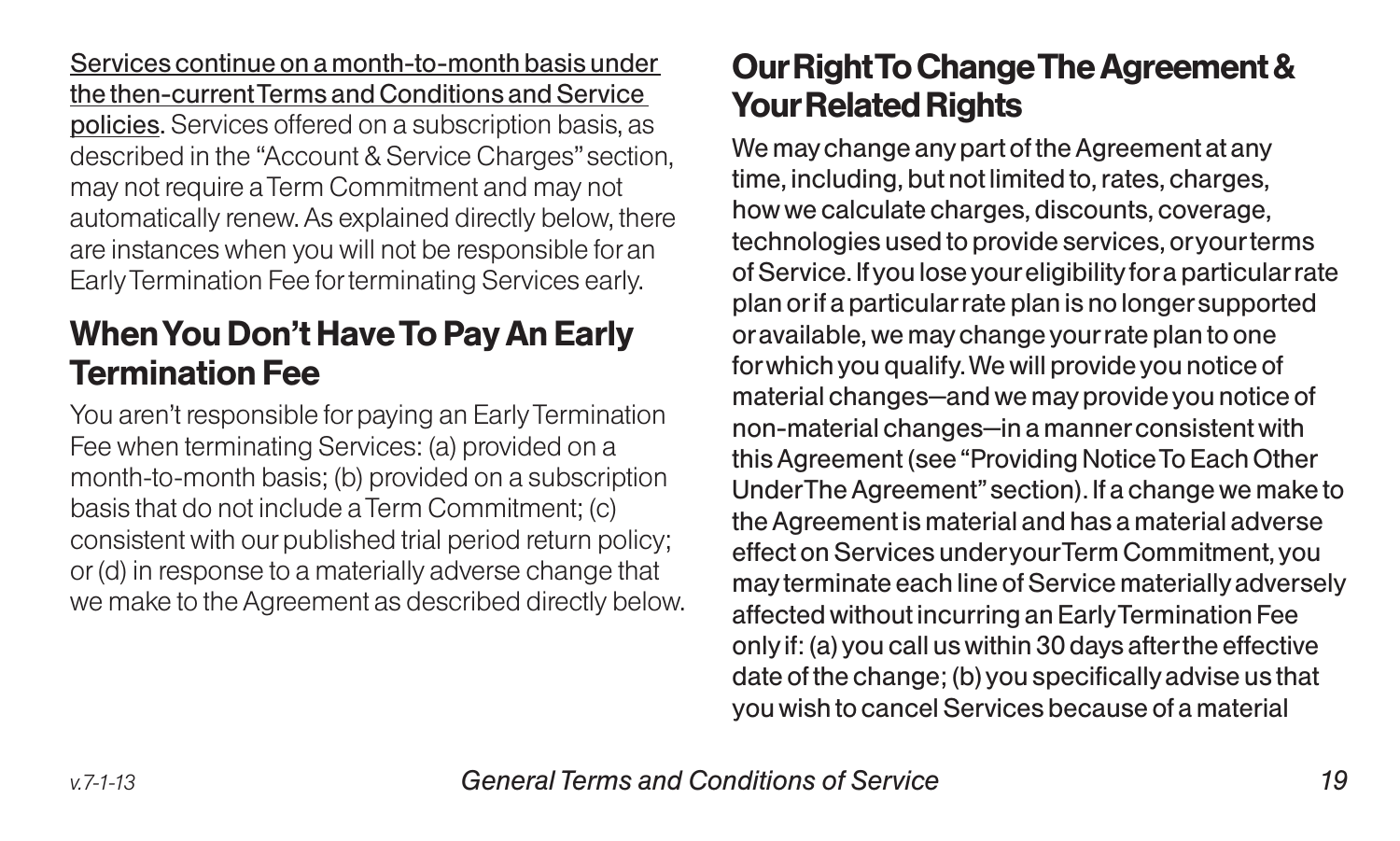change to the Agreement that we have made; and (c) we fail to negate the change after you notify us of your objection to it. If you do not notify us and cancel Service within 30 days of the change, an Early Termination Fee will apply if you terminate Services before the end of any applicable Term Commitment.

#### Our Right To Suspend Or Terminate **Services**

We can, without notice, suspend or terminate any Service at any time for any reason. For example, we can suspend or terminate any Service for the following: (a) late payment; (b) exceeding an Account Spending Limit; (c) harassing/threatening/abusing/offending our employees or agents; (d) providing false or inaccurate information; (e) interfering with our operations; (f) using/suspicion of using Services in any manner restricted by or inconsistent with the Agreement and Policies; (g) breaching, failing to follow, or abusing the Agreement or Policies; (h) providing false, inaccurate, dated, or unverifiable identification or credit information or becoming insolvent or bankrupt; (i) modifying a Device from its manufacturer specifications (for example, rooting the device); (j) failing to use our Services for an extended period of time; (k) failing to maintain an active Device in connection with our Services; or (l) if we believe the action protects our interests, any customer's interests, or our networks.

#### Your Right To Change Services & When Changes Are Effective

The account holder can typically change Services upon request. In some instances, changes may be conditioned on payment of an Early Termination Fee or certain other charges, or they may require a new Term Commitment. Changes to Services are usually effective at the start of the next full invoicing cycle. If the changes take place sooner, your invoice may reflect pro-rated charges for your old and new Services. We may, but are not obligated to, provide you the opportunity to authorize someone else to make changes to your Services, which will include the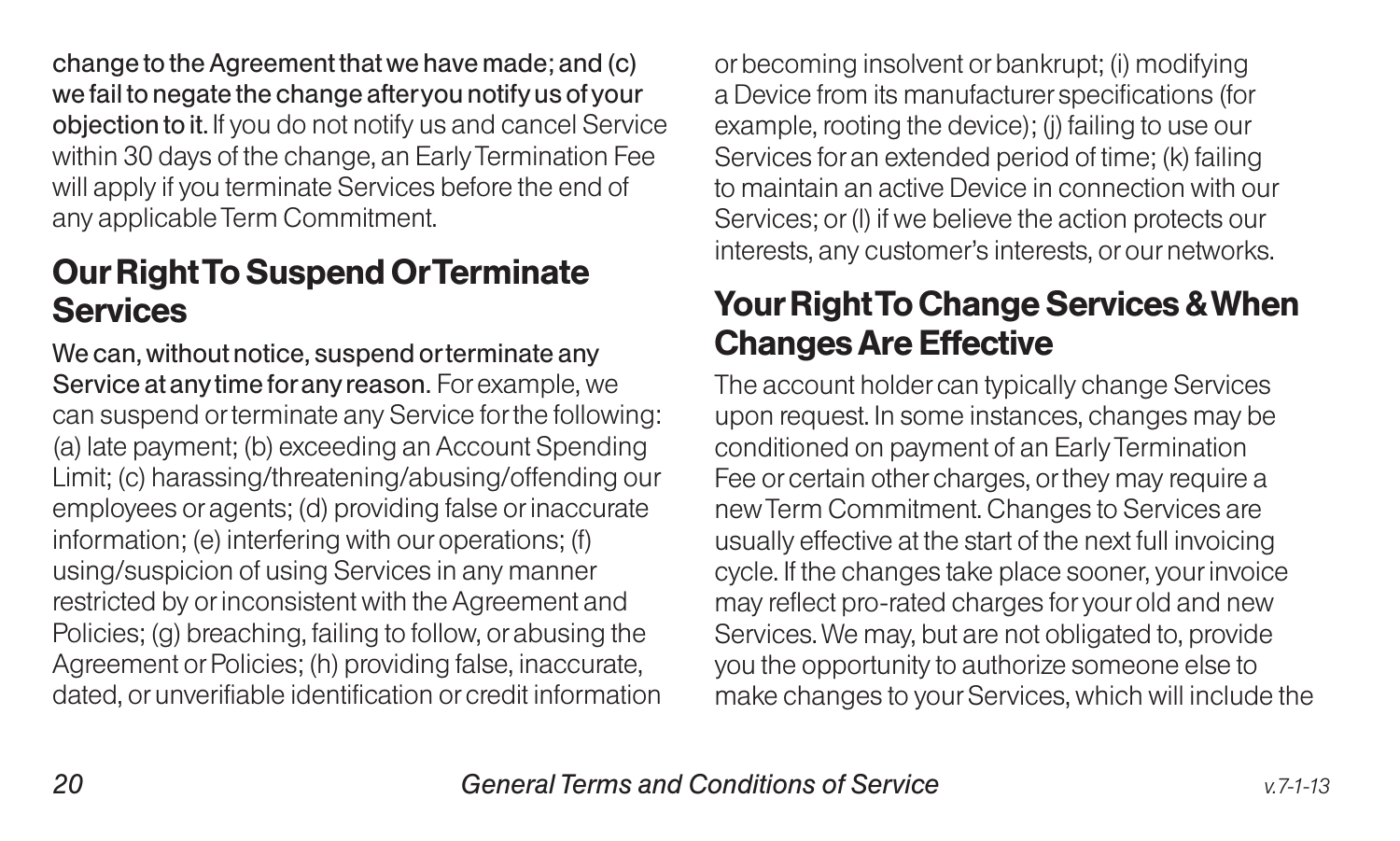authority to make changes that will extend your Term Commitment. You are responsible for any changes to your Services made by a person you authorize, and those changes will be treated as modifications to this Agreement.

### Your Right To Terminate Services

You can terminate Services at any time by calling us and requesting that we deactivate all Services. In addition, if you return or provide your Device to Sprint and fail to either deactivate service on the Device or activate another Device in connection with your Service, we reserve the right to terminate your Service, and if you are subject to a Term Commitment, you may be charged all or part of an Early Termination Fee. You are responsible for all charges billed or incurred prior to deactivation. If Services are terminated before the end of your invoicing cycle, we won't prorate charges to the date of termination and you won't receive a credit or refund for any unused Services. Except as provided above, if you are subject to an Early Termination Fee,

you must also pay the invoiced Early Termination Fee for each line of Service that you terminate early.

#### Credit Checks & Credit Information

We agree to provide you Services on the condition that you have and maintain satisfactory credit according to our standards and policies. You agree to provide information that we may request or complete any applications that we may provide you to facilitate our review. We rely on the credit information you furnish, credit bureau reports or other data available from commercial credit reference services, and other information (such as payment history with us) to determine whether to provide or continue to provide you Services. The Services we offer you can vary based on your credit history. We may at any time, based on your credit history, withdraw or change Services or place limits or conditions on the use of our Services. You agree to provide us updated credit information upon request. We may provide your payment history and other account billing/charge information to any credit reporting agency or industry clearinghouse.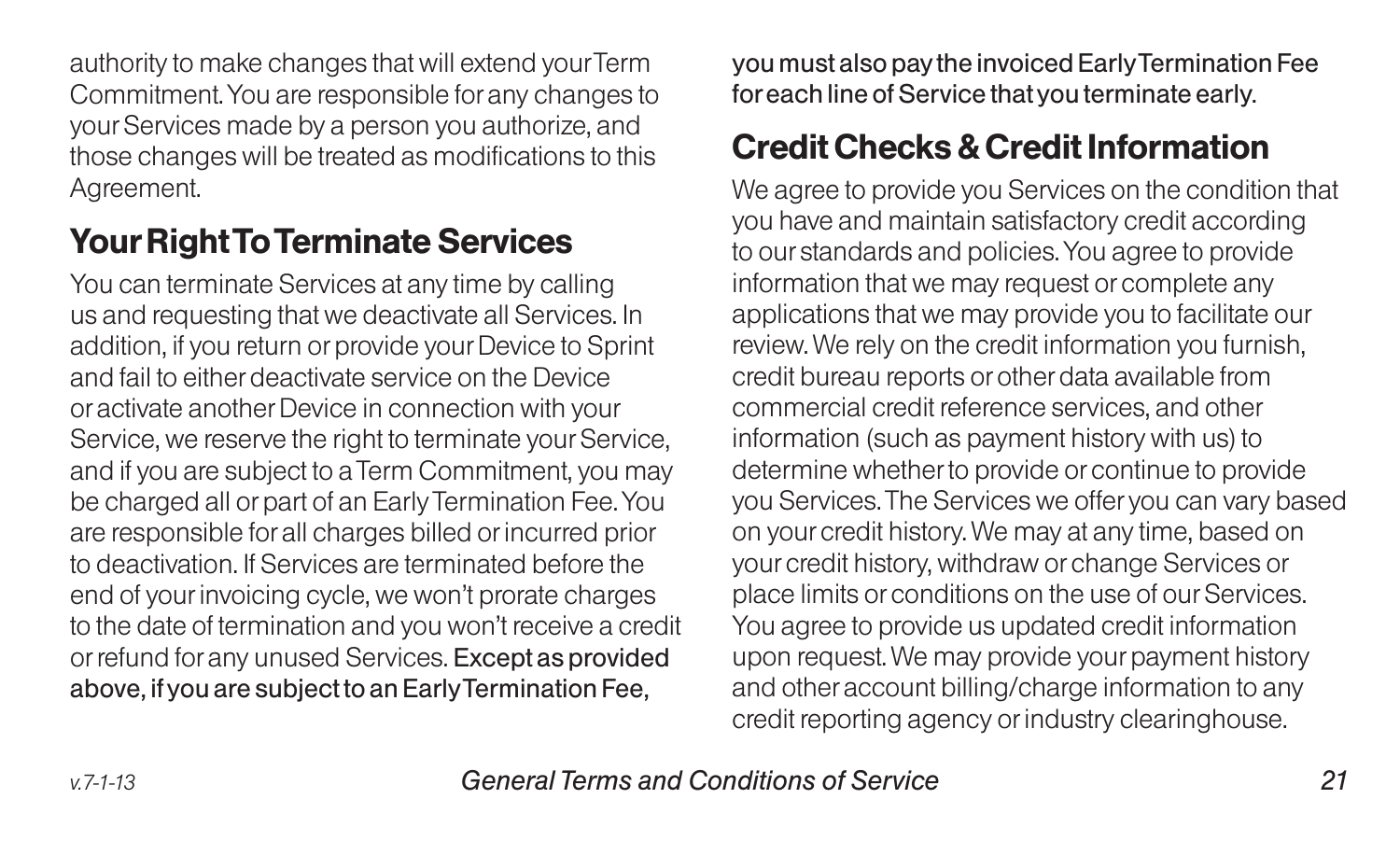# Account Spending Limits ("ASL")

An ASL is a temporary or permanent limit (typically based on credit history, payment history, or to prevent fraud) that we place on the amount of unpaid charges you can accumulate on your account, regardless of when payment on those charges is due. We reserve the right to determine which charges count toward an ASL. If you have an ASL, we may suspend your Services without prior notice if your account balance reaches the ASL, even if your account is not past due. We may impose or increase an ASL at any time with notice. An ASL is for our benefit only and should not be relied on by you to manage usage.

## Deposits & Returning Deposits

We may at any time require a deposit as a guarantee of payment for you to establish or maintain Service ("Deposit"). By providing us a Deposit, you grant us a security interest for all current or future amounts owed to us. We may change the Deposit at any time with notice. You can't use a Deposit to make or delay payments. The Deposit, the length of time we hold the Deposit, and changes to the Deposit are determined based on your credit history, payment history, and other factors. Unless prohibited by law, we may mix Deposits with our other funds and it won't earn interest, and we reserve the right to return the Deposit as a credit on your invoice at anytime. If your Services are terminated for any reason, we may keep and apply your Deposit to any outstanding charges. We'll send any remaining portion of the Deposit to your last known address within 90 days after your final invoice—if it is returned to us, we will forward it on to the appropriate state authorities to the extent required by law.

### Restrictions On Using Services

You can't use our Services: (a) in a way that could cause damage or adversely affect any of our other customers or our reputation, networks, property, or Services; or (b) in any way prohibited by the terms of our Services, the Agreement, or our Policies. You cannot in any manner resell the Services to another party. For additional restrictions on the use of our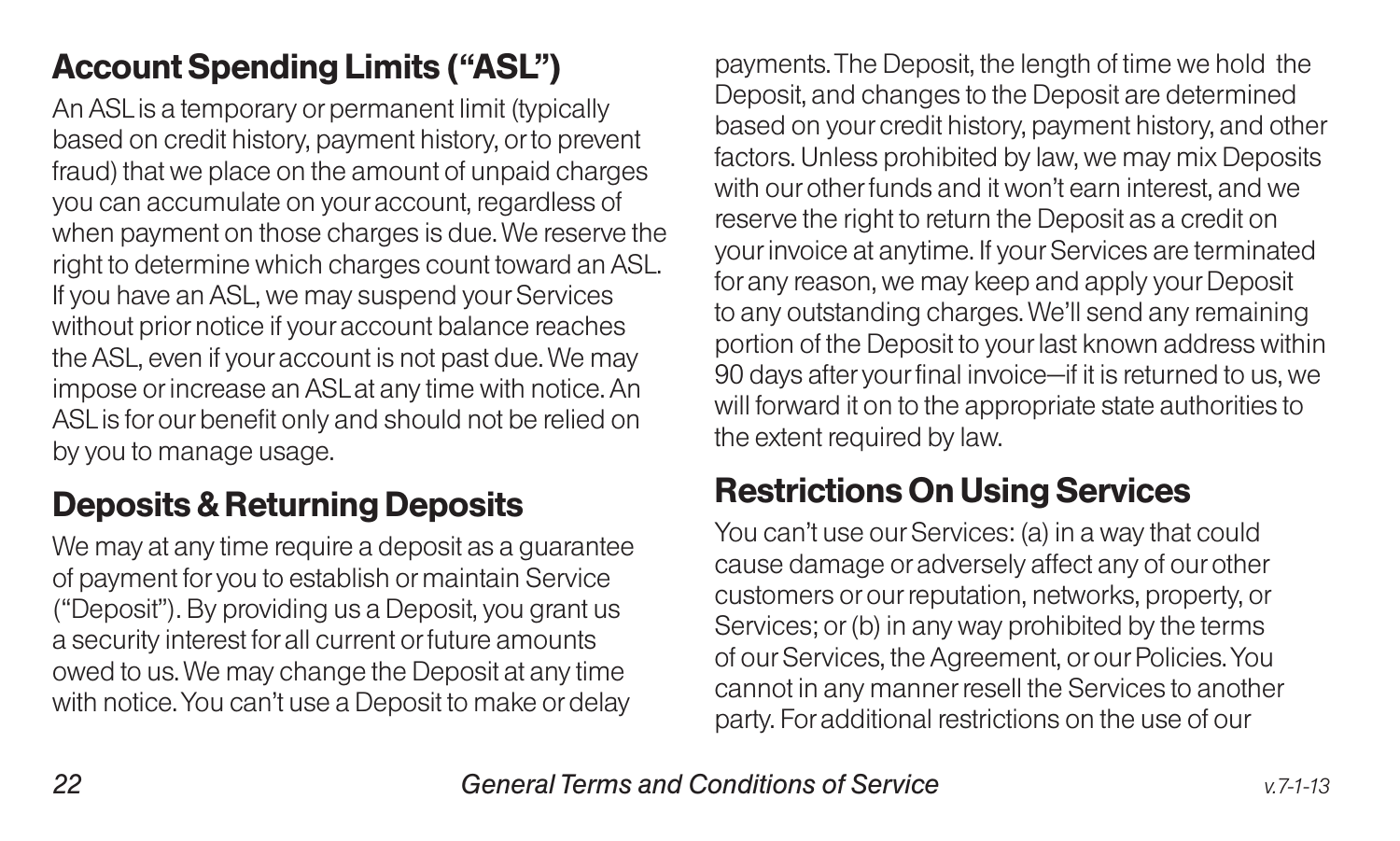Services, see our Acceptable Use Policy and Visitors Agreement, which are available on our website, and the detailed plan or other information on Services that we provide or refer you to during the sales transaction.

### Your Device, Number & Email Address

We don't manufacture any Device that we might sell to you or that is associated with our Services, and we aren't responsible for any defects, acts, or omissions of the manufacturer. The only warranties on your Device are the limited warranties given to you by the manufacturer directly or that we pass through. Device performance may vary based on device specifications (for example, a device's software, memory, and storage), and device performance may impact access to all of our Services. Your Device is designed to be activated on our networks and in other coverage areas that we may make available to you. As programmed, it will not accept wireless service from another carrier. Except for any legal right you may have to port/transfer your phone number to another carrier, you have no and cannot gain any (for example, through publication,

use, etc.)—proprietary, ownership, or other rights to any phone number, identification number, email address, or other identifier that we assign to you, your Device, or your account. We'll notify you if we decide to change or reassign them. Your CDMA Sprint PCS phone may have software programming lock that protects certain of the handset's operating parameters against unauthorized reprogramming. If your device has a software programming lock, and you wish to obtain the software program lock code for your CDMA Sprint PCS phone, please visit sprint.com or call 1-888-211-4727 for information and eligibility requirements.

# Porting/Transferring Phone Numbers

We don't quarantee that number transfers to or from us will be successful. If you authorize another carrier to transfer a number away from us, then that is considered a request by you to us to terminate all of the Services associated with that number. You're responsible for all charges billed or incurred prior to deactivation and for any applicable Early Termination Fees.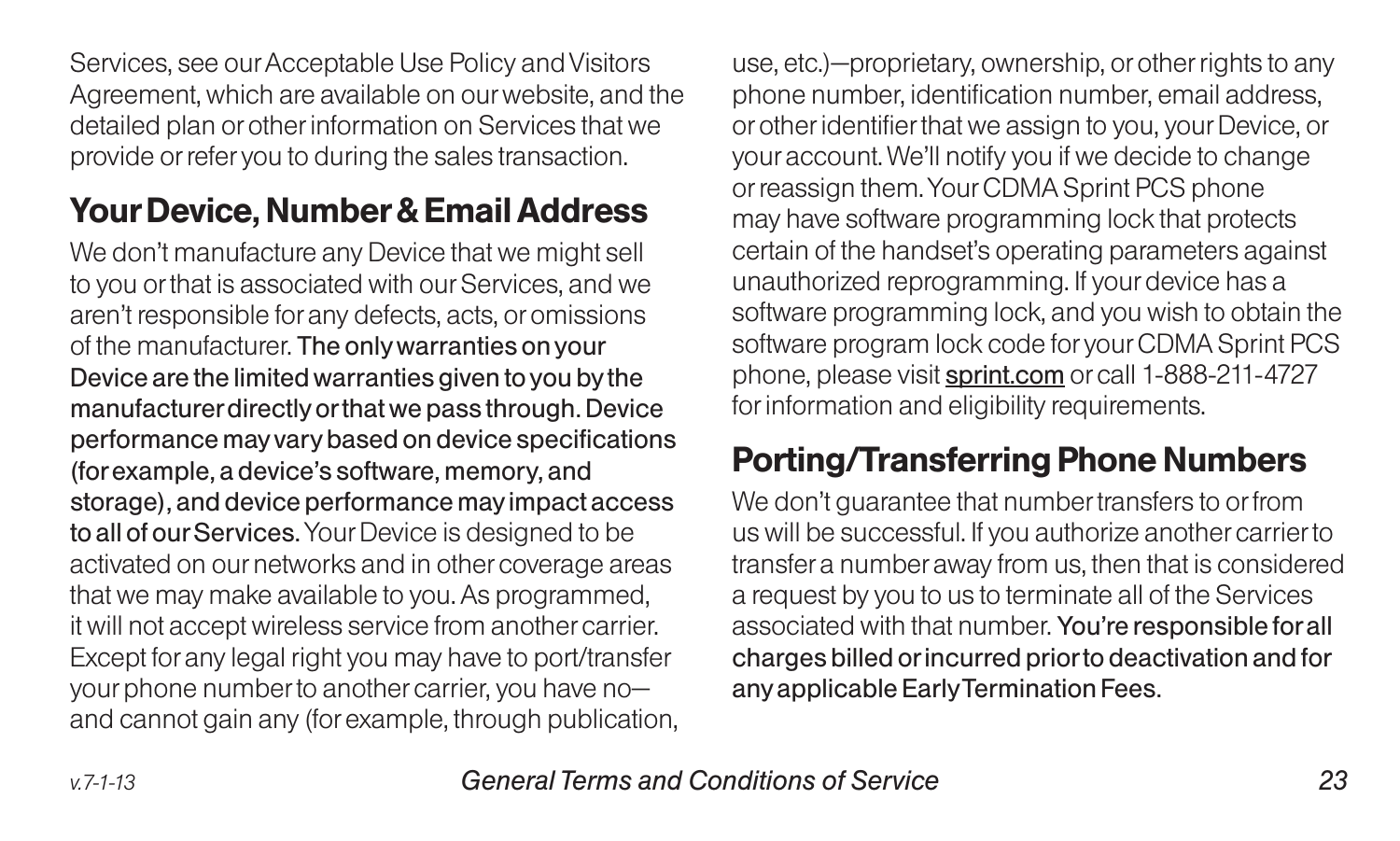#### Coverage; Where Your Device Will Work; Service Speeds

Our coverage maps are available at our authorized retail locations and on sprint.com. The specific network coverage you get will depend on the radio transmissions your Device can pick up and Services you've chosen. Our coverage maps provide high level estimates of our coverage areas when using Services outdoors under optimal conditions. Coverage isn't available everywhere. Coverage and Service speeds are not guaranteed. Coverage is subject to change without notice. Service speeds may depend on the Service purchased. Actual speeds will vary. Estimating wireless coverage, signal strength, and Service speed is not an exact science. There are gaps in coverage within our estimated coverage areas that-along with other factors both within and beyond our control (for example, network problems, network or Internet congestion, software, signal strength, your Device, structures, buildings, weather, geography, topography, server speeds of the websites you access, actions of

third parties, etc.)-may result in dropped and blocked connections, slower Service speeds, or otherwise impact the quality of Service. Services that rely on location information, such as E911 and GPS navigation, depend on your Device's ability to acquire satellite signals (typically not available indoors) and network coverage. While your Device is receiving a software update, you may be unable to use your Device in any manner until the software update is complete.

#### Roaming

The term "roaming" typically refers to coverage on another carrier's network that we may make available to you based on our agreements with other carriers. These agreements may change from time to time, and roaming coverage is subject to change without notice. Your ability to receive roaming coverage depends on the radio transmissions your Device can pick up and the availability of roaming coverage. We make no guarantee that roaming coverage will be available. Roaming coverage may exist both within and outside our network coverage areas. Your Device will generally indicate when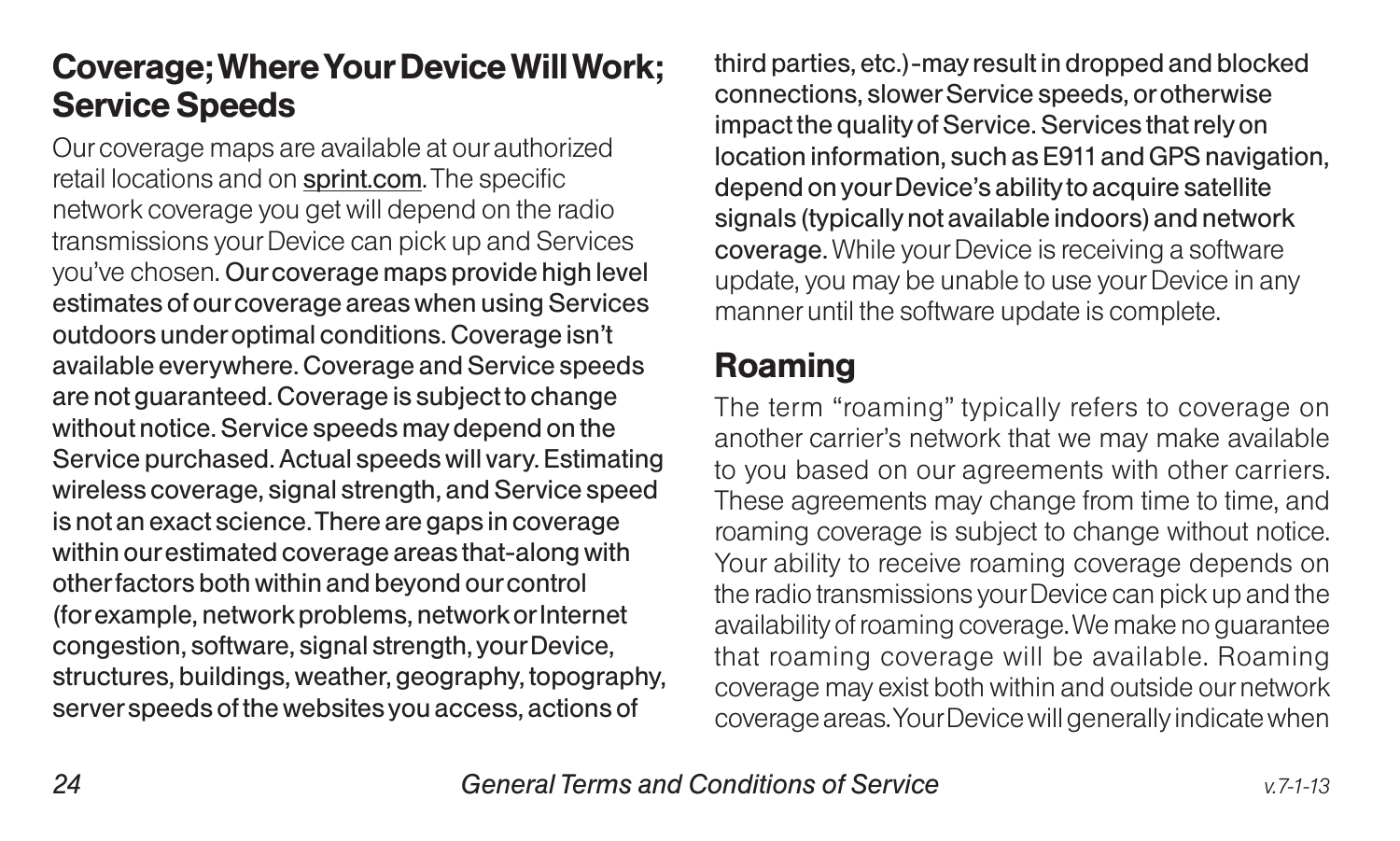you're roaming. Depending on your Services, separate charges or limits on the amount of minutes used while roaming may apply. Certain Services may not be available or work the same when roaming (for example, data Services, voicemail, call waiting, etc.). For information on whether roaming applies, see your service plan details.

#### About Data Services & Content

Our data Services and your Device may allow you to access the Internet, text, pictures, video, games, graphics, music, email, applications, sound, and other materials ("Data Content") or send Data Content elsewhere. Some Data Content is available from us or our vendors, while other Data Content can be accessed from others (for example, third party websites, games, ringers, applications, etc.). We make absolutely no guarantees about the Data Content that you access on your Device. Data Content may be: (1) unsuitable for children/minors; (2) unreliable or inaccurate; or (3) offensive, indecent, or objectionable. You're solely responsible for evaluating the Data Content accessed by you or anyone through your Services. We strongly

recommend that you monitor data usage by children/ minors. Data Content from third parties may also harm your Device or its software. We are not responsible for any Data Content. We are not responsible for any damage caused by any Data Content that you access through your Services, that you load on your Device, or that you request that our representatives access or load on your Device. To protect our networks and Services or for other reasons, we may place restrictions on accessing certain Data Content (such as certain websites, applications, etc.); impose separate charges; limit throughput or the amount of data that you can transfer; or otherwise limit or terminate Services. If we provide you storage for Data Content that you have purchased, then we may delete the Data Content without notice or place restrictions/limits on the use of storage areas. Data Content stored on a Device, transmitted over our networks, or stored by Sprint may be deleted, modified, or damaged. You may not be able to make or receive voice calls while using data Services. Data Content provided by our vendors or third parties is subject to cancellation or termination at any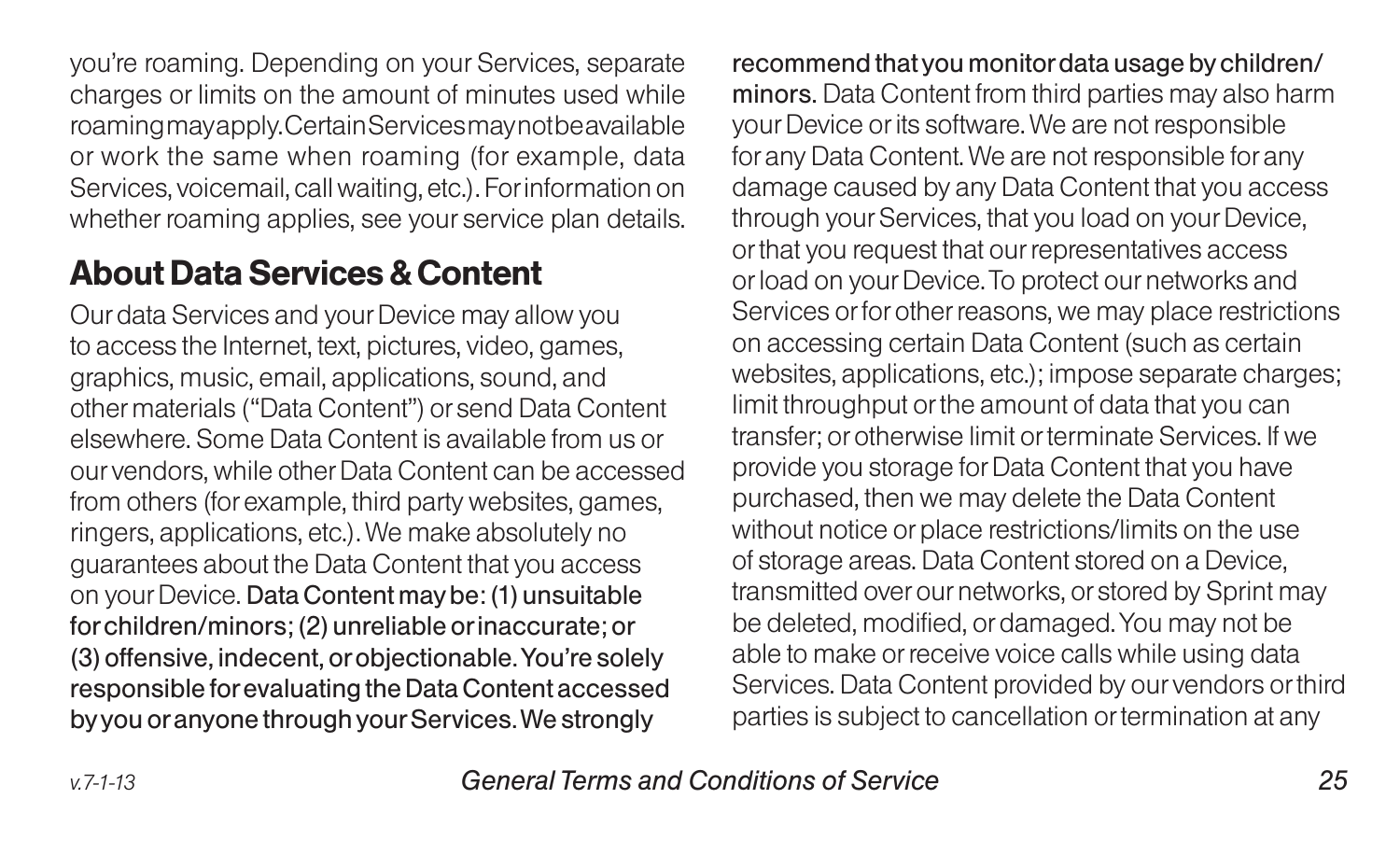time without notice to you, and you may not receive a refund for any unused portion of the Data Content.

#### Specific Terms & Restrictions On Using Data Services

In addition to the rules for using all of our other Services, unless we identify the Service or Device that you have selected as specifically intended for that purpose (for example, wireless routers, Data Link, etc.), you can't use our data Services: (1) with server devices or host computer applications or other systems that drive continuous, heavy traffic or data sessions; (2) as a substitute or backup for private lines or frame relay connections; or (3) for any other unintended use as we determine in our sole discretion. We reserve the right to limit, suspend, or constrain any heavy, continuous data usage that adversely impacts our networks' performance or hinders access to our networks. If your Services include Web or data access, you also can't use your Device as a modem for computers or other equipment, unless we identify the Service or Device

you have selected as specifically intended for that purpose (for example, with "phone as modem" plans, Sprint Mobile Broadband card plans, wireless router plans, etc.).

#### Software License

If Sprint provides you software as part of the Service and there are not software license terms provided with the software (by Sprint or by a third party), then Sprint grants you a limited, revocable, non-exclusive, nontransferable license to use the software to access the Services for your own individual use. You will not sell, resell, transfer, copy, translate, publish, create derivative works of, make any commercial use of, modify, reverse engineer, decompile, or disassemble the software. Sprint may revoke this license at any time.

#### Fees, Activation & Miscellaneous **Charges**

Based on our Policies, we may charge activation, prepayment, reactivation, program, or other fees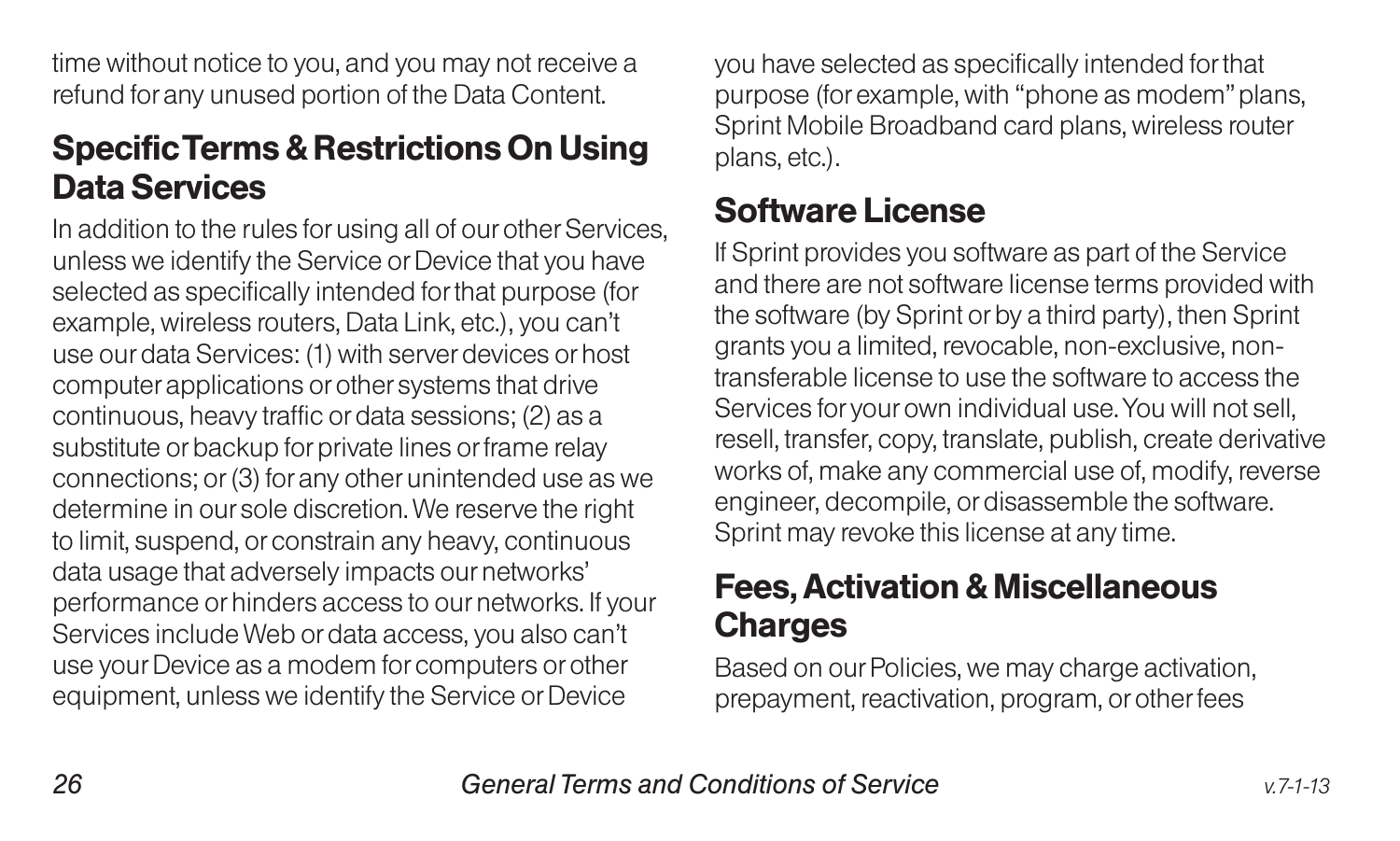to establish, change, or maintain Services. Certain transactions may also be subject to a charge (for example, convenience payment, changing phone numbers, handset upgrades, etc.). You will be provided notice of these types of fees before we complete the requested transaction.

#### Account & Service Charges

You are responsible for all charges associated with your account and the Services on your account, no matter who adds or uses the Services. Charges include, but are not limited to, the monthly recurring charges, usage charges, charges for additional services, taxes, surcharges, and fees associated with your Services. These charges are described or referred to during the sales transaction, in our marketing materials, and in confirmation materials that we may send to you. Depending on your Services, charges for additional services may include operator and directory assistance, voicemail, call forwarding, data calls, texts, and Web access. If you (the account holder) allow end users to access or use your Devices, you authorize

end users to access, download, and use Services. You may have the opportunity to purchase Services on a subscription basis where we assess subscription charges that allow you access to the Services and/or provide you a certain amount of use of the Services for a defined period of time. Depending on your Service, certain types of subscription charges may be assessed automatically upon activation and automatically assessed for subsequent subscription periods. Subscription Services offered on a recurring basis do not end until terminated by you or us. Subscription charges for recurring Services occur at the beginning of each bill cycle. Information regarding your bill cycle for subscription Services will be provided when you order the Services. For Services offered on a per-day basis, you will generally be charged for use before or at the time of use. In certain instances, we may charge you at some point after you use the Services. Unless otherwise disclosed, Services offered on a per-day basis end 24 hours after Service is initiated.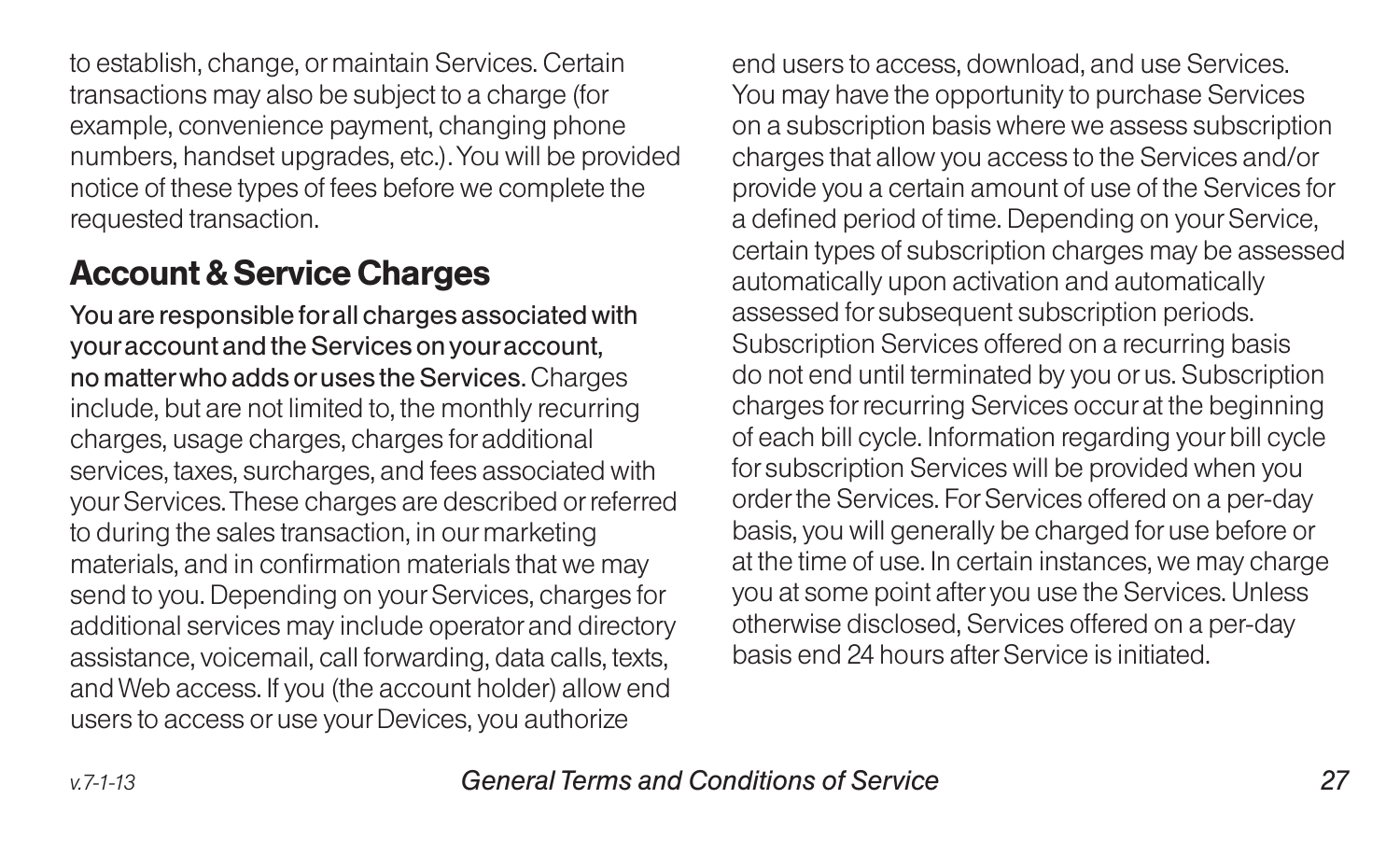#### How We Calculate Your Charges For Billing Purposes

Regular Voice Calls: We round up partial minutes of use to the next full minute. Time starts when you press "Talk" or your Device connects to the network and stops when you press "End" or the network connection otherwise breaks. You're charged for all calls that connect, even to answering machines, voicemail, or voice transcription services. You won't be charged for unanswered calls or if you get a busy signal. For incoming calls answered, you're charged from the time shortly before the Device starts ringing until you press "End" or the network connection otherwise breaks. If charges vary depending on the time of day that you place or receive calls (for example, Nights and Weekend plans), you're charged for the entire call based on the rate that applies to the time period in which the call starts. Call time for a single call may be subject to a maximum duration and may be automatically terminated if the maximum duration is exceeded. Rates that vary based on the time of access will be determined based on the location of

the network equipment providing service and not the location of your Device or your Device's area code (if applicable).

Push-to-Talk Charges: Charges for push-to-talk calls are billed to the person who starts the call and calculated by multiplying the duration of the call by the applicable rate and number of participants. You're charged at least 6 seconds of airtime for each call you start; subsequent communications in the same call are rounded up to and billed to the next second. Time begins when you press any button to start a pushto-talk call and ends approximately 6 seconds after completion of a communication to which no participant responds. Subsequent push-to-talk communications are considered new calls. Charges apply for the entire period of time the push-to-talk call is connected to our network. Depending on your plan, nationwide, international, or group push-to-talk calls may use the local push-to-talk minutes in your plan and result in additional or different charges. Responses to call alert transmissions are treated as new push-to-talk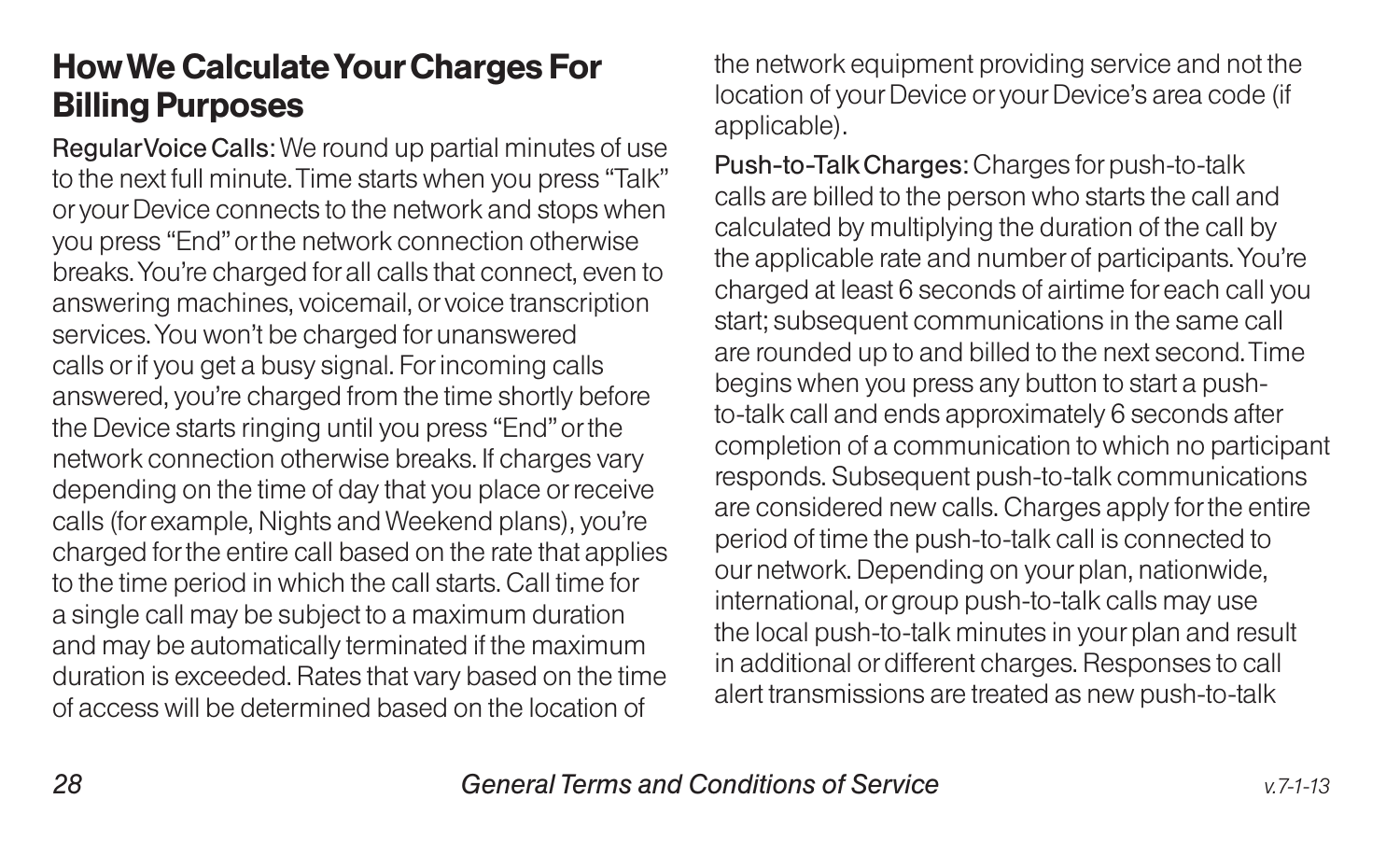transmissions even when responding within 6 seconds of receiving the alert. Push-to-talk billing methods are subject to change as we introduce new push-to-talk **Services** 

Data Usage: Unless we specifically tell you otherwise, data usage is measured in bytes, kilobytes, megabytes, and gigabytes—not in minutes/time. 1024 bytes equals 1 kilobyte ("KB"), 1024 KB equals 1 megabyte, and 1024 megabytes equals 1 gigabyte. Bytes are rounded up to KB, so you will be charged at least 1 KB for each data usage session ("data session"). Rounding occurs at the end of each data session, and sometimes during a data session. Depending on your data Services, usage may be charged against an allowance or on a fixed price per KB, and you may be subject to limitations on the amount of data usage. If you are charged on a fixed price per KB, any fractional cents will be rounded up to the next cent. You are charged for all data directed to your Device's Internet address, including data sessions you did not initiate and for incomplete transfers. As long as your Device

is connected to our data networks, you may incur data charges. Examples of data for which you will be charged includes the size of a requested file or Data Content (game, ringer, etc.); Web page graphics (logos, pictures, banners, advertisement, etc.); additional data used in accessing, transporting, and routing the file on our network; data from partial or interrupted downloads; re-sent data; and data associated with unsuccessful attempts to reach websites or use applications. These data charges are in addition to any charges for the Data Content itself (game, ringer, etc.). Data used and charged to you will vary widely, even between identical actions or data sessions. Estimates of data usage—for example, the size of downloadable files—are not reliable predictors of actual usage. Your bill won't separately list the number of KB attributed to a specific action/data session.

### Your Bill

Your bill provides you notice of your charges. It reflects monthly recurring charges (usually billed one bill cycle in advance), fees, taxes, Surcharges, product and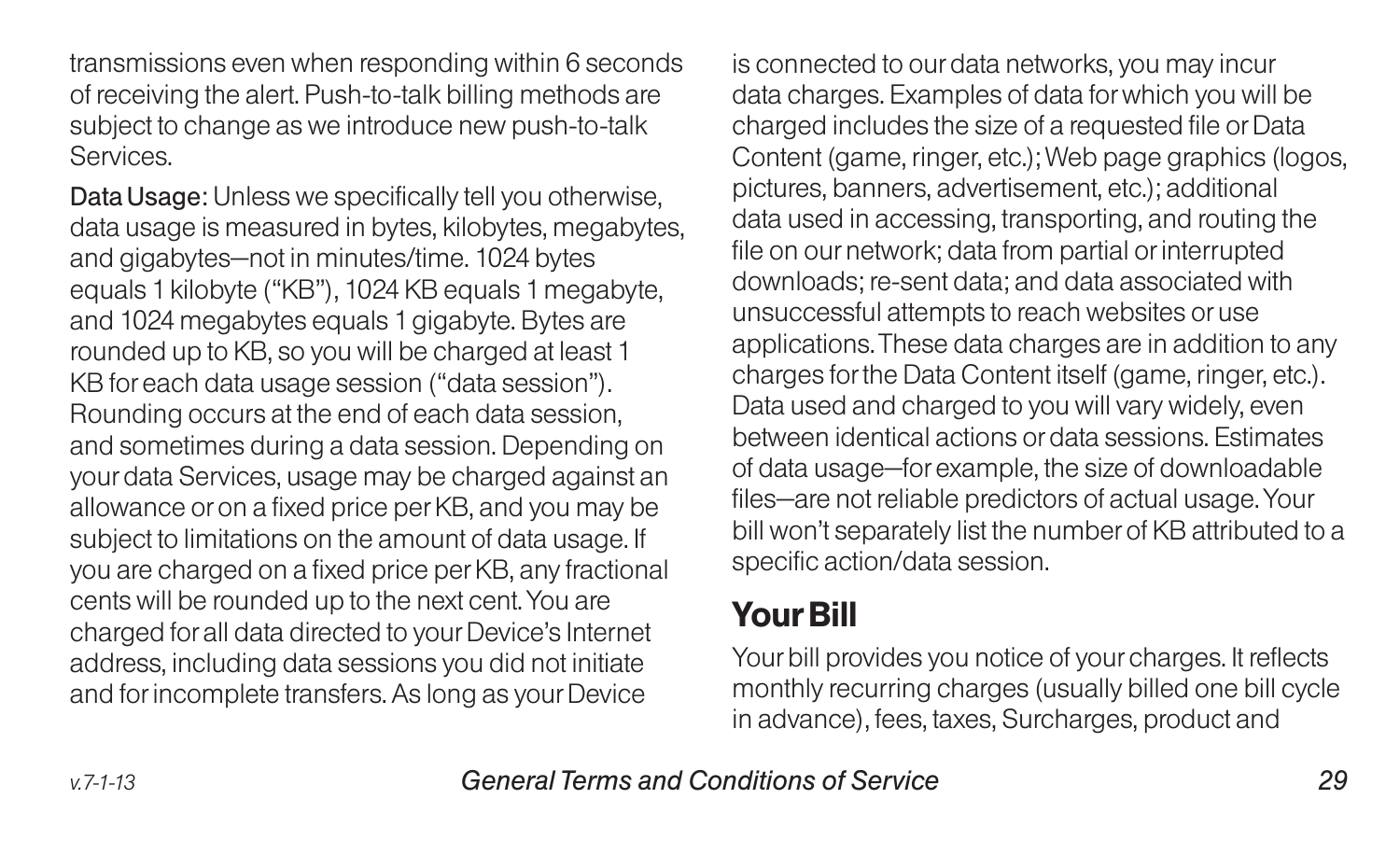equipment charges, subscription charges, and usage/ transaction specific charges (usually billed in the bill cycle in which they're incurred). Some usage charges, such as those that depend on usage information from a third party, may be billed in subsequent bill cycles and result in higher than expected charges for that month. Bill cycles and dates may change from time to time. Your bill may also include other important notices (for example, changes to your Agreement, to your Service, legal notices, etc.). Your paper bill may not include itemized billing detail. More specific billing information is available online. Paper bills may be subject to an additional charge. Unless prohibited by law, other charges (for example, data Services or taxes and surcharges) will not include itemized detail but will be listed as total charges for a category. If you choose Internet billing, you will not receive paper bills.

### Your Payments; Late Fees

Payment is due in full as stated on your bill. If we do not receive payment in full by the date specified on your bill, a late payment charge, which may be charged at

the highest rate permissible by law, may be applied to the total unpaid balance. We may also charge you any costs we pay to a collection agency to collect unpaid balances from you. If we bill you for amounts on behalf of a third party, payments received are first applied to our charges. You may be charged additional fees for certain methods of payment. We may charge you, up to the highest amount permitted by law, for returned checks or other payments paid by you and denied for any reason by a financial institution. Acceptance of payments (even if marked "paid in full") does not waive our right to collect all amounts that you owe us. We may restrict your payment methods to cashier's check, money order, or other similar secure form of payment at any time for good reason.

### Taxes & Government Fees

You agree to pay all federal, state, and local taxes, fees, and other assessments that we're required by law to collect and remit to the government on the Services that we provide to you. These charges may change from time to time without advance notice. If you're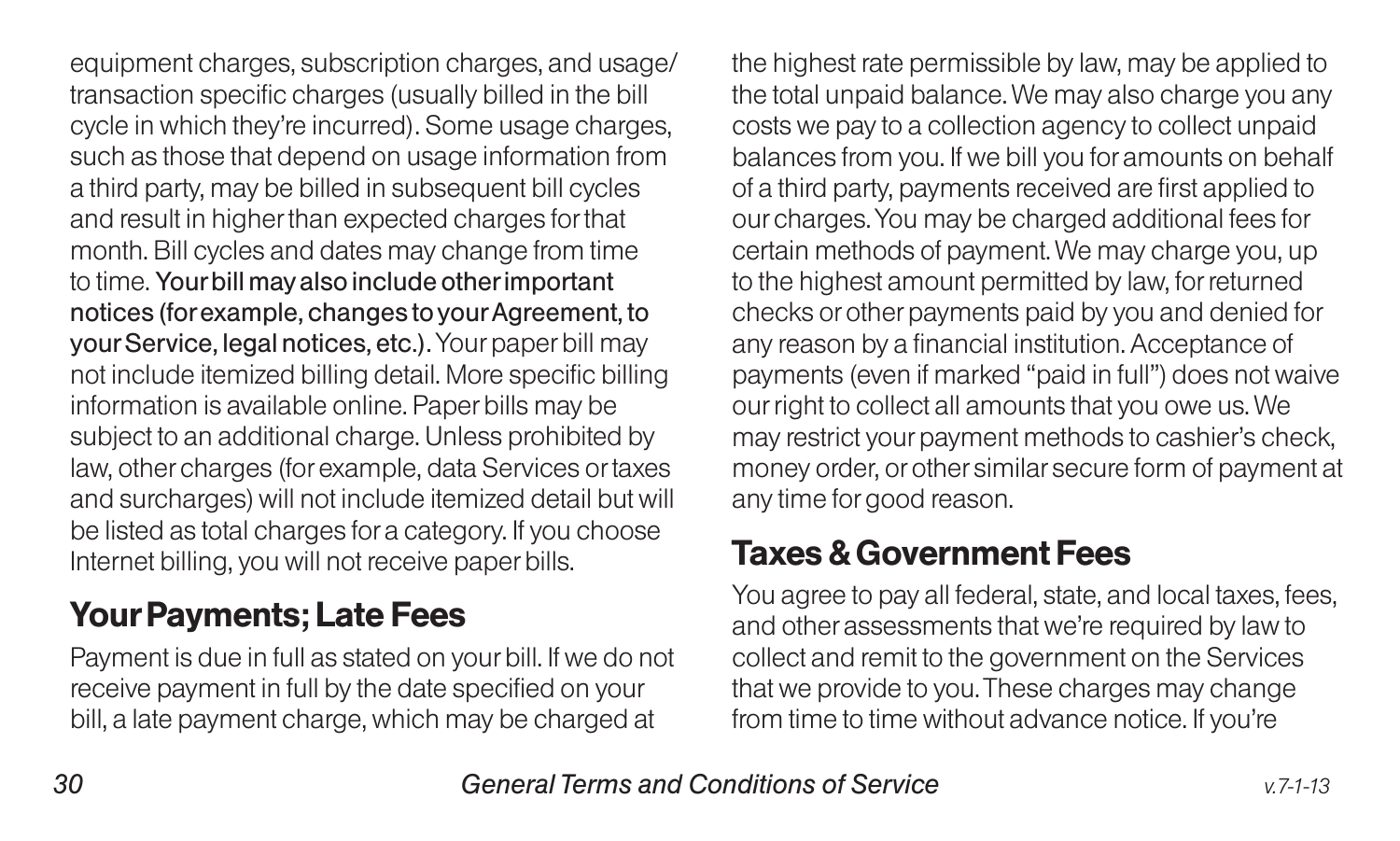claiming any tax exemption, you must provide us with a valid exemption certificate. Tax exemptions generally won't be applied retroactively.

#### **Surcharges**

You agree to pay all Sprint surcharges ("Surcharges"), which may include, but are not limited to: Federal Universal Service; Regulatory and Administrative charges; gross receipts charges, and other charges. Surcharges are *not* taxes, and we are *not* required by law to assess them. They are part of our rates we choose, at our discretion, to collect from you, to recover certain costs and are kept by us. The number and type of Surcharges will be provided on your invoice and may vary depending upon the location of the billing address of the Device and can change over time. We determine the amount for these charges, and these amounts are subject to change, as are the components used to calculate these amounts. We will provide you notice of any changes to Surcharges in a manner consistent with this Agreement (see "Providing Notice To Each Other Under The Agreement" section). However,

because some Surcharges are based on amounts set by the government or based on government formulas, it will not always be possible to provide advance notice of new Surcharges or changes in the amount of existing Surcharges. Information on Surcharges is provided during the sales transaction and is available on our website.

#### Disputing Charges - You Must Still Pay Undisputed Charges

Any dispute to a charge on your bill must be made within 60 days of the date of the bill that initially contained the charge. Disputes can only be made by calling or writing us as directed on your invoice or elsewhere. You accept all charges not properly disputed within the above time period—undisputed charges must still be paid as stated on your bill.

#### Protecting Our Network & Services

We can take any action to: (1) protect our networks, our rights and interests, or the rights of others; or (2)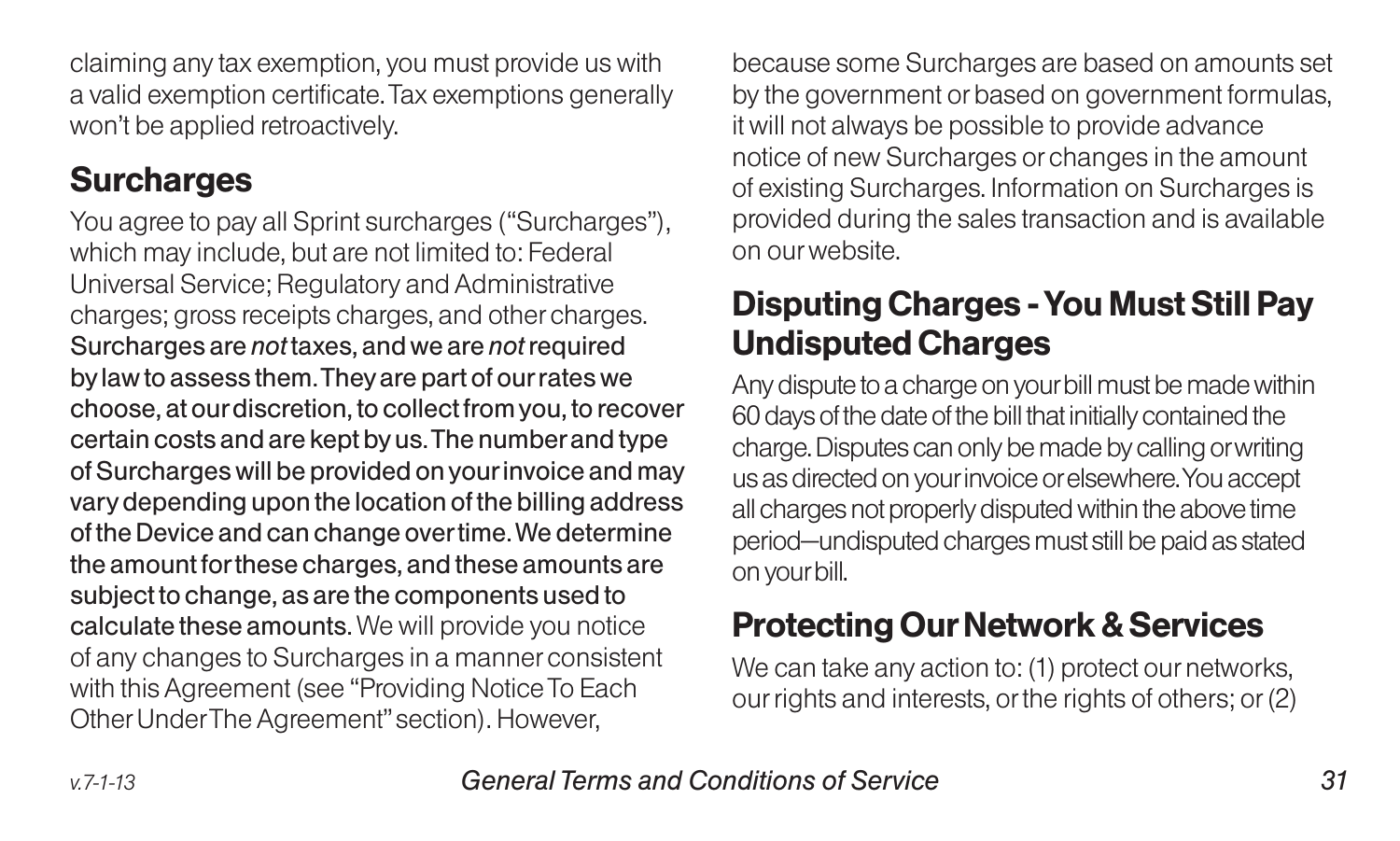optimize or improve the overall use of our networks and Services. Some of these actions may interrupt or prevent legitimate communications and usagefor example, message filtering/blocking software to prevent spam or viruses; limiting throughput; limiting access to certain websites, applications, or other Data Content; prohibitions on unintended uses (for example, use as a dedicated line, or use as a monitoring service), etc. For additional information on what we do to protect our customers, networks, Services, and equipment, see our Acceptable Use Policy and Visitors Agreement at our website.

#### Your Privacy

Our Privacy Policy is available on our website. To review the policy, visit sprint.com/legal/privacy.html. This policy may change from time to time, so review it with regularity and care.

Call Monitoring: To ensure the quality of our Services and for other lawful purposes, we may monitor or record calls you make to us or we make to you (for

example, your conversations with our customer service or sales departments).

Authentication and Contact: You (the account holder) may password protect your account information by establishing a personal identification number ("PIN"). You may also set a backup security question and answer in the event you forget your PIN. You agree to protect your PIN, passwords, and other account access credentials like your backup security question from loss or disclosure. You further agree that Sprint may, in our sole discretion, treat any person who presents your credentials that we deem sufficient for account access as you or an authorized user on the account for disclosure of information or changes in Service. You agree that we may contact you for Service-related reasons through the contact information that you provide, through the Services or Devices to which you subscribe, or through other available means, including text message, email, fax, recorded message, mobile, residential or business phone, or mail.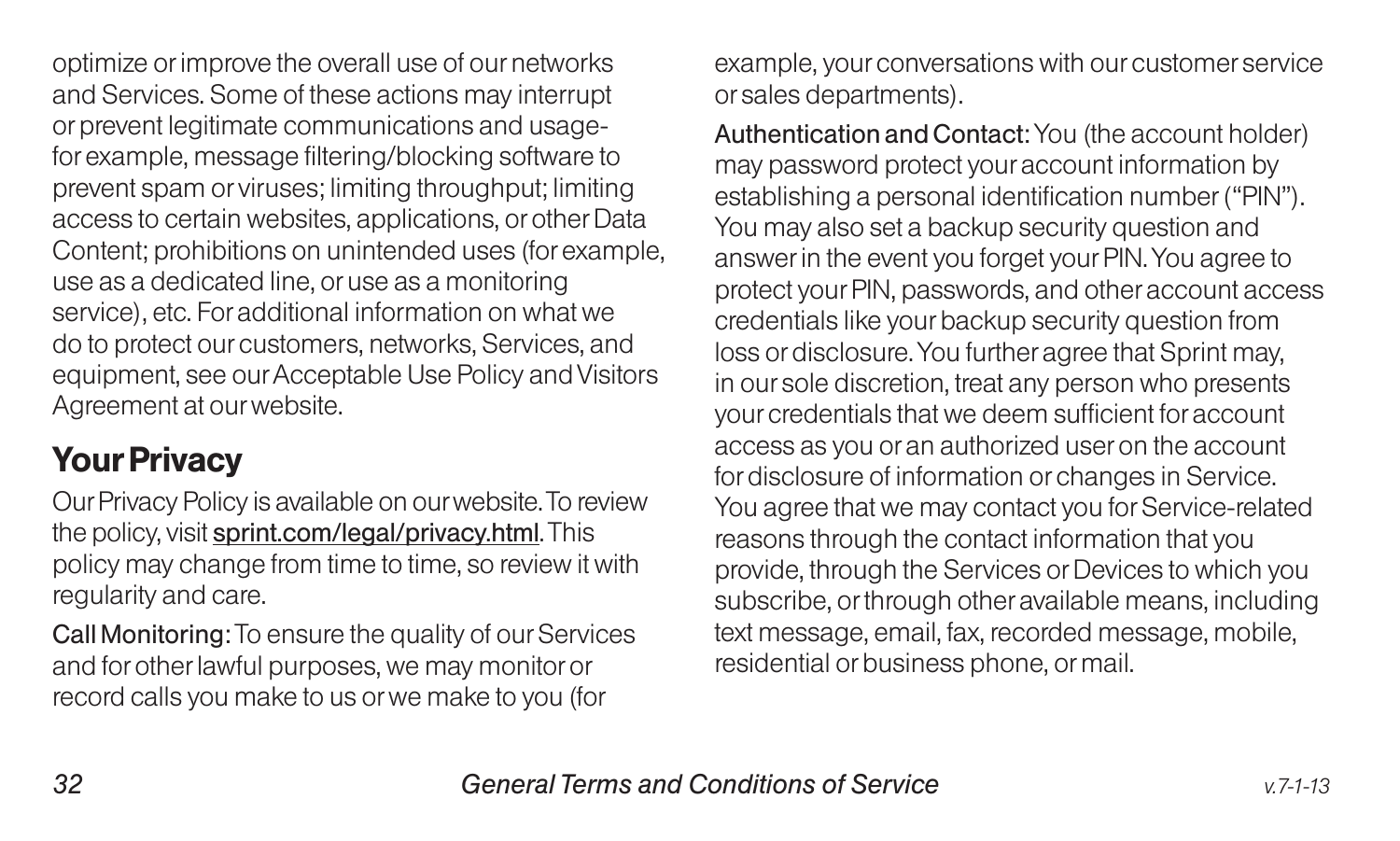CPNI: As we provide telecommunications products and Services to you (the account holder), we develop information about the quantity, technical configuration, type, location, and destination of telecommunications products and Services you use, as well as some other information found on your bill ("CPNI"). Under federal law, you have the right and we have a duty to protect the confidentiality of your CPNI. For example, we implement safeguards that are designed to protect your CPNI, including authentication procedures when you contact us. For some accounts with a dedicated Sprint representative, we may rely on contacting your pre-established point of contact as the standard authentication measure.

Third-Party Applications: If you use a third-party application, the application may access, collect, use, or disclose your personal information or require Sprint to disclose your information—including location information (when applicable)—to the application provider or some other third party. If you access, use, or authorize third-party applications through the Services, you agree and authorize Sprint to provide information related to your use of the Services or the application(s). You understand that your use of third-party applications is subject to the third party's terms and conditions and policies, including its privacy policy. Be sure that you have reviewed and are comfortable with the third party's policies before using its application on your device.

Information on Devices: Your Device may contain sensitive or personal information (for example, pictures, videos, passwords, or stored credit card numbers). Sprint is not responsible for any information on your Device, including sensitive or personal information. If possible, you should remove or otherwise safeguard any sensitive or personal information when your Device is out of your possession or control, for example when you relinquish, exchange, return, or recycle your Device. By submitting your Device to us, you agree that our employees, contractors, or vendors may access all of the information on your Device. If you exchange, return, or recycle your Device through us, we typically attempt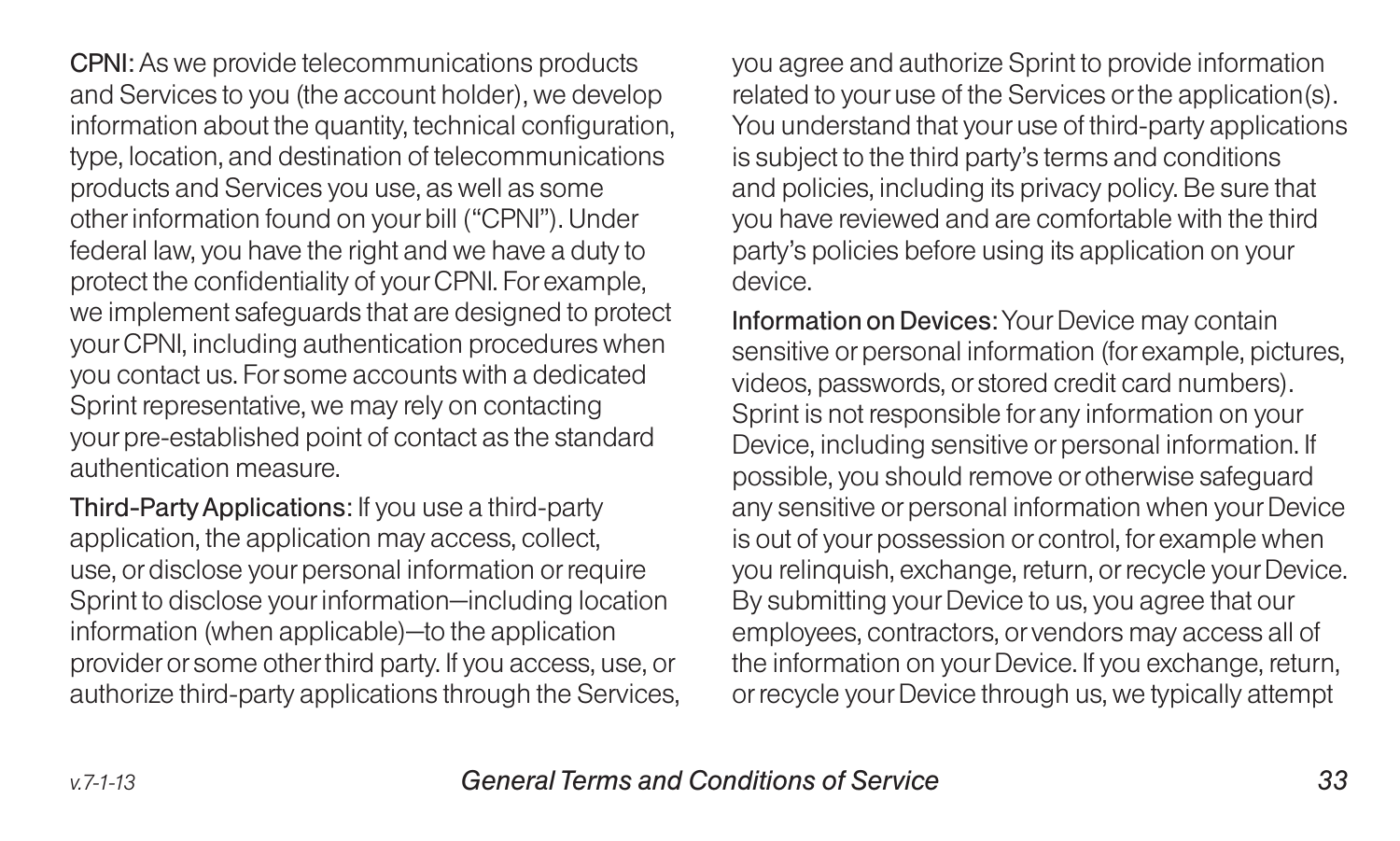to erase all data on your Device, but you must remove all data from your Device before you provide it to us.

#### Location-Enabled Services

Our networks generally know the location of your Device when it is outdoors and/or turned on. By using various technologies to locate your Device, we can provide enhanced emergency 911 services and optional location-enabled services provided by us or a third party. Network coverage or environmental factors (such as structures, buildings, weather, geography, landscape, and topography) can significantly impact the ability to access your Device's location information and use of location-enabled services.

You agree that any authorized user may access, use, or authorize Sprint or third-party location-enabled applications through the Services. You understand that your use of such location-enabled applications is subject to the application's terms and conditions and policies, including its privacy policy. If you activate location-enabled services for devices used by other

authorized users, you agree to inform the authorized user(s) of the terms of use for location-enabled applications and that the Device may be located.

### 911 Or Other Emergency Calls

Public safety officials advise that when making 911 or other emergency calls, you should always be prepared to provide your location information. Unlike traditional wireline phones, depending on a number of factors (for example, whether your Device is GPS-enabled, where you are, whether local emergency service providers have upgraded their equipment, etc.), 911 operators may not know your phone number, your location, or the location of your Device. In certain circumstances, an emergency call may be routed to a state patrol dispatcher or alternative location set by local emergency service providers. Enhanced 911 service ("E911")—where enabled by local emergency authorities—uses GPS technology to provide location information. Even when available, however, E911 does not always provide accurate location information. If your Device is indoors or for some other reason cannot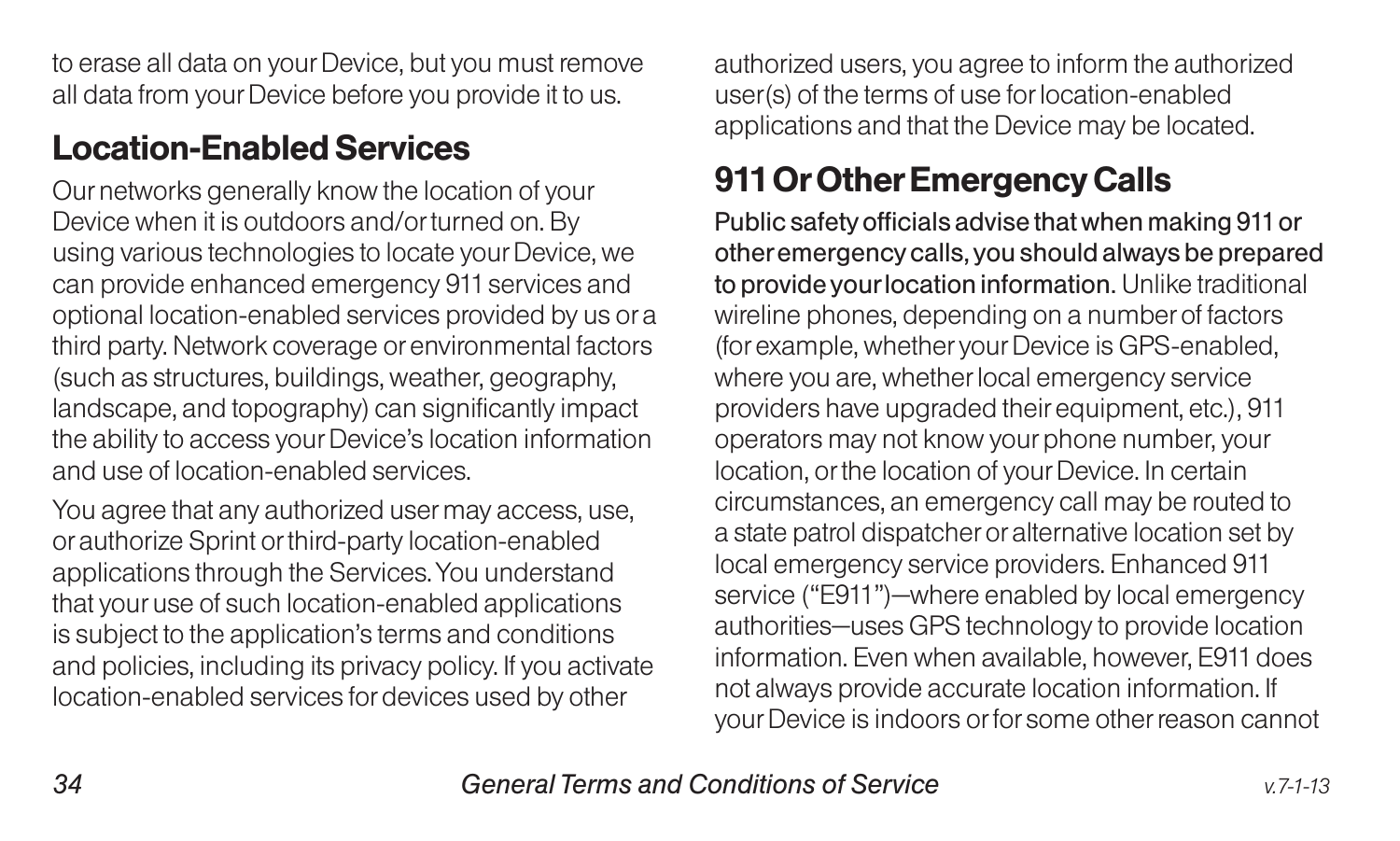acquire a satellite signal, you may not be located. Some Devices have a safety feature that prevents use of the keypad after dialing 911—you should follow voice prompts when interacting with emergency service providers employing interactive voice response systems to screen calls.

#### If Your Device Is Lost or Stolen

Call us immediately if your Device is lost or stolen because you may be responsible for usage charges before you notify us of the alleged loss or theft. A lost or stolen Device does not reduce or remove your Term Commitment. You will remain liable for any monthly recurring charges associated with the Service on your Device after you notify us of the alleged loss or theft. You agree to cooperate if we choose to investigate the matter (provide facts, sworn statements, etc.). We may not waive any applicable Early Termination Fees if you choose to terminate Services as a result of loss or theft of your Device.

# Disclaimer of Warranties

UNLESS EXPRESSLY PROVIDED IN WRITING OTHERWISE, WE MAKE NO REPRESENTATIONS OR WARRANTIES, EXPRESS OR IMPLIED, INCLUDING (TO THE EXTENT ALLOWED BY LAW) ANY IMPLIED WARRANTY OF MERCHANTABILITY, NON-INFRINGEMENT, OR FITNESS FOR A PARTICULAR PURPOSE CONCERNING YOUR SERVICES (INCLUDING YOUR DEVICE AND ANY SOFTWARE OR APPLICATIONS ON YOUR DEVICE). WE DON'T PROMISE UNINTERRUPTED OR ERROR-FREE SERVICES AND DON'T AUTHORIZE ANYONE TO MAKE WARRANTIES ON OUR BEHALF. SPRINT PROVIDES ALL SOFTWARE AND APPLICATIONS ON AN "AS IS" BASIS WITH ALL FAULTS, ERRORS, AND DEFECTS.

#### You Agree That We Are Not Responsible For Certain Problems

You agree that neither we nor our parent, subsidiary, or affiliate companies, nor our vendors, suppliers, or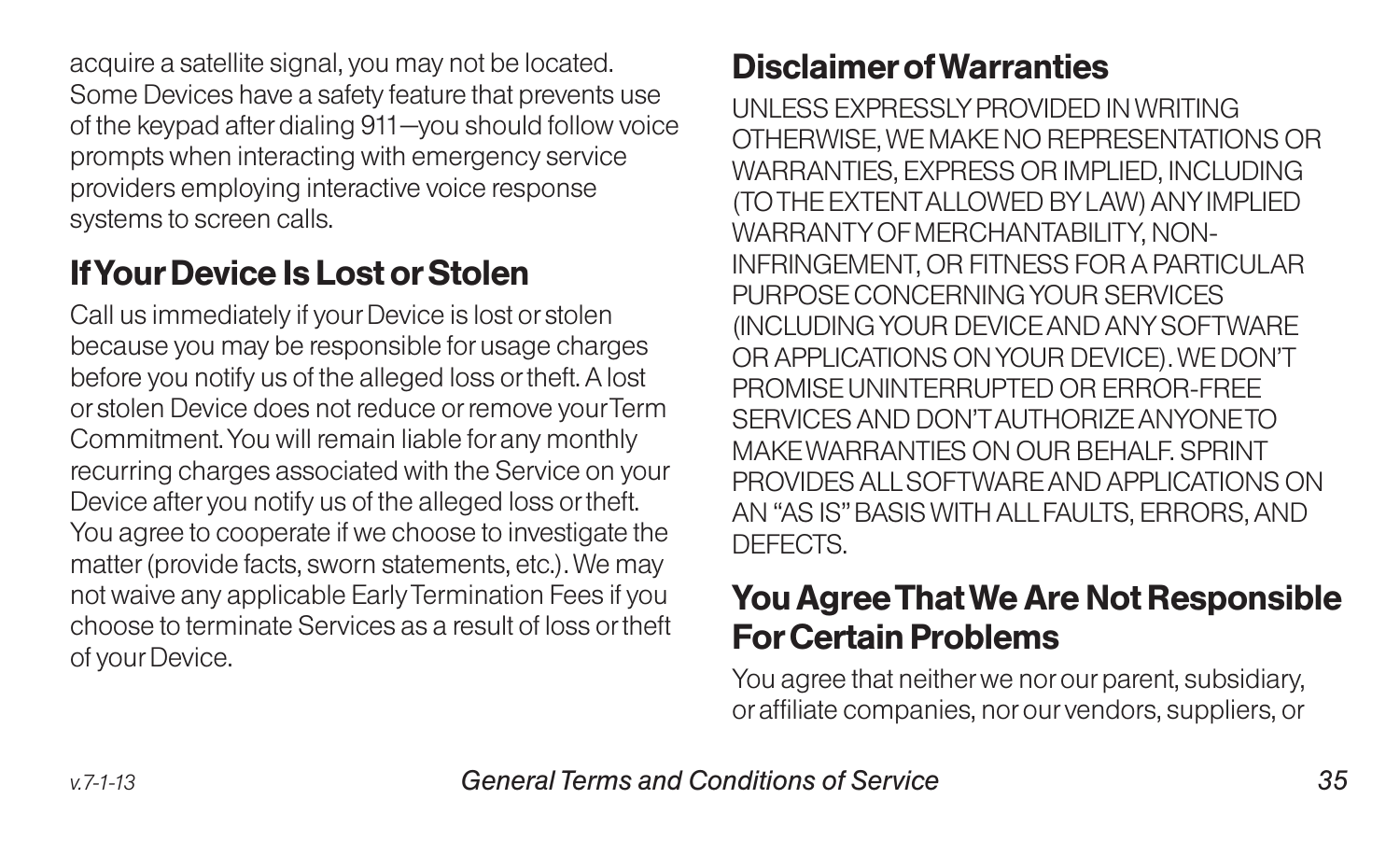licensors are responsible for any damages, delay, interruption or other failure to perform resulting from: (a) anything done or not done by someone else; (b) providing or failing to provide Services, including, but not limited to, deficiencies or problems with a Device or network coverage (for example, dropped, blocked, interrupted Services, etc.); (c) traffic or other accidents, or any health-related claims relating to our Services; (d) Data Content or information accessed while using our Services; (e) an interruption or failure in accessing or attempting to access emergency services from a Device, including through 911, Enhanced 911 or otherwise; (f) interrupted, failed, or inaccurate location information services; (g) information or communication that is blocked by a spam filter; (h) damage to your Device or any computer or equipment connected to your Device, or damage to or loss of any information stored on your Device, computer, equipment, or Sprint storage space from your use of the Services or from viruses, worms, or downloads of malicious content, materials, data, text, images, video, or audio; or (i) things beyond our control, including acts of

God (for example, weather-related phenomena, fire, earthquake, hurricane, etc.), riot, strike, war, terrorism, or government orders or acts. You should implement appropriate safeguards to secure your Device, computer, or equipment and to back up your information stored on each.

#### You Agree That Our Liability Is Limited - No Consequential Damages

TO THE EXTENT ALLOWED BY LAW, OUR LIABILITY FOR MONETARY DAMAGES FOR ANY CLAIMS THAT YOU MAY HAVE AGAINST US IS LIMITED TO NO MORE THAN THE PROPORTIONATE AMOUNT OF THE SERVICE CHARGES ATTRIBUTABLE TO THE AFFECTED PERIOD. UNDER NO CIRCUMSTANCES ARE WE LIABLE FOR ANY INCIDENTAL, CONSEQUENTIAL, PUNITIVE, MULTIPLE, OR SPECIAL DAMAGES OF ANY NATURE WHATSOEVER ARISING OUT OF OR RELATED TO PROVIDING OR FAILING TO PROVIDE SERVICES IN CONNECTION WITH A DEVICE, INCLUDING, BUT NOT LIMITED TO,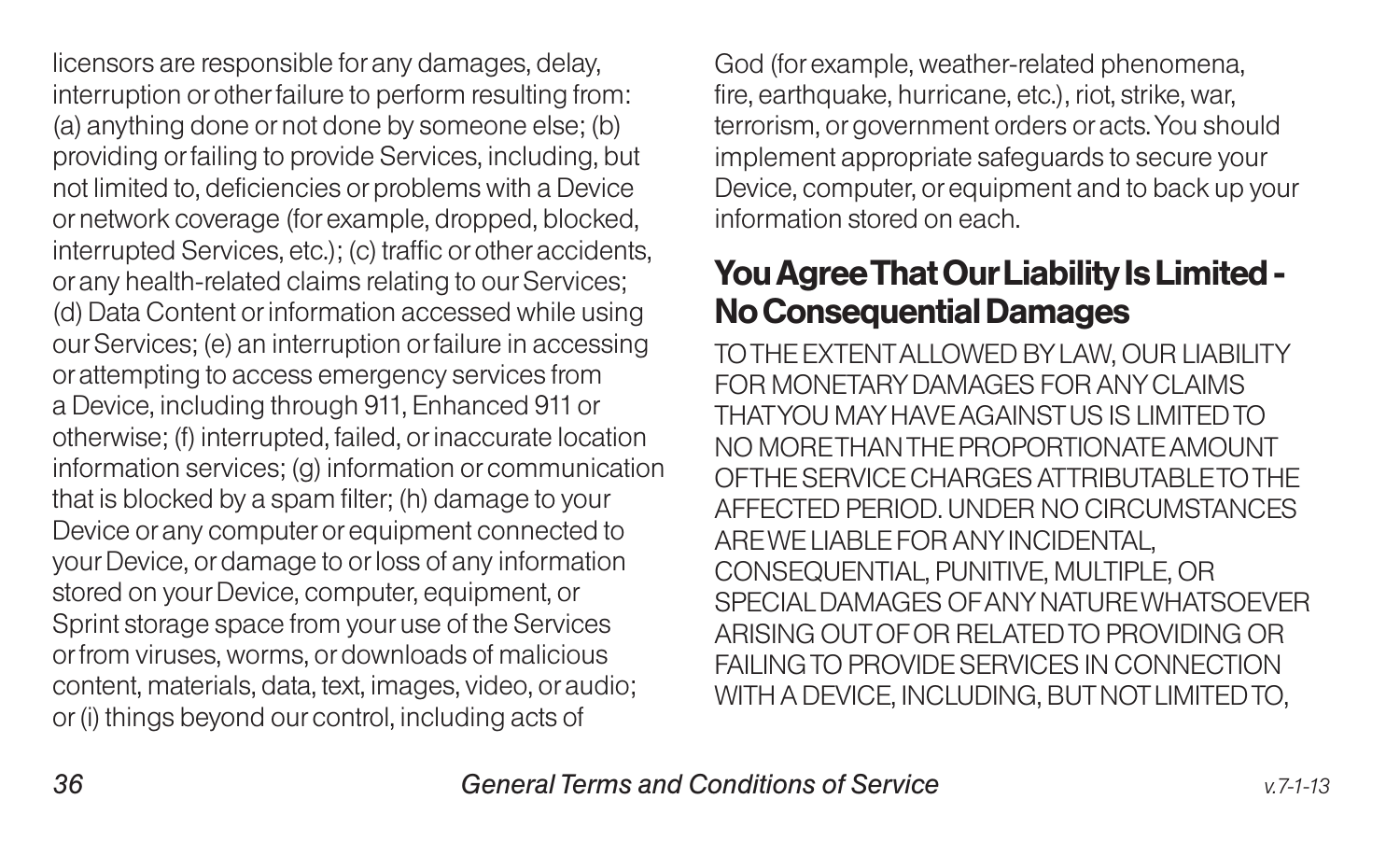LOST PROFITS, LOSS OF BUSINESS, OR COST OF REPLACEMENT PRODUCTS AND SERVICES.

#### DISPUTE RESOLUTION AND **ARBITRATION**

#### PLEASE READ THIS CAREFULLY; IT AFFECTS YOUR RIGHTS

In those rare instances where your concern is not resolved to your satisfaction through calls to our customer care, you and Sprint each agree to try to resolve those disputes in good faith after you provide written notice of the dispute as set forth below. If the dispute is not resolved, you and Sprint agree that the dispute will be resolved through individual binding arbitration or small claims court, instead of courts of general jurisdiction.

Mandatory Arbitration and Waiver of Class Action

Instead of suing in court, you and Sprint agree to arbitrate all Disputes (as defined below) on an individual, non-representative, basis. You agree that, by entering into this Agreement, you and Sprint are waiving the right to a trial by jury or to participate in a class action or representative action. This agreement to arbitrate is intended to be broadly interpreted.

In arbitration, there is no judge or jury. Instead Disputes are decided by a neutral third-party arbitrator in a more informal process than in court. In arbitration, there is limited discovery and the arbitrator's decision is subject to limited review by courts. However, just as a court would, the arbitrator must honor the terms of the Agreement and can award damages and relief, including any attorneys' fees authorized by law.

"Disputes" shall include, but are not limited to, any claims or controversies against each other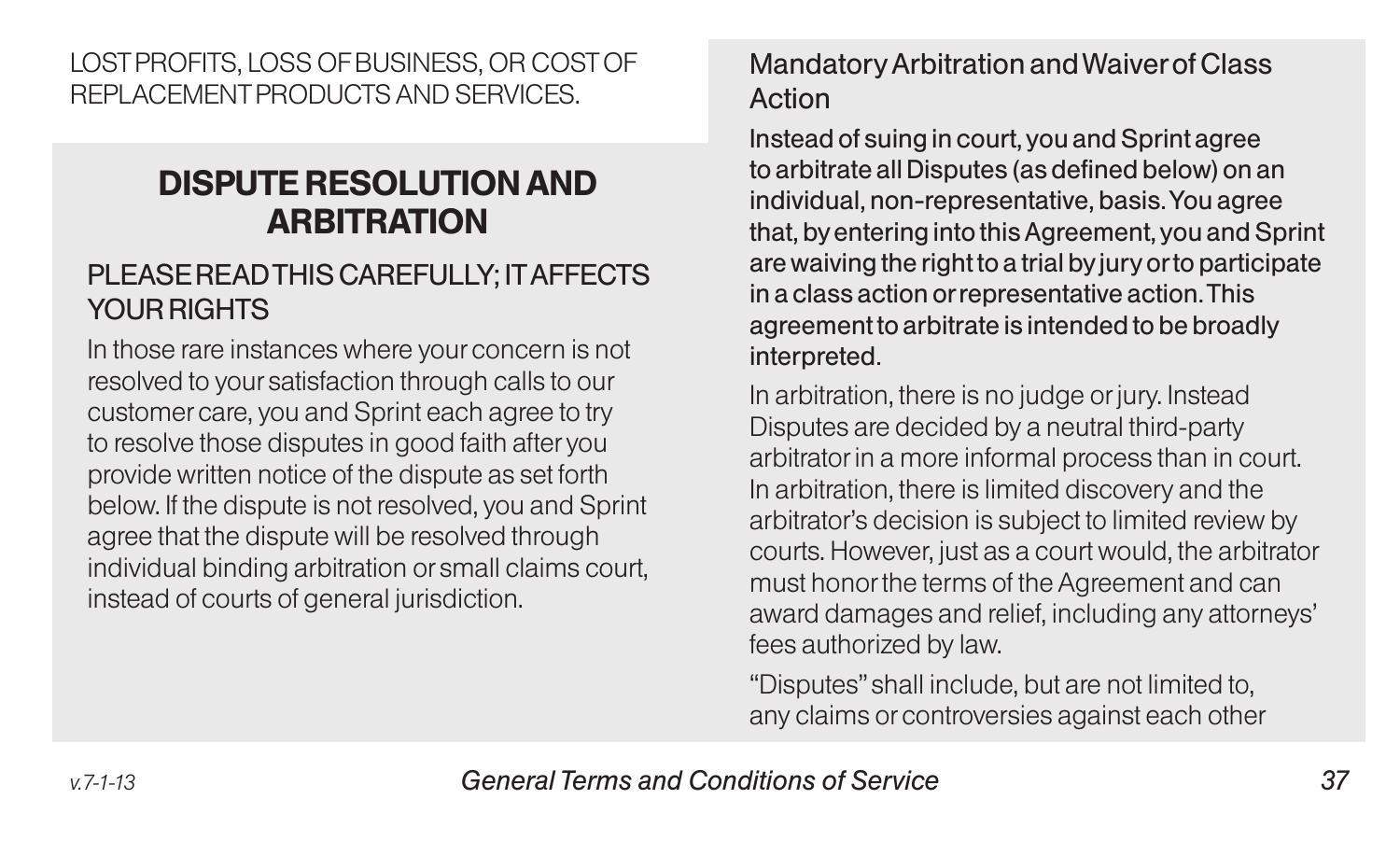related in any way to or arising out of in any way our Services or the Agreement, including, but not limited to, coverage, Devices, billing services and practices, policies, contract practices (including enforceability), service claims, privacy, or advertising, even if the claim arises after Services have terminated. Disputes also include, but are not limited to, claims that: (a) you or an authorized or unauthorized user of the Services or Devices bring against our employees, agents, affiliates, or other representatives; (b) you bring against a third party, such as a retailer or equipment manufacturer, that are based on, relate to, or arise out of in any way our Services or the Agreement; or (c) that Sprint brings against you. Disputes also include, but are not limited to, (i) claims in any way related to or arising out of any aspect of the relationship between you and Sprint, whether based in contract, tort, statute, fraud, misrepresentation, advertising claims or any other legal theory; (ii) claims that arose before this Agreement or out of a prior Agreement with Sprint; (iii) claims that are subject to on-going litigation

where you are not a party or class member; and/ or (iv) claims that arise after the termination of this Agreement.

#### Dispute Notice and Dispute Resolution Period

Before initiating an arbitration or a small claims matter, you and Sprint each agree to first provide to the other a written notice ("Notice of Dispute"), which shall contain: (a) a written description of the problem and relevant documents and supporting information; and (b) a statement of the specific relief sought. A Notice of Dispute to Sprint should be sent to: *General Counsel;Arbitration Office; 12502 SunriseValley Drive, MailstopVARESA0202-2C682; Reston,Virginia 20191*. Sprint will provide a Notice of Dispute to you in accordance with the "Providing Notice To Each Other Under The Agreement" section of this Agreement. Sprint will assign a representative to work with you and try to resolve your Dispute to your satisfaction. You and Sprint agree to make attempts to resolve the Dispute prior to commencing an arbitration or small claims action.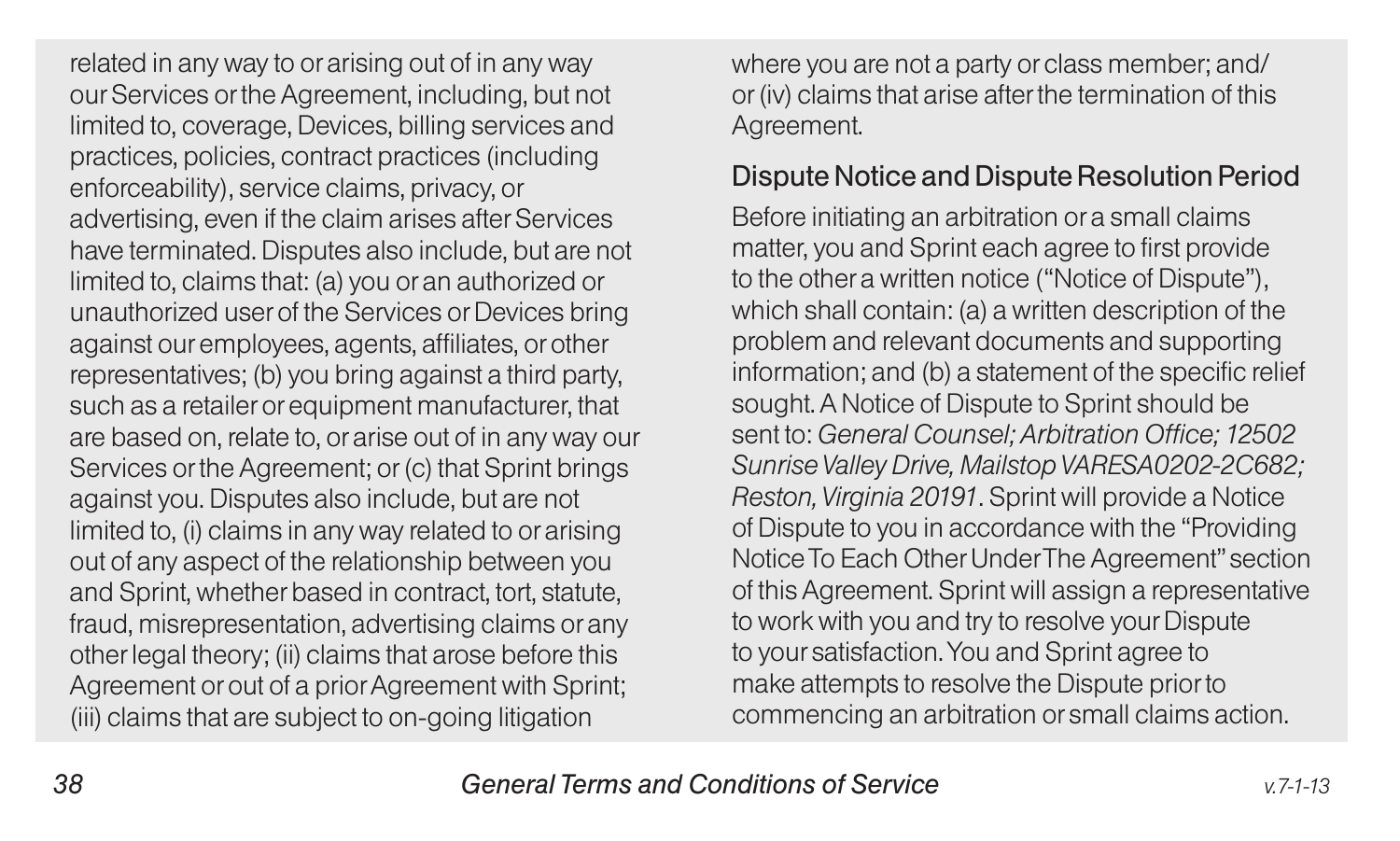If an agreement cannot be reached within forty-five (45) days of receipt of the Notice of Dispute, you or Sprint may commence an arbitration proceeding or small claims action.

#### Arbitration Terms, Process, Rules and Procedures

(1) Unless you and Sprint agree otherwise, the arbitration will be conducted by a single, neutral arbitrator and will take place in the county of the last billing address of the Service. The arbitration will be governed by either: (a) rules that we mutually agree upon; or (b) the JAMS Comprehensive Arbitration Rules & Procedures (the "JAMS Rules"), as modified by this agreement to arbitrate, including the rules about the filing, administration, discovery and arbitrator fees. The JAMS rules are available on its website at jamsadr.com. Notwithstanding any JAMS Rule to the contrary or any other provision in arbitration rules chosen, by agreement, to govern the arbitration, we each agree that all issues regarding the Dispute are delegated to the arbitrator to decide, except that only a court (and

not the arbitrator) shall decide any disagreements regarding the scope and enforceability of this agreement to arbitrate.

(2) The Federal Arbitration Act ("FAA") applies to this Agreement and arbitration provision. We each agree that the FAA's provisions—not state law—govern all questions of whether a Dispute is subject to arbitration. To the extent that this agreement to arbitrate conflicts with the JAMS Policy on Consumer Arbitrations Pursuant to Pre-Dispute Clauses Minimum Standards for Procedural Fairness (the "Minimum Standards"), the Minimum Standards in that regard will apply. However, nothing in this paragraph will require or allow you or Sprint to arbitrate on a class-wide, representative or consolidated basis.

(3) The arbitrator may award declaratory or injunctive relief only in favor of the individual party seeking relief and only to the extent necessary to provide relief warranted by that party's individual claim. YOU AND SPRINT AGREE THAT EACH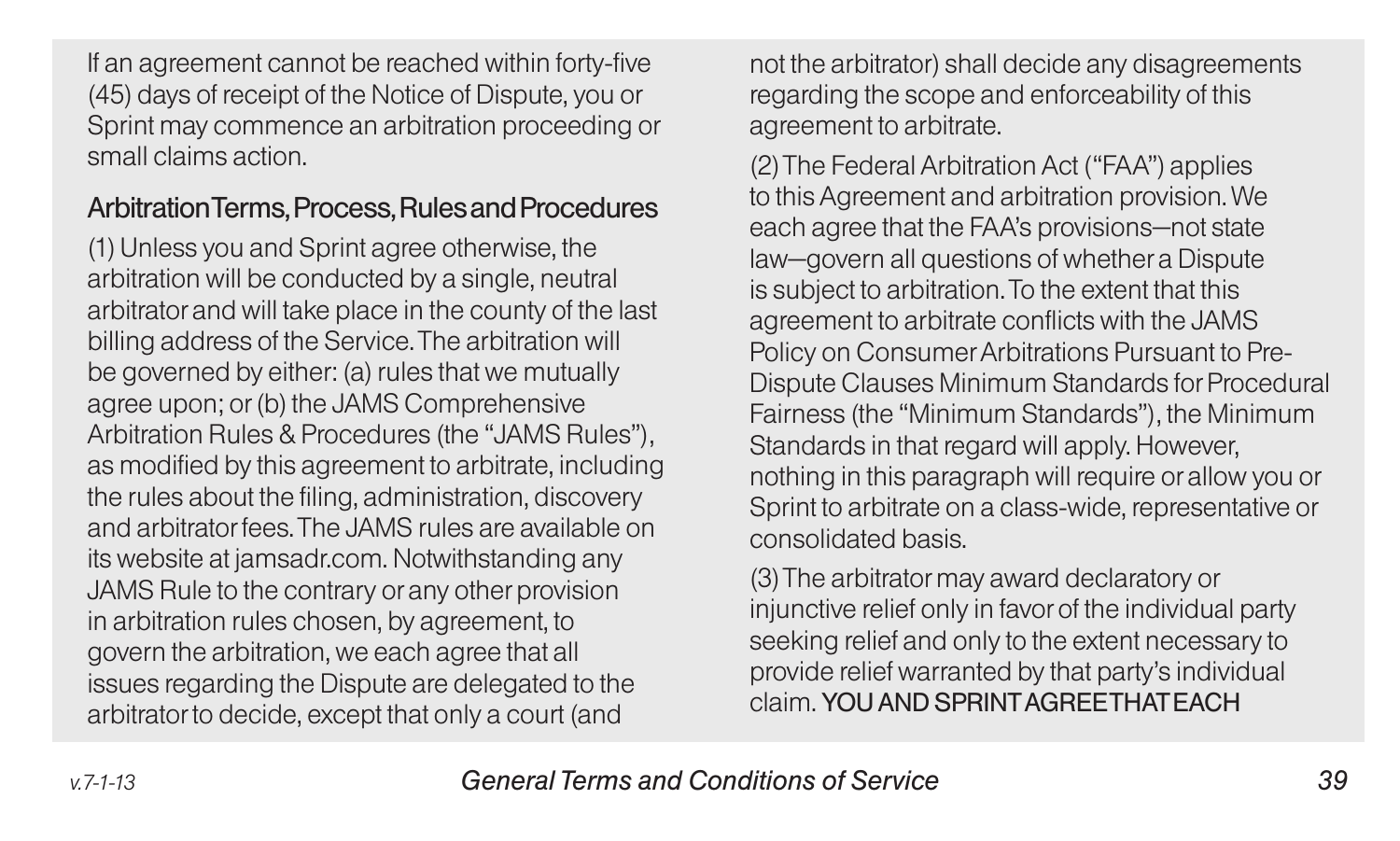MAY BRING CLAIMS AGAINST THE OTHER ONLY IN AN INDIVIDUAL CAPACITY, AND NOT AS A CLASS MEMBER IN ANY PUTATIVE CLASS OR REPRESENTATIVE PROCEEDING. Further, unless both you and Sprint expressly agree otherwise, the arbitrator may not consolidate more than one person's claims, and may not otherwise preside over any form of a representative or class proceeding. If any portion of this provision is found to be unenforceable, then the entirety of this arbitration provision shall be null and void.

(4) We each are responsible for our respective costs, including our respective counsel, experts, and witnesses. Sprint will pay for any filing or case management fees associated with the arbitration and the professional fees for the arbitrator's services.

(5) An arbitrator's award will be a written statement of the disposition of each claim and will also provide a concise written statement of the essential findings and conclusions which form the basis of the award. The arbitrator's decision and award is final and

binding, with some limited court review under the FAA, and judgment on the award may be entered in any court with jurisdiction.

(6) As an alternative to arbitration, we may resolve Disputes in small claims court in the county of your most recent billing address. In addition, this arbitration agreement does not prevent you from bringing your Dispute to the attention of any federal, state, or local government agency. Such agencies can, if the law allows, seek relief against Sprint on your behalf.

#### No Trial By Jury and No Class Action

IF FOR ANY REASON A CLAIM ARISING OUT OF OR RELATING TO THIS AGREEMENT IN ANY WAY PROCEEDS IN COURT RATHER THAN IN ARBITRATION, REGARDLESS OF WHETHER THE CLAIM IS AN ACTION, COUTERCLAIM OR ANY OTHER COURT PROCEEDING, WE EACH AGREE THAT TO THE EXTENT ALLOWED BY LAW, THERE WILL NOT BE A JURY TRIAL OR CLASS ACTION AND WE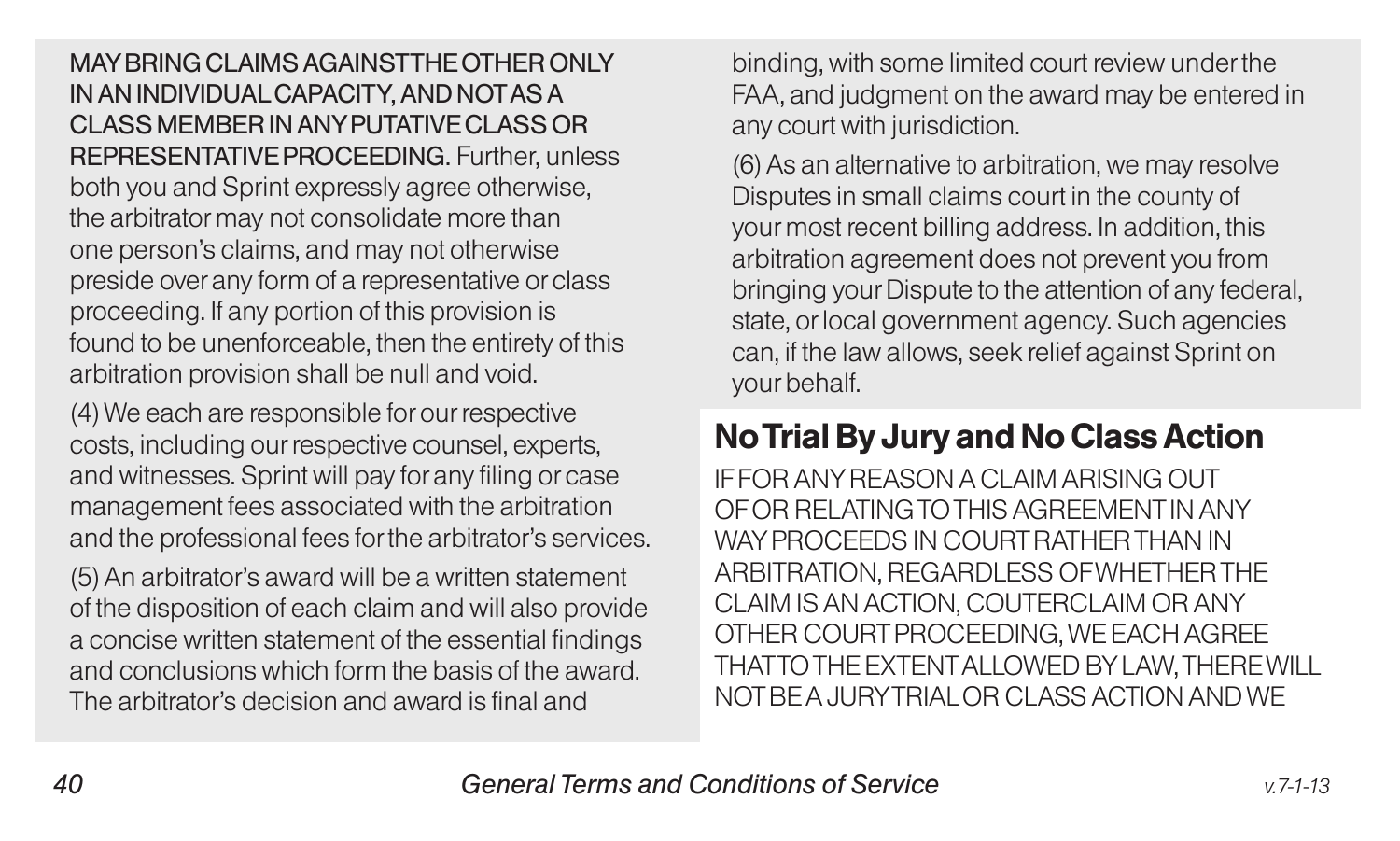EACH UNCONDITIONALLY (1) WAIVE ANY RIGHTTO TRIAL BY JURY AND (2) WAIVE ANY RIGHT TO PURSUE DISPUTES ON A CLASSWIDE BASIS, INCLUDING JOINING A CLAIM WITH THE CLAIM OF ANY OTHER PERSON OR ENTITY OR ASSERT A CLAIM IN A REPRESENTATIVE CAPACTITY ON BEHALF OF ANYONE ELSE IN ANY OTHER PROCEEDING.

#### Indemnification

You agree to indemnify, defend, and hold Sprint and our subsidiaries, affiliates, parent companies, vendors, suppliers, and licensors harmless from any claims arising out of or relating to your actions, including, but not limited to, your use of the Service and any information you submit, post, transmit, or make available via the Service; failing to provide appropriate notices regarding location-enabled services (see "Location-Enabled Services" section); failure to safeguard your passwords, backup question to your shared secret question, or other account information; or violating this Agreement or any policy referenced in

this Agreement, any applicable law or regulation, or the rights of any third party.

#### Providing Notice To Each Other Under The Agreement

Except as the Agreement specifically provides otherwise, you must provide us notice by calling or writing us as instructed on your invoice. We will provide you notice through one or more of the following: in your bill, correspondence to your last known billing address, to any fax number or email address you've provided us, by calling you on your Device or any other phone number you've provided us, by voice message on your Device or any other phone number you've provided us, or by text message on your Device.

#### Contacting You Regarding Billing and **Collections**

You expressly authorize, and specifically consent to allowing Sprint and any of Sprint's agents to contact you in connection with any and all matters relating to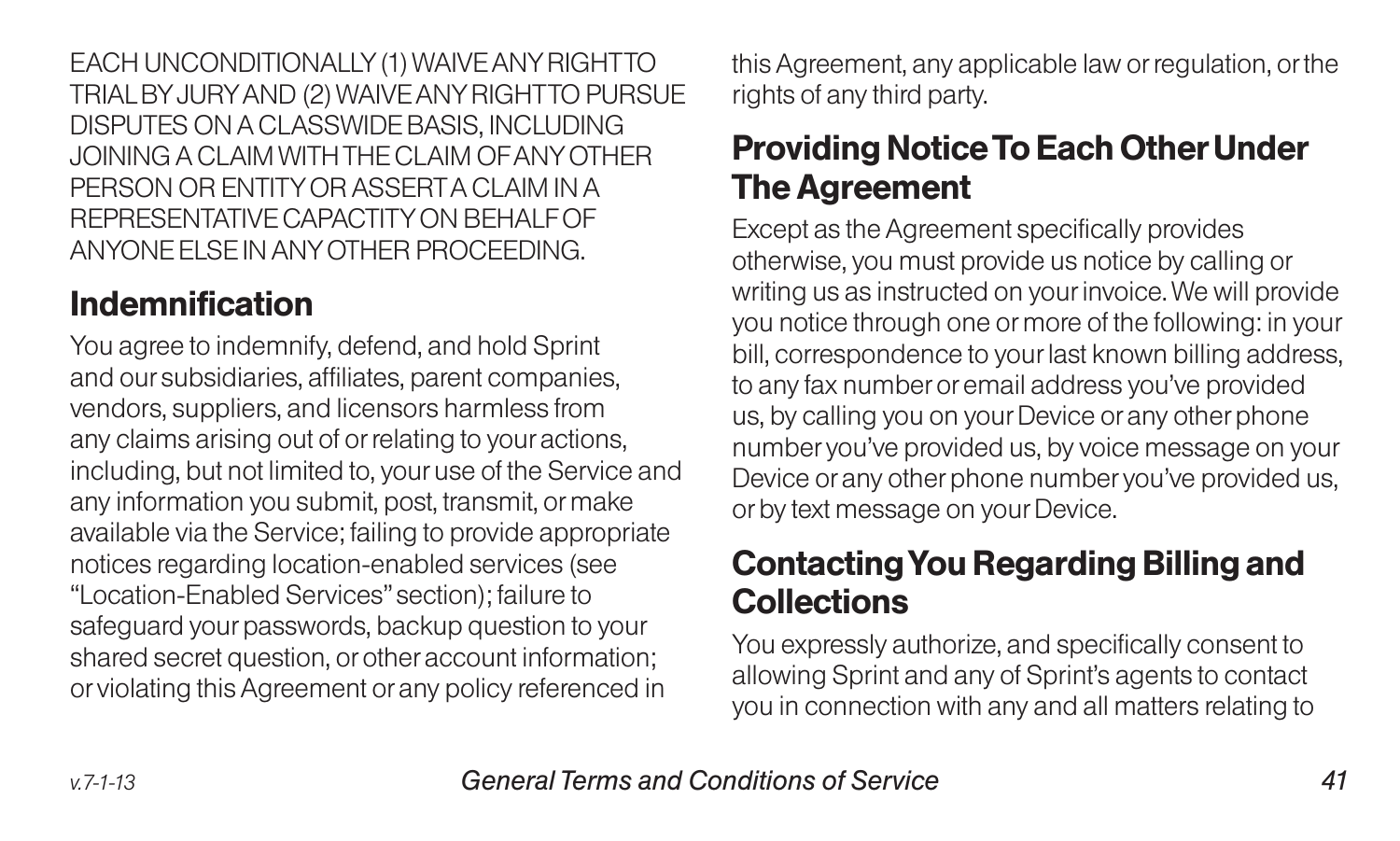unpaid past due charges you owe Sprint. You agree that, for attempts to collect unpaid past due charges, Sprint and any of its agents may contact you at any mailing address, telephone number, cellular phone number, email address, or any other electronic address that you have provided, or may in the future provide, to Sprint. You agree and acknowledge that any email address or any other electronic address that you provide to Sprint is your private address and is not accessible to unauthorized third parties. For attempts to collect unpaid charges, you agree that in addition to individual persons attempting to communicate directly with you, any type of contact described above may be made using, among other methods, pre-recorded or artificial voice messages delivered by an automatic telephone dialing system, pre-set email messages delivered by an automatic emailing system, or any other pre-set electronic messages delivered by any other automatic electronic messaging system.

#### Other Important Terms

Subject to federal law or unless the Agreement specifically provides otherwise, this Agreement is governed solely by the laws of the state encompassing the billing address of the Device, without regard to the conflicts of law rules of that state. If either of us waives or doesn't enforce a requirement under this Agreement in an instance, we don't waive our right to later enforce that requirement. Except as the Agreement specifically provides otherwise, if any part of the Agreement is held invalid or unenforceable, the rest of this Agreement remains in full force and effect. This Agreement isn't for the benefit of any third party except our corporate parents, affiliates, subsidiaries, agents, and predecessors and successors in interest. You can't assign the Agreement or any of your rights or duties under it, unless we agree to the assignment. We can assign the Agreement without notice. You cannot in any manner resell the Services to another party. The Agreement and the documents it incorporates make up the entire agreement between us and replaces all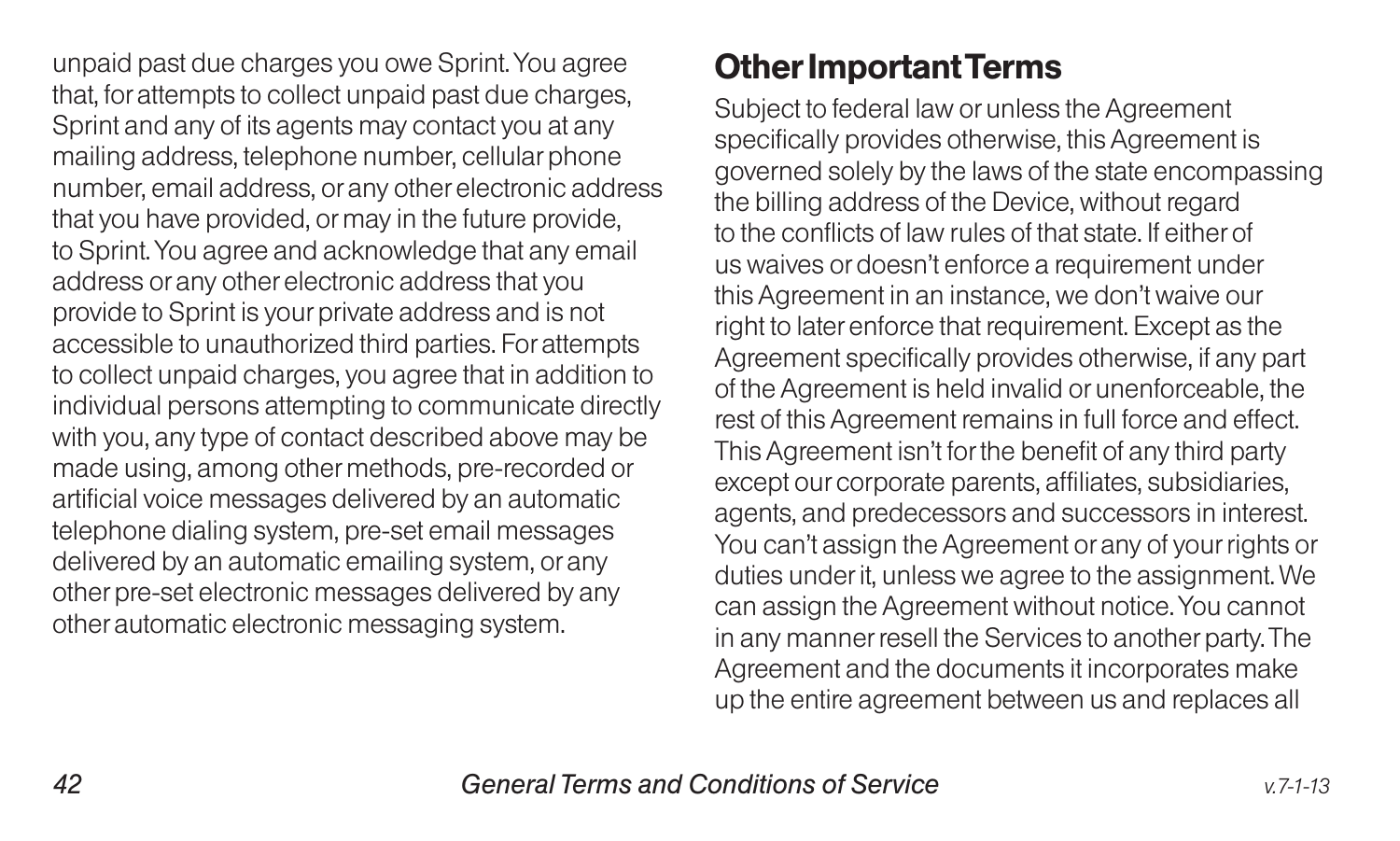prior written or spoken agreements—you can't rely on any contradictory documents or statements by sales or service representatives. The rights, obligations, and commitments in the Agreement that—by their nature would logically continue beyond the termination of Services (for example, those relating to billing, payment, 911, dispute resolution, no class action, no jury trial) survive termination of Services.

#### [End General Terms and Conditions of Service]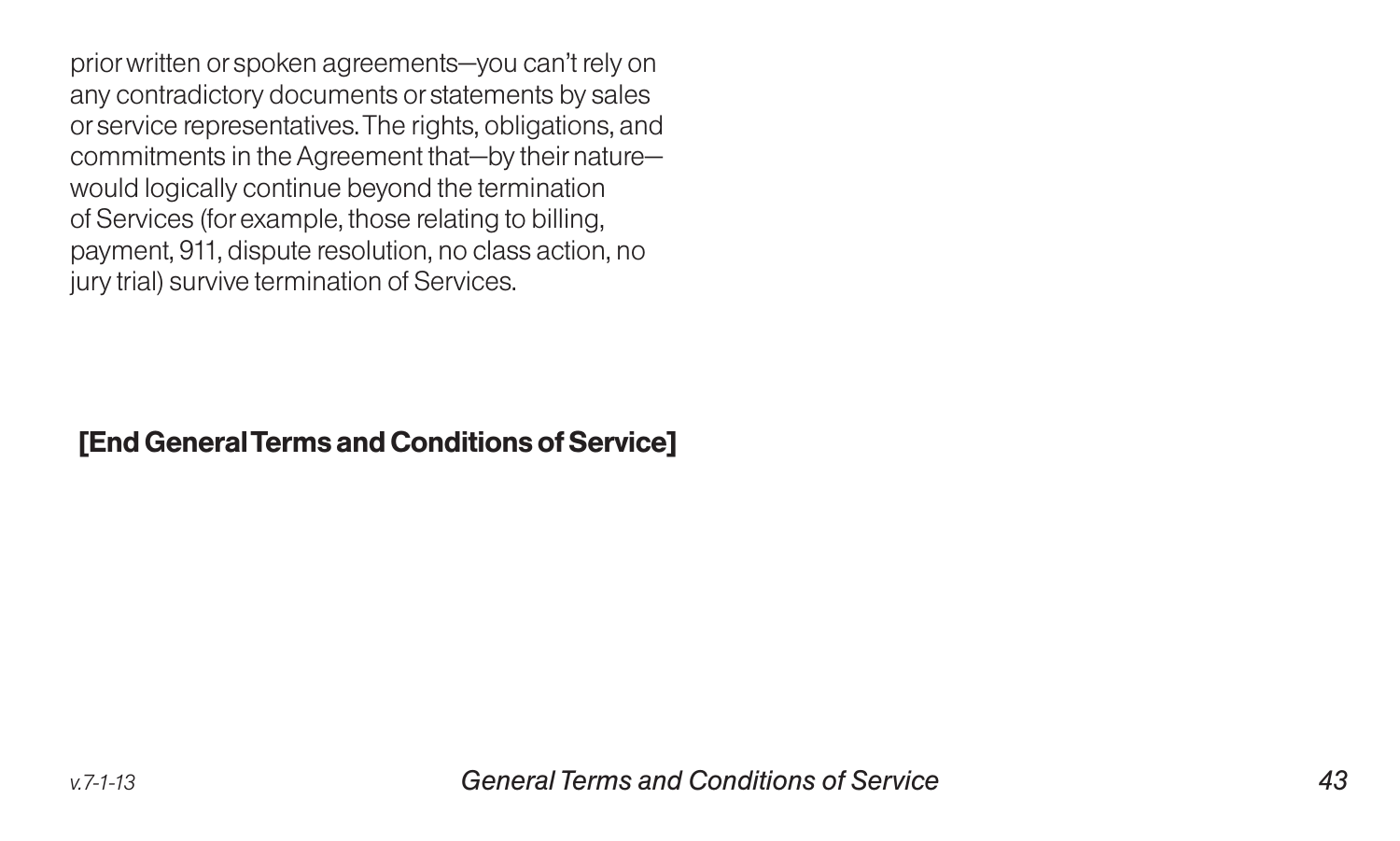[Page intentionally left blank.]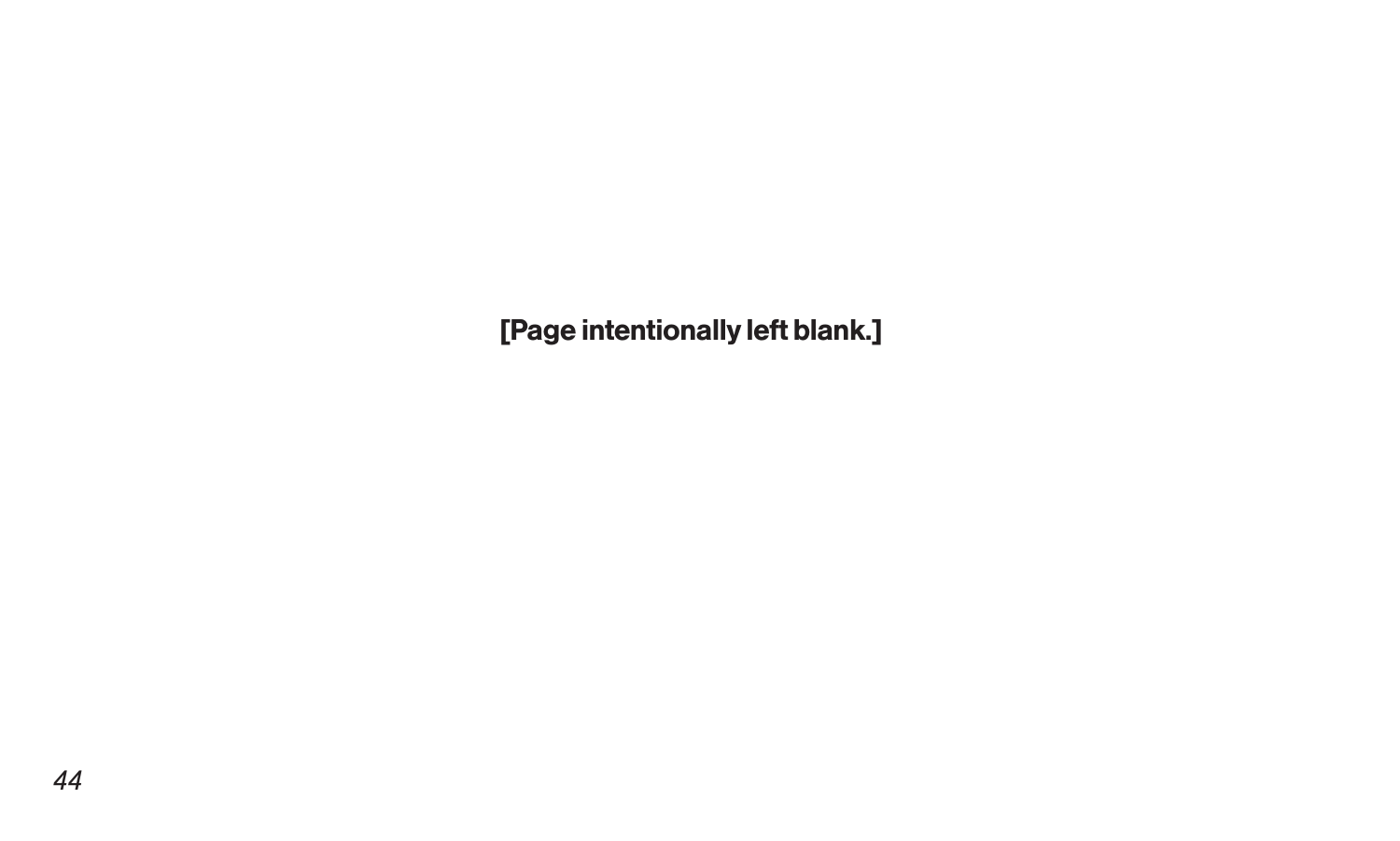#### Important Message from Sprint

Important Information about this device's "open" architecture. This device is an "open" device. What that means is that you are free to use it to access the Internet as you see fit. You may go to websites you like and you may download or use applications or software that you choose.

Please take care to visit only trusted websites and download applications only from trusted entities. Sprint has no control over websites you visit or applications and software you download, and Sprint's policies do not apply to those websites, applications or software. The websites you visit may place "cookies" or other files on your device when you visit them. Downloaded applications or software may access, use or share information on your device, like your contacts or your location.

Although Sprint is excited to allow our customers to make their own choices about the Internet sites you wish to visit or the applications or software you'd like to use, we do want to remind you that Sprint is not able to help you troubleshoot issues connected with your use of non-Sprint applications or software (such as the ones you may select and download to your device). Sprint also will not be able to provide you credits for applications or software that you download from sources other than Sprint. And, Sprint is not liable for the websites you visit or anything you download or cause to be downloaded to your device. Damage related to websites visited or downloads to your device may not be covered by Sprint's Service and Repair policy, or your device insurance policy. For more information about Sprint's policies, products or services, please visit us at sprint.com.